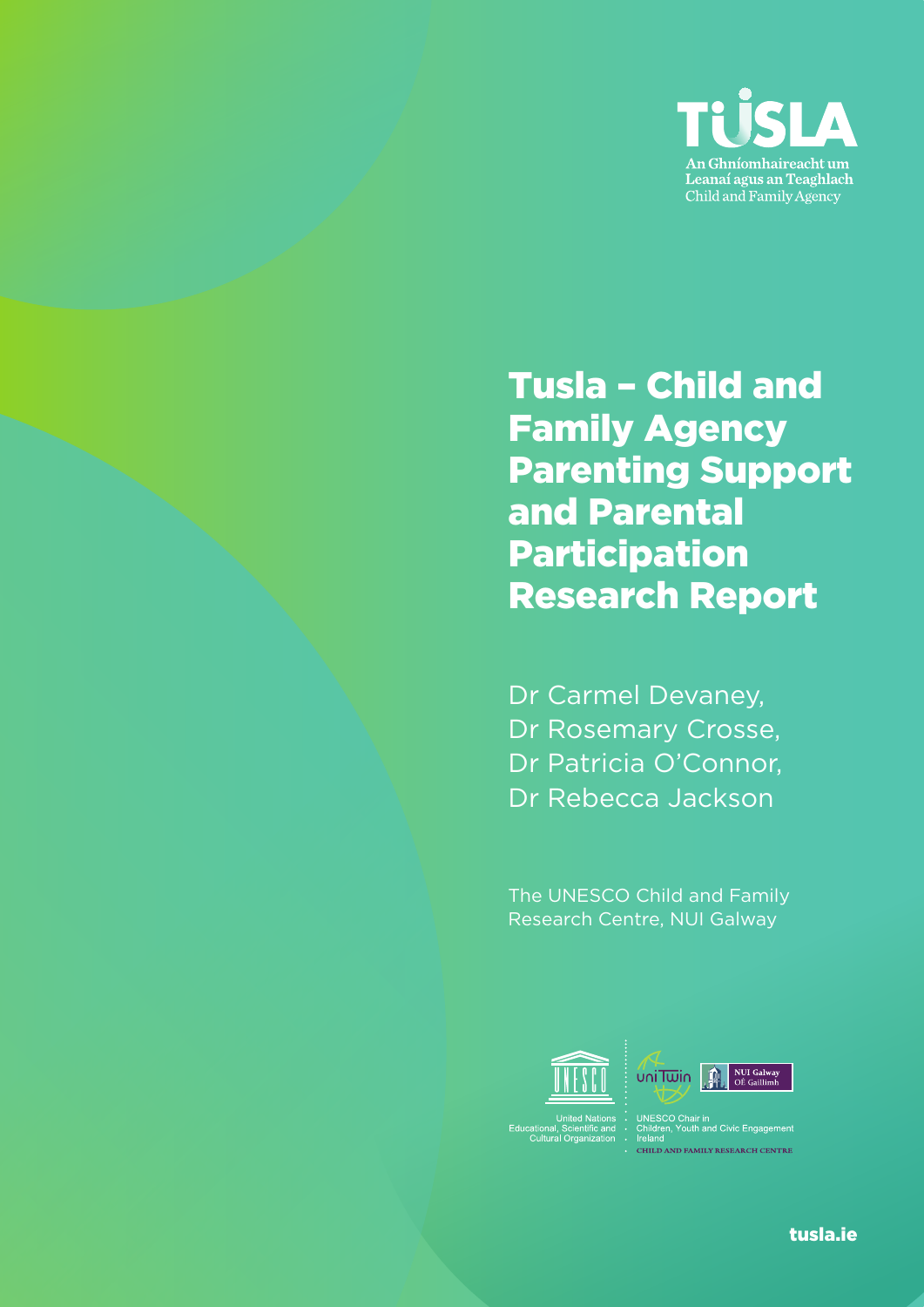## The authors of this report are:

## **Dr Carmel Devaney, Dr Rosemary Crosse, Dr Patricia O'Connor & Dr Rebecca Jackson**

Any citation of this report should use the following reference: Devaney, C., Crosse, R., O'Connor, P. and Jackson, R. (2022) Tusla – Child and Family Agency Parenting Support and Parental Participation Research Findings. Galway: UNESCO Child and Family Research Centre, National University of Ireland Galway.

ISBN: 978-1-905861-96-5

Copyright © UNESCO Child and Family Research Centre (UCFRC), 2018.

For further information, please contact: UNESCO Child and Family Research Centre Institute for Lifecourse and Society Upper Newcastle Road National University of Ireland Galway Galway, Ireland

T: +353 91 495 398 E: cfrc@nuigalway.ie W: www.nuigalway.ie/childandfamilyresearch

*The authors are responsible for the choice and presentation of views expressed in this report and for opinions expressed herein, which are not necessarily those of UNESCO and do not commit the Organisation.*

All rights reserved. No part of this publication may be reproduced, stored in a retrieval system, or transmitted, in any form or by any means, electronic, mechanical, photocopying, recording or otherwise, without the prior permission in writing of the copyright holder.

For rights of translation or reproduction, applications should be made to the UNESCO Child and Family Research Centre, Institute for Lifecourse and Society, Upper Newcastle Road, National University of Ireland Galway, Ireland.

#### **DISCLAIMER**

Although the author(s) and publisher have made every effort to ensure that the information in this book was correct at press time, the author or publisher do not assume and hereby disclaim any liability to any party for any loss, damage or disruption caused by errors or omissions, whether such errors or omissions result from negligence, accident or any other cause.

## About the UNESCO Child and Family Research Centre

The UNESCO Child and Family Research Centre (UCFRC) is part of the Institute for Lifecourse and Society at the National University of Ireland Galway. It was founded in 2007, through support from The Atlantic Philanthropies, Ireland and the Health Services Executive (HSE), with a base in the School of Political Science and Sociology, the mission of the Centre is to help create the conditions for excellent policies, services and practices that improve the lives of children, youth and families through research, education and service development. The UCFRC has an extensive network of relationships and research collaborations internationally and is widely recognised for its core expertise in the areas of Family Support and Youth Development.

#### Contact Details:

UNESCO Child and Family Research Centre, Institute for Lifecourse and Society, Upper Newcastle Road, National University of Ireland Galway, Ireland.

T: +353 91 495398 E: cfrc@nuigalway.ie W: www.nuigalway.ie/childandfamilyresearch Twitter: @UNESCO\_CFRC Facebook: ucfrc.nuig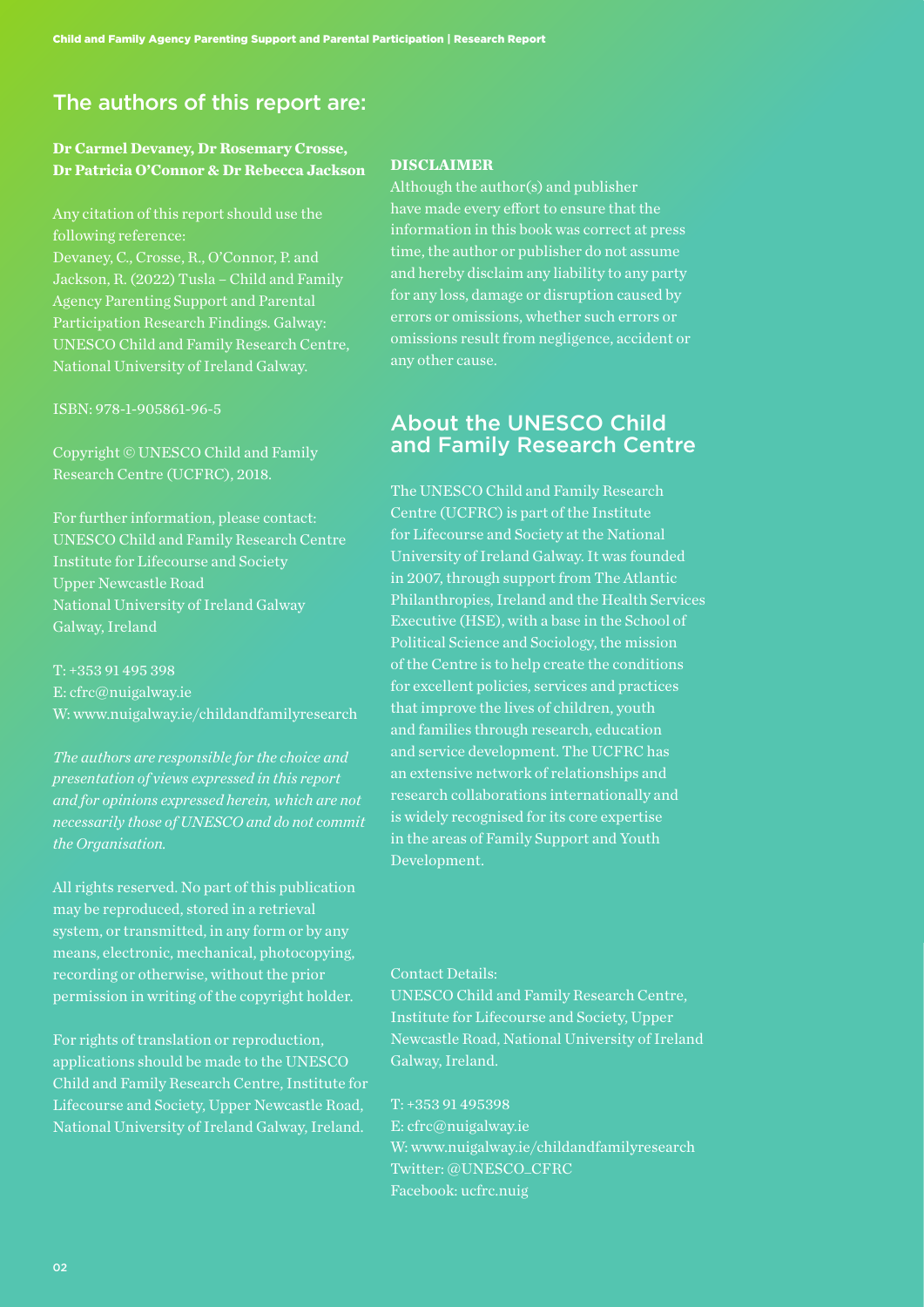## Contents

| 1. Introduction                                                       | 05 |
|-----------------------------------------------------------------------|----|
| 1.1 Aim and objectives                                                | 05 |
| 1.2 Structure of the report                                           | 05 |
| 2. Methodology                                                        | 06 |
| 2.1 Introduction                                                      | 06 |
| 2.2 Data collection                                                   | 08 |
| 2.3 Data analysis                                                     | 08 |
| 2.3.1 Qualitative interviews                                          | 08 |
| 2.3.2 Quantitative data                                               | 08 |
| 2.3.3 Documentary analysis                                            | 08 |
| 2.4 Ethical considerations                                            | 09 |
| 3. Findings                                                           | 10 |
| 3.1 Parenting support makes a difference                              | 10 |
| 3.1.1 Changes in approaches to supporting parents                     | 11 |
| 3.2 Need for specialised and diverse support                          | 14 |
| 3.3 Awareness                                                         | 17 |
| 3.4 Information                                                       | 22 |
| 3.5 Collaboration                                                     | 24 |
| 3.6 Training                                                          | 24 |
| 3.7 Parenting Support during the Covid-19 pandemic                    | 25 |
| 3.8 National and international review of parenting support strategies | 29 |
| 4. Concluding discussion                                              | 31 |
| 4.1 Covid-19                                                          | 33 |
| <b>5. Recommendations for Parenting Support</b>                       | 34 |
| <b>References</b>                                                     | 35 |
| <b>Appendix 1</b>                                                     | 39 |
| <b>Appendix 2</b>                                                     | 40 |
| <b>Appendix 3</b>                                                     | 42 |
| <b>Appendix 4</b>                                                     | 64 |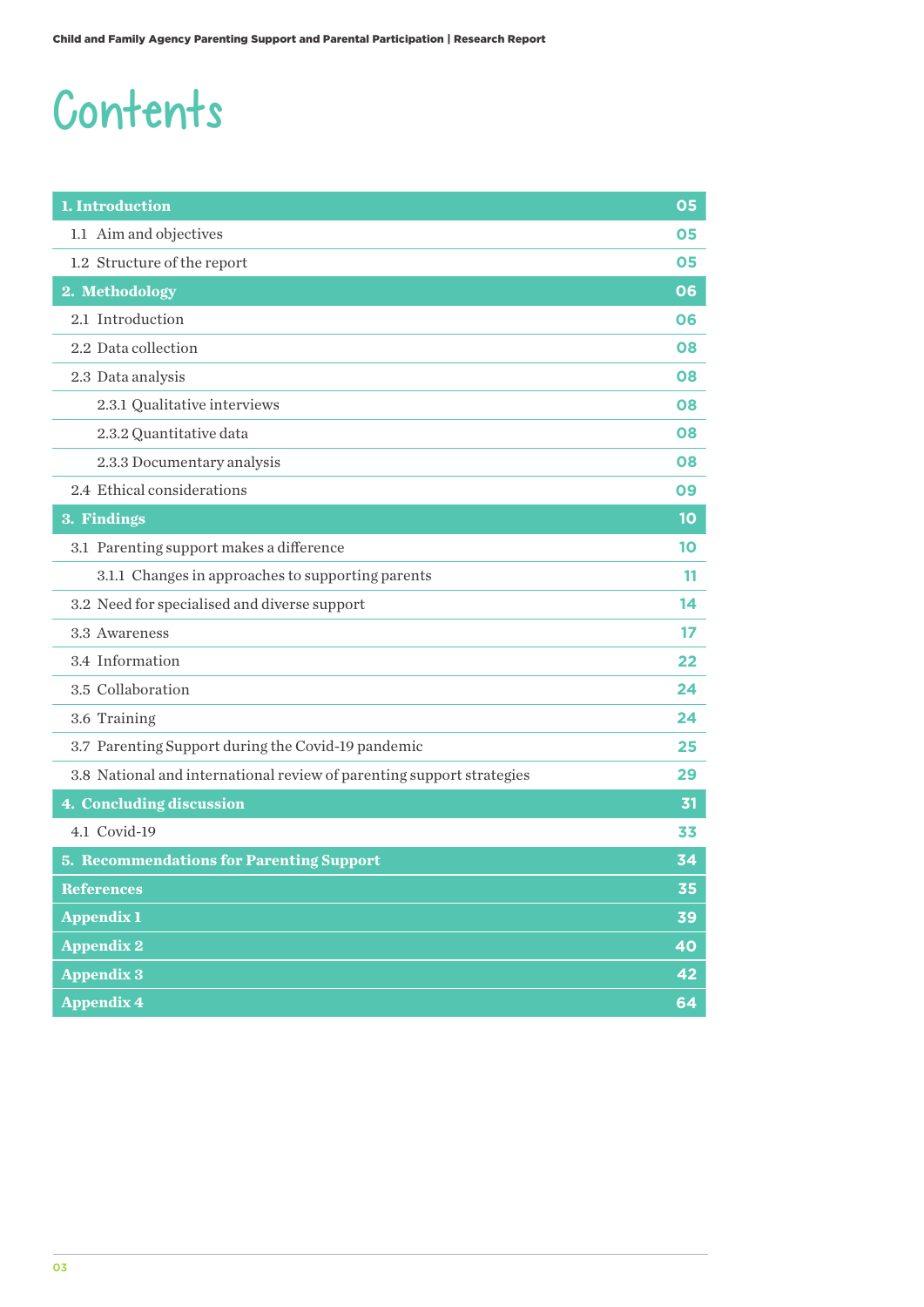## List of Tables

| Table 1: Parent participants (n=33)                                             |    |
|---------------------------------------------------------------------------------|----|
|                                                                                 |    |
| Table 2: Tusla staff: participants and roles (n=653)                            | 06 |
|                                                                                 |    |
| Table 3: Tusla-funded organisations: participants and roles $(n=205)$           |    |
|                                                                                 |    |
| Table 4: National and international parenting support strategies and approaches | Ωa |
|                                                                                 |    |
| Table 5: Review of the strengths of parenting strategies by jurisdiction        |    |

## List of Figures

| 18 |
|----|
|    |
| 18 |
|    |
| 20 |
|    |
| 21 |
|    |
| 25 |
|    |
| 27 |
|    |
| 27 |
|    |
| 28 |
|    |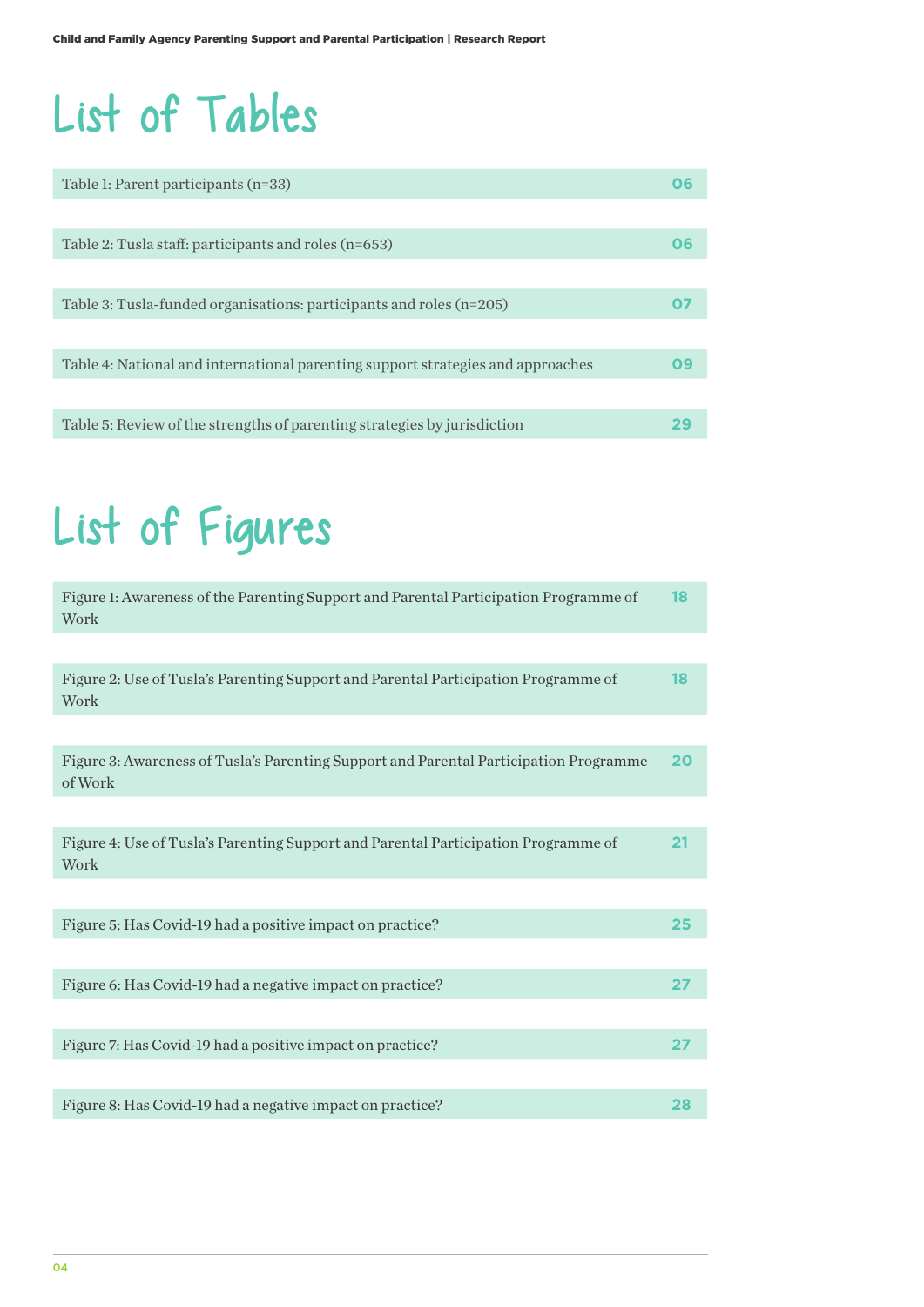## 1. Introduction

This research has been conducted by the UNESCO Child and Family Research Centre (UCFRC) at NUIG at the request of Tusla - Child and Family Agency to support the development of a new Parenting Support Strategy. This research builds on previous studies conducted by the UCFRC on parenting support and parental participation. Tusla's commitment to supporting parents and families is emphasized in the agency's Corporate Plan (2021–2023); *'Families & communities are empowered and strengthened to keep children safe and nurtured, recognising a child's right to protection, stability and the support of a family and community network'.* Action 1.6.4 of Tusla's Business Plan (2019) called for a review and republication of the Parenting Support Strategy. This research study will directly inform this Strategy and Tusla's parenting support work.

#### **1.1 Aim and objectives**

#### **Aim**

To review the current Parenting Support Strategy and parenting support practices to inform and support the development of a new five-year Parenting Support Strategy.

#### **Objectives**

- 1. To review relevant literature, policies and strategies on parenting support and parental participation.
- 2. To consult with parents who use parenting support services, and practitioners working in Tusla and Tusla-funded parenting support services.
- 3. To integrate these findings to inform the new Strategy, in conjunction with Tusla's Parenting Lead and Parenting Strategy Working Group.

#### **1.2 Structure of the report**

Following this introduction, section 2 of the report details the methodological approach taken to conduct this mixed methods research. Section 3 presents the findings of the research and outlines the main themes identified. These themes include **parenting support makes a difference**, the **need for specialised supports for diverse family forms and issue-based challenges**, and the **need to increase awareness of services available as well as of the role and function of Tusla**. The research also identified the need for **information** for both staff and parents particularly with regard to the types of service available. **Collaborative work between departments, agencies, and services** as well as **training for staff** were also highlighted as themes. In addition, the research provides information on staff and parent experiences of Covid-19 and its impact on service provision. Section 4 presents a discussion on the findings while Section 5 provides recommendations to inform the development of Tusla's new five-year Parenting Support Strategy.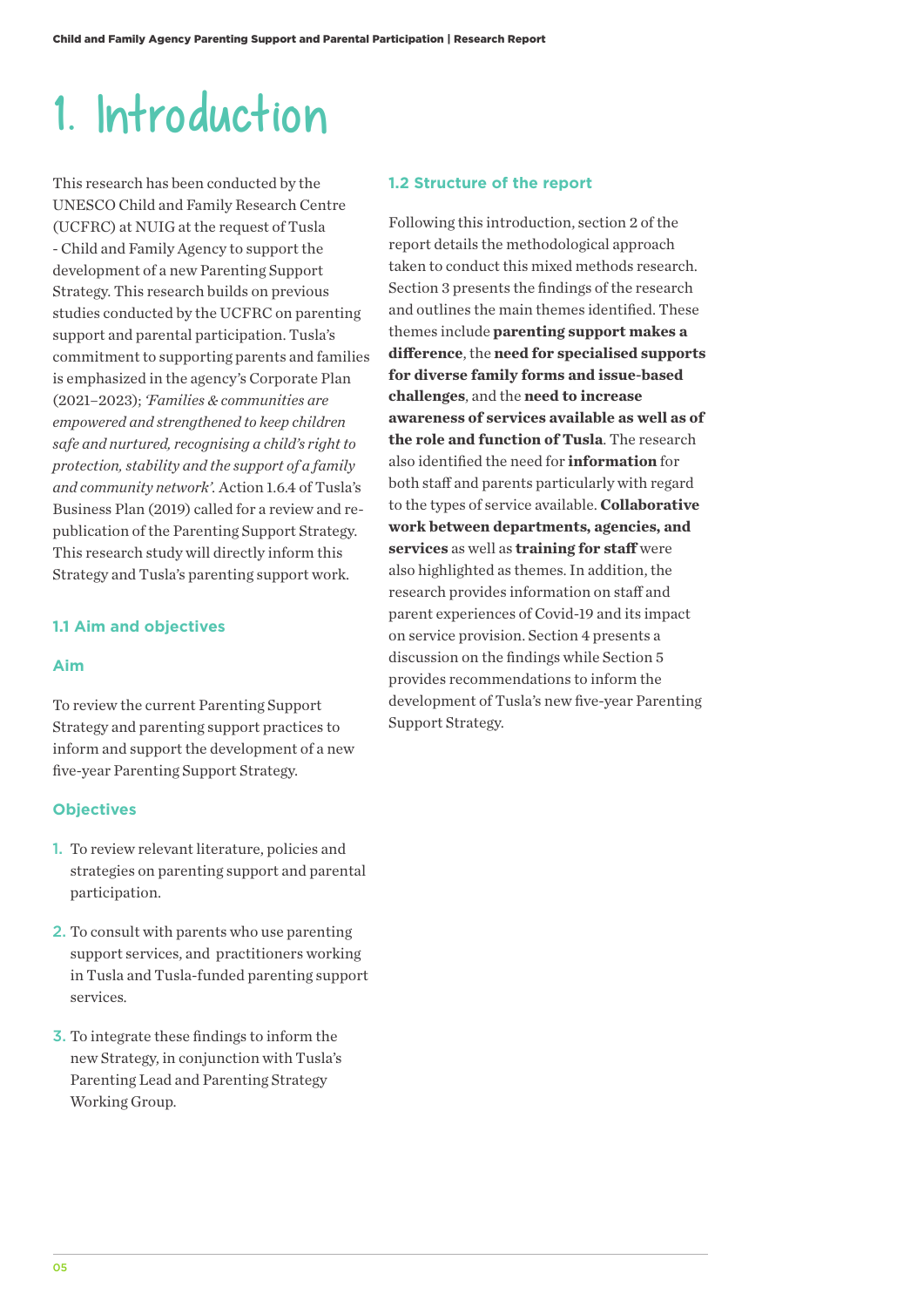# 2. Methodology

### **2.1 Introduction**

The methodological approach to this research is based on a multi-method strategy of primary data collection which targeted three groups: parents in receipt of parenting support services, Tusla practitioners and practitioners in Tusla funded organisations working in the area of parenting support. A documentary analysis of parenting support policies and strategies internationally was also carried out. The primary data in this study is based on semi-structured interviews carried out with parents, and two online surveys distributed to staff of Tusla and Tusla-funded organisations. Table 1 shows the number of parent interviews conducted (n=33) and the areas participants lived in.

#### **Table 1: Parent participants (n=33)**

| <b>Area Where Parents Live</b> | <b>Number</b>  |
|--------------------------------|----------------|
| <b>Clare</b>                   | $\overline{2}$ |
| <b>Cork</b>                    | $\mathbf{1}$   |
| <b>Donegal</b>                 | $\mathbf{1}$   |
| <b>Dublin</b>                  | 10             |
| Galway                         | 6              |
| <b>Kildare</b>                 | $\mathbf{1}$   |
| <b>Kilkenny</b>                | 5              |
| <b>Meath</b>                   | $\overline{2}$ |
| Wexford                        | 5              |
| Total                          | 33             |

Table 2 shows the number of Tusla staff participants (n=653) and their role, while Table 3 details participants from Tusla-funded organisations (n=205).

#### **Table 2: Tusla staff: participants and roles (n=653)**

| <b>Role</b>                                             | <b>No. of Respondents</b> | % of Respondents |
|---------------------------------------------------------|---------------------------|------------------|
| <b>Education</b>                                        | 140                       | 21.44%           |
| <b>Social Care</b>                                      | 128                       | 19.60%           |
| Not specified                                           | 79                        | 12.10%           |
| <b>Family Support</b>                                   | 67                        | 10.26%           |
| <b>Children &amp; Young People's</b><br><b>Services</b> | 62                        | 9.50%            |
| <b>Managerial</b>                                       | 60                        | 9.19%            |
| <b>Social Work</b>                                      | 57                        | 8.73%            |
| <b>Medical</b>                                          | 15                        | 2.30%            |
| <b>Other</b>                                            | 14                        | 2.14%            |
| <b>Administration</b>                                   | 12                        | 1.84%            |
| Fostering                                               | 12                        | 1.83%            |
| <b>Parenting</b>                                        | 7                         | $1.07\%$         |
| Total                                                   | 653                       | 100%             |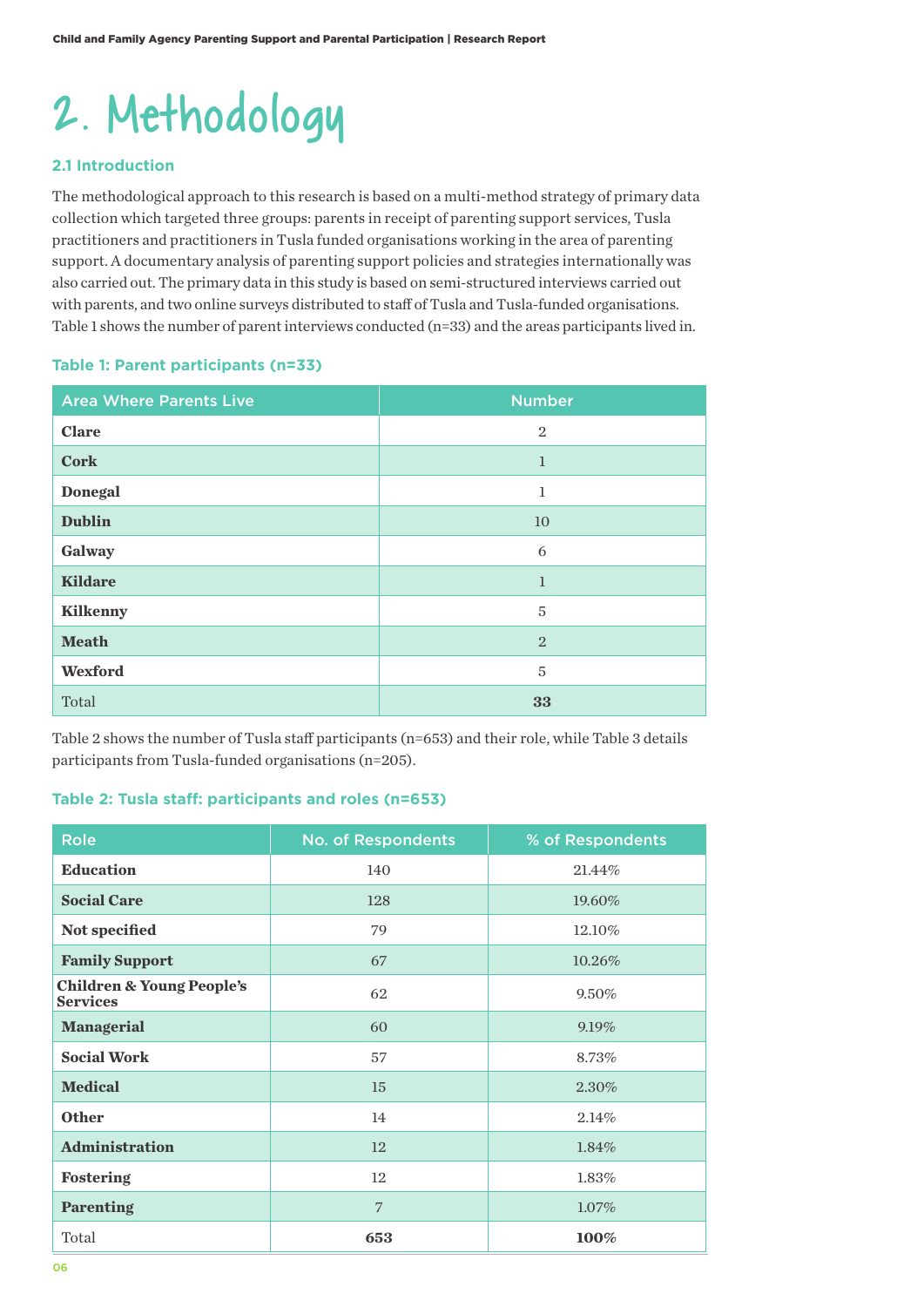| Role/ Organisation                              | <b>No. of Respondents</b> | % of Respondents |
|-------------------------------------------------|---------------------------|------------------|
| <b>Family Resource Centres</b>                  | 57                        | 27.80%           |
| <b>Youth/Young People's</b><br><b>Services</b>  | 34                        | 16.59%           |
| <b>Not Stated</b>                               | 34                        | 16.59%           |
| <b>Child and Family Support</b>                 | 26                        | 12.67%           |
| <b>Community Support</b>                        | 12                        | 5.85%            |
| <b>Education</b>                                | 10                        | 4.88%            |
| <b>Childcare</b>                                | 9                         | 4.39%            |
| <b>Medical</b>                                  | $\overline{7}$            | 3.41%            |
| <b>Tusla Employees</b>                          | 3                         | 1.46%            |
| <b>Bereavement Support</b>                      | 3                         | 1.46%            |
| <b>Voluntary Sector</b>                         | $\overline{2}$            | 0.98%            |
| <b>Rural Support</b>                            | $\overline{2}$            | 0.98%            |
| Self-employed                                   | $\overline{2}$            | 0.98%            |
| <b>Homelessness Support</b>                     | $\mathbf{1}$              | 0.49%            |
| <b>Drug Use Support</b>                         | $\mathbf{1}$              | 0.49%            |
| <b>Suicidal and Self-Harm</b><br><b>Support</b> | $\mathbf{1}$              | 0.49%            |
| <b>Funded Partner</b>                           | $\mathbf 1$               | 0.49%            |
| Total                                           | 205                       | 100%             |

## **Table 3: Tusla-funded organisations: participants and roles (n=205)**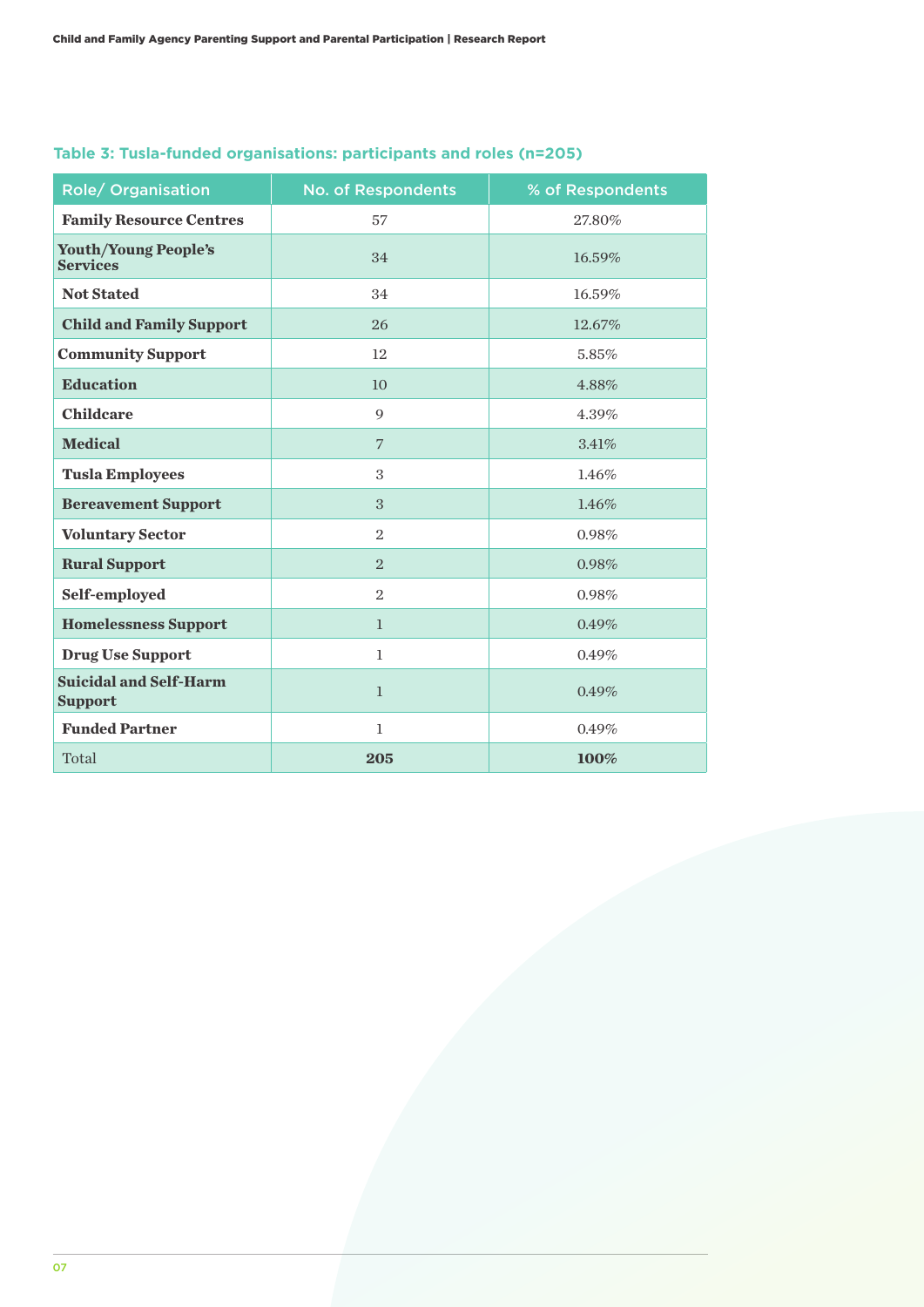#### **2.2 Data collection**

All parents who participated in the study were informed about the research by a practitioner working with them. This practitioner explained in full the research process to parents. All practitioner respondents were contacted via an email containing information about the study. Informed consent was sought from each interviewee. One to one interviews took place via telephone. The interviews were audio recorded and transcribed, and the participants' names were changed to protect anonymity. An online questionnaire was used to seek the views of staff of Tusla and Tuslafunded organisations. The questionnaire was distributed electronically via SurveyMonkey.

#### **2.3 Data analysis**

This section details the method of data analysis utilised for both the interviews and the surveys.

#### **2.3.1 Qualitative interviews**

Following transcription all interviews were analysed using thematic analysis, a rigorous approach to data analysis. The researcher systematically extracted, analysed and interpreted themes and subthemes from the interview materials, which were subsequently examined in the context of the research questions and the aims and objectives of the study (Braun and Clarke, 2006). As such, the themes that were derived can be defined as emergent concepts that frame or capture the various types of discourse or narrative that appear frequently in the transcripts. Including or excluding particular themes depends on the research questions, and the importance that interviewees attribute to particular concepts and practices is evident in the transcripts. The computer software programme NVivo was used to help manage and code the primary data collected. In addition, it was used to derive the core themes from the data findings; these themes are pertinent to the overall research questions and the aims and objectives of this study.

#### **2.3.2 Quantitative data**

Analysis of the two surveys used in this research focused on frequency distributions and response patterns among sub-groups, e.g. Tusla and non-Tusla respondents. Additionally, as the questionnaires contained open-ended questions, qualitative data analysis was also required. This involved establishing response categories in the open-ended questions and some quantification of these.

#### **2.3.3 Documentary analysis**

A documentary analysis of parenting support policies and strategies internationally was carried out. To seek insight into future areas of development for Irish parenting policy, documentary analysis was conducted on English-language sources related to parenting policy from the UK (England, Scotland Northern Ireland), Europe (Malta), and three countries outside Europe (Australia, Canada and New Zealand) in addition to a review of current Irish policy. Sources sampled included:

- policy directed at parents (Ireland, UK, Scotland, Malta)
- family support policy (Ireland, Northern Ireland)
- policy on early years of childhood (Ireland, UK)
- parenting support policy (UK, Australia)
- practitioner guides (Ireland, Australia, New Zealand, Canada).

This documentary analysis sought to identify the key features of each source. This included reflecting on the principles underpinning each document, the provisions for practice, and the utility of each source for practitioners in the field, along with challenges to its implementation. Table 4 details the documents, policies and strategies analysed.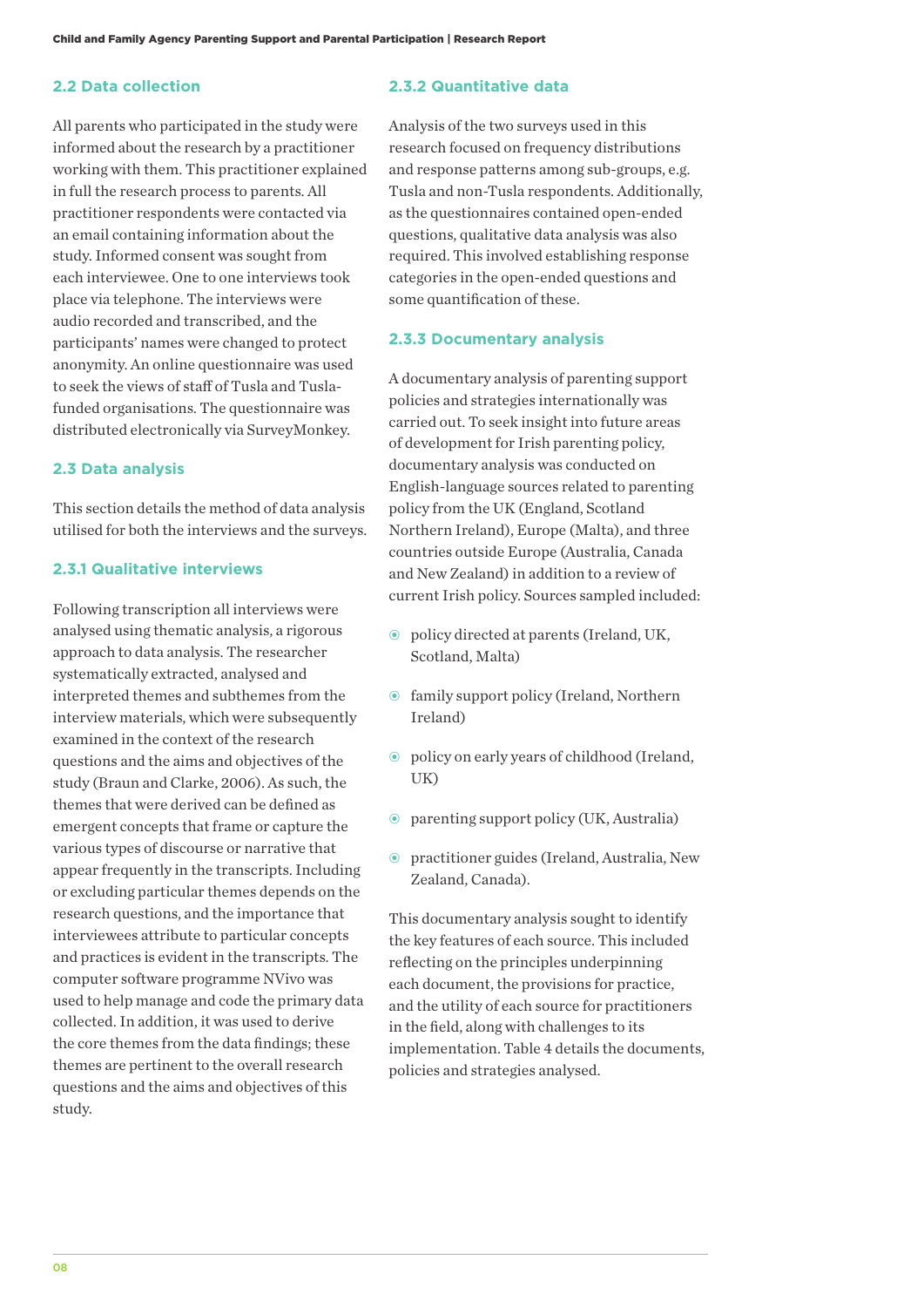| <b>Ireland</b>          | Investing in Families: Supporting Parents to Improve Outcomes for<br>Children (2013)<br>First 5: A Whole-of-Government Strategy for Babies, Young Children<br>and their Families 2019-2028                  |
|-------------------------|-------------------------------------------------------------------------------------------------------------------------------------------------------------------------------------------------------------|
|                         | 50 Key Messages to Accompany Investing in Families: Supporting<br>Parents to Improve Outcomes for Children (2013)                                                                                           |
|                         | Parental Participation Toolkit (2015)                                                                                                                                                                       |
| <b>England</b>          | The Troubled Families Programme: Financial framework for the<br>Troubled Families Programme's payment-by-results scheme for local<br>authorities (Department for Communities and Local Government,<br>2020) |
|                         | Supporting Families in the Foundation Years (Department of<br>Education and Department of Health, 2012)                                                                                                     |
|                         | Helping Parents to Parent (Social Mobility Commission, 2017)                                                                                                                                                |
| <b>Northern Ireland</b> | Families Matter: Supporting Families in Northern Ireland Regional<br>Family and Parenting Strategy (2009)                                                                                                   |
| <b>Scotland</b>         | National Parenting Strategy: Making a positive difference to children<br>and young people through parenting (2012)                                                                                          |
|                         | Pregnancy and Parenthood in Young People: Scotland's strategy to<br>increase choices and support potential in young people (2016)                                                                           |
| <b>Malta</b>            | Positive Parenting: National Strategic Policy (2016-2024)                                                                                                                                                   |
| <b>Australia</b>        | <b>Parenting Support Guidelines</b>                                                                                                                                                                         |
| <b>New Zealand</b>      |                                                                                                                                                                                                             |
| <b>Canada</b>           |                                                                                                                                                                                                             |

#### 2.4 Ethical considerations

The research was guided by key ethical requirements of doing no harm and gaining informed, voluntary consent for participation in the research. Participants indicated their willingness to participate when they filled in the questionnaire and provided their consent for an interview. All those who took part in individual interviews were asked for and gave their consent. Anonymity was guaranteed for all participants, and therefore names and identifiable personal details throughout the report have been changed. Ethical approval for this research was granted by both the NUI Galway Research Ethics Committee and the Tusla Research Ethics Review Group.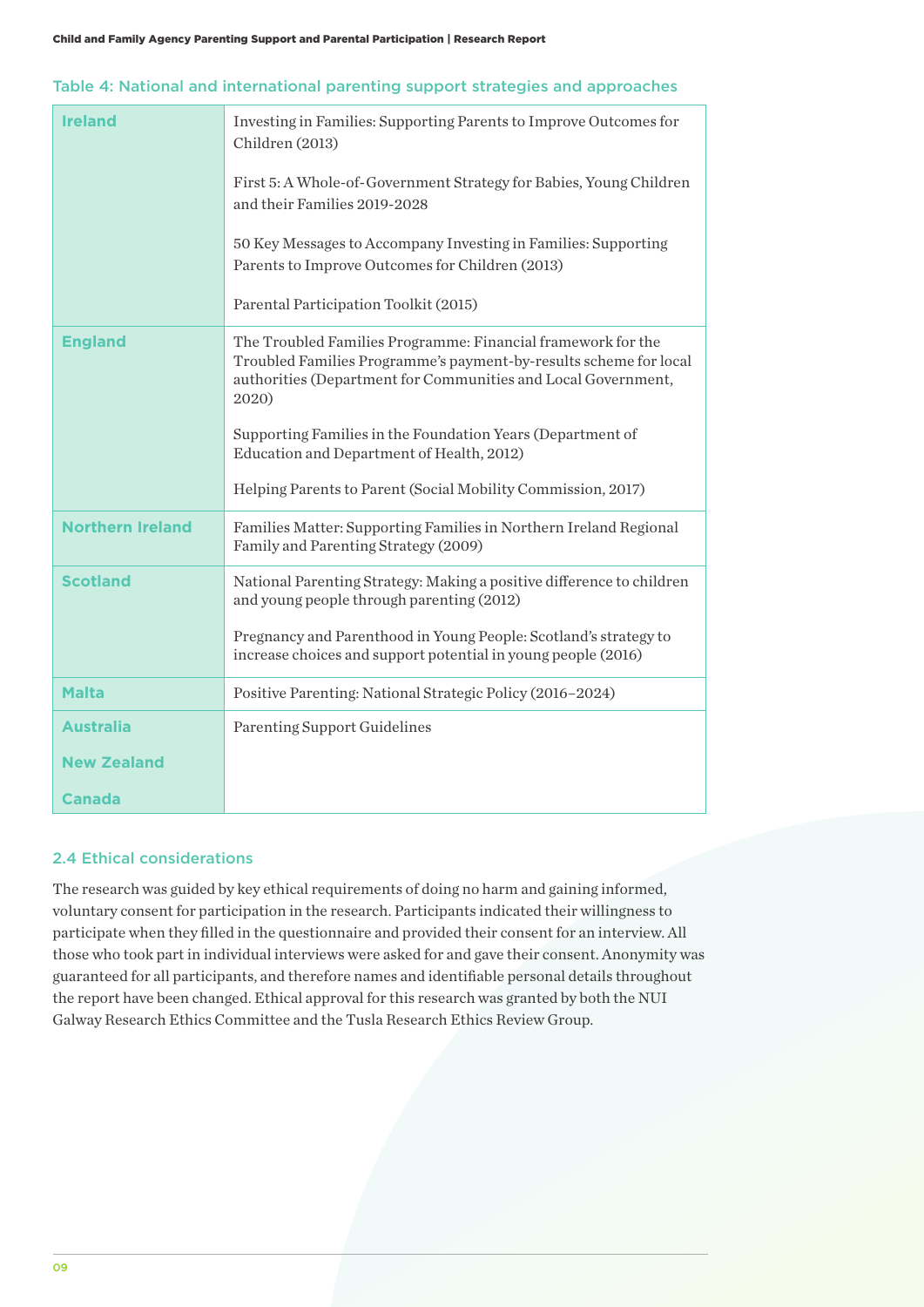## 3. Findings

This section of the report presents the findings from the data collected for this study and outlines the main themes identified. These themes include:

#### • **parenting support makes a difference**

- there is a need for **specialised supports** for diverse family forms and for issue-based challenges experienced by families.
- there is a need to **increase awareness** of services available for parents and on the role and function of Tusla.
- there is a need for **information** for both staff and parents, particularly with regard to the types of service available.
- Increased **collaborative work** between departments, agencies and services is required.
- Ongoing **training** for staff is required.

In addition, the research provides information on staff and parent experiences of Covid-19 and its impact on services. Findings from the documentary analysis are also presented in this section of the report.

#### **3.1Parenting support makes a difference**

The research highlighted the positive difference experienced when support was available to and accessed by parents.

#### **Parents**

Positive experiences spoken about by parents included supports being available within their community and increased interactions and time spent with children. For many, however, it was interaction with other parents which was particularly valuable in terms of reducing isolation, making friends and supporting each other:

*'I would be honestly lost without the ladies in the group because I became friends with the ladies apart from the group, we have made mutual friends in their Facebook group and stuff and we have private chats because we are all able to support and help each other.' (P. 29)*

As well as positive experiences of peer support, parents spoke about particular staff they had been involved with. The majority of participants interviewed emphasised that practitioners were always respectful, willing to help and supportive:

*'When we first started I felt like he was a mentor leading me to the right places that I should be and then the more it went on I felt he respected me as a mother, he knew I was a good person, he knew I was just in a bad place at the time. And then he kind of felt like more of a friend, I didn't feel like he was superior to me and I was more comfortable then.' (P. 22)*

Parents also highlighted the related feeling of being listened to and being involved in decisions made and future planning:

*'It was so simple, everything was talked about and talked through and made sure you were happy with the solutions for this problem. It was very, very good and I will be recommending it for sure.' (P. 35)* 

Some parents spoke about how their experience of services was a lifeline, how it was lifechanging, and how they would have been lost without it:

*'For me, it has, but that is my personal experience, I had a positive experience and my life is better now from the help and support I received, I am in a better place and that is the God's honest truth.' (P. 27)*

*'Well I kind of reached out a year and a half ago or two years ago when it was just starting off and I found it very beneficial in the way that I was able to talk to somebody about my own situation and get some advice from him. And he met me a couple of times and stayed in touch with me and also provided a service where there is like Zoom meetings once a month with different dads to just talk about what it is like being a father and different stages of development with children.' (P. 14)*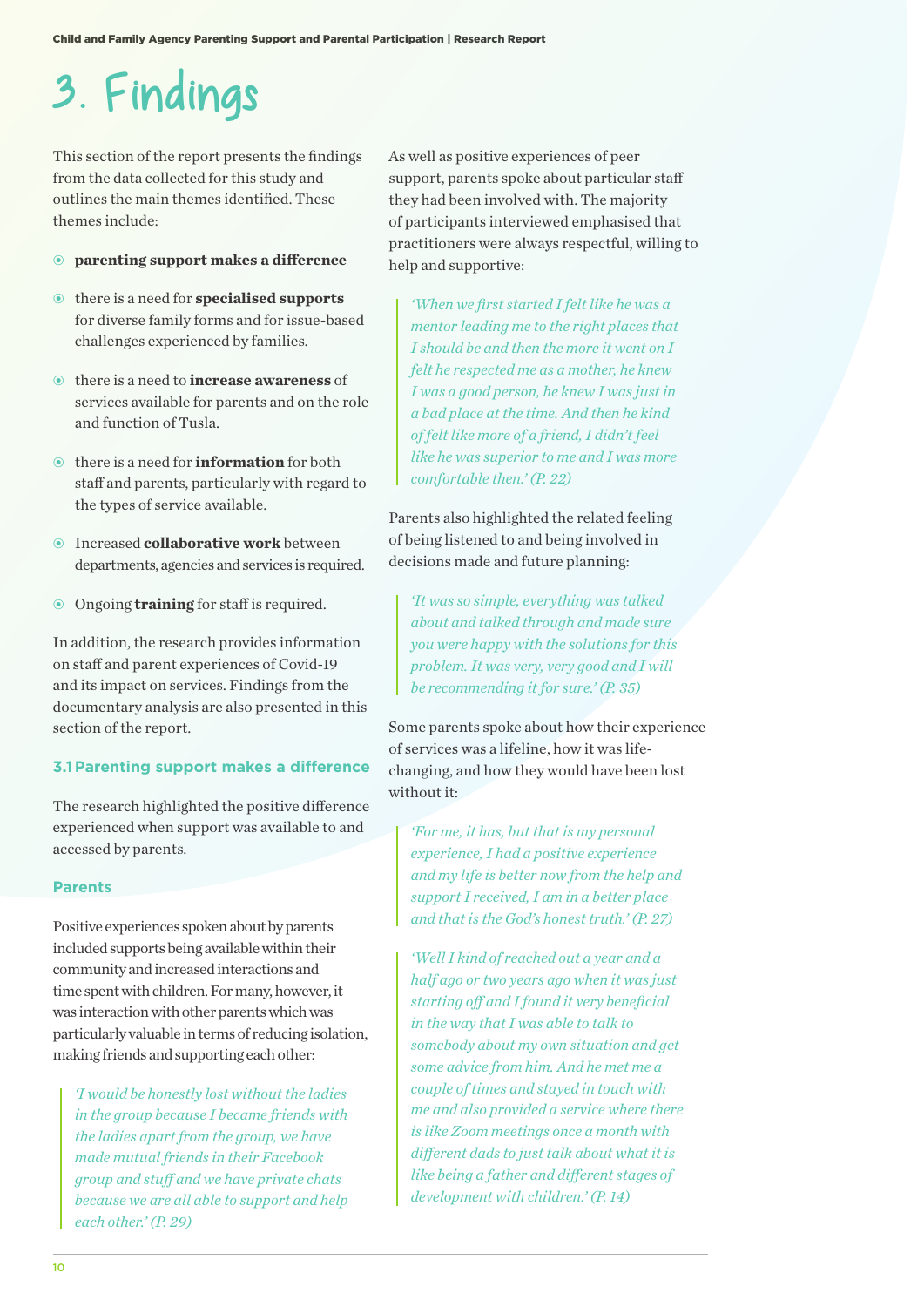The majority of participants stated that involvement with the services made a positive difference to them and their families:

*'Yes, I think this changes me a lot because I feel better now because I have to speak to somebody because here I don't have parents or sister or somebody to speak [to] and now I have somebody close.' (P. 8)*

Some participants who were reluctant to access services initially found that their opinion changed once involved with them:

*'When I linked in with services I just think that was the best thing ever. At the time it happened I said no, no, no. But it was the best thing ever.' (P. 61)*

Parents spoke about the impact of a number of services working together to help them and their children:

*'It made a huge difference for me because it didn't take up so much time but for him, he didn't feel that everyone was on top of him or that he was in trouble. He felt that people were working together to try and get the plan for him … I wasn't sorry that I did do the process, I thought it was great.' (P. 53)*

## **3.1.1 Changes in approaches to supporting parents**

As noted, parent supports were reported as making a positive difference to parents and their families. This section details practitioners' views on changes to the approaches used to support parents over the last five years. Changes at both organisational and practice level are highlighted by the practitioners.

#### **Practitioners – Tusla staff**

Just under half of respondents (49.39%) reported that Tusla's approach to parenting support had changed in the last five years. A similar number were unsure whether Tusla's approach had changed or not (46.96%) and 3.65% maintained that Tusla's approach to parenting had not changed in this period. Respondents who answered that the approach had changed expanded on the changes they had noticed. The majority of comments emphasised how Tusla has worked more in partnership with parents and included parents more in decisions affecting them (n=74).

*'More supportive, a focus on what works for parents, parent has a voice, e.g. through Meitheal. There is more integration with local supports to help parents in their communities. Parents are invited to Tusla initiatives' (HSCL Coordinator)*

*'It has become more inclusive for parents giving them more of a participative role and has opened up to all parents, not just those experiencing difficulties' (Social Care Manager)*

When asked whether practitioners' own approach to supporting parents had changed within the last five years, the majority (68.66%) stated it had changed, while 16.92% stated it had not and 14.43% were unsure. Those who reported practitioners' approaches had changed in the last five years stated that they now concentrated more on parental participation, engagement, involvement, empowerment and decision-making, and on working in partnership with parents (n=118).

*'Parents are a lot more involved in the setting now and they are more valued. I believe as they become more involved and valued, we become more valued' (Early Years Practitioner)*

*'I focus more on empowering parents and give them support where they express [it] is needed rather than where I think it is needed. Work with parents to reach decisions and help them express what they need' (Family Support Practitioner)*

Respondents were asked to rate how accurate the following six statements are when working with parents in their role. The ratings ranged from *definitely true* to *definitely not true*.

- **1.** If parents were provided with appropriate information on how to be involved.
- **2.** If parents were supported to express their views.
- **3.** If parents' views were actively sought.
- **4.** If they ensured parents were listened to.
- **5.** If practitioners worked in partnership with parents.
- **6.** If parents were given feedback on decisions made.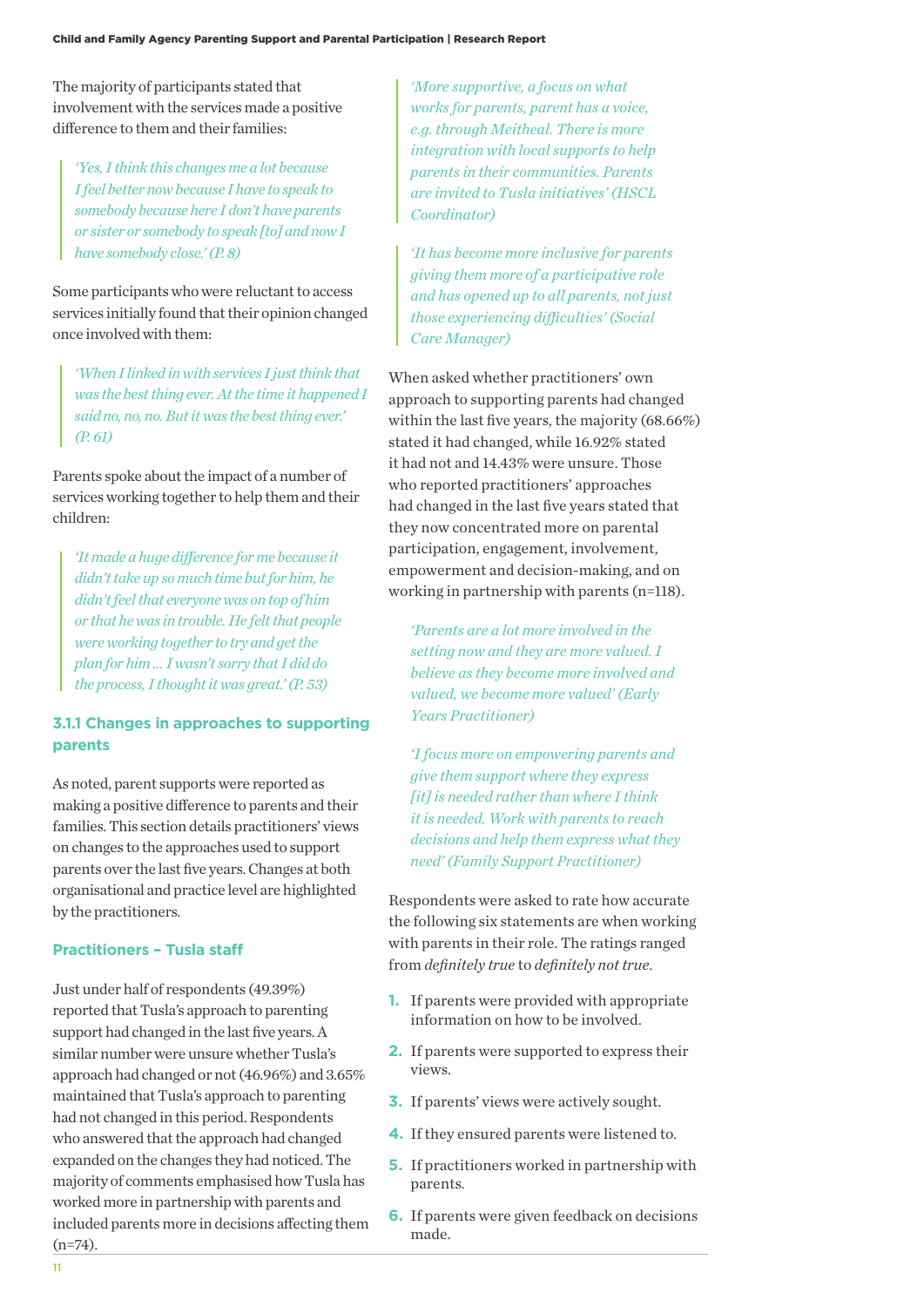The vast majority of respondents believed each statement was *definitely true*. The highest proportion of *definitely true* statements pertained to ensuring parents' views are listened to (84.90%). Very few respondents rated these six statements as *definitely not true*.

*'I always strive to ensure parents' voices are heard and that their issues are dealt with to a satisfactory conclusion' (HSCL Coordinator)*

For others, however, they described a need to achieve a balance between the voice of the parent and the voice of the child.

*'I only say mostly true because this depends on what the voice of the child is saying also. It's important to strike a balance' (Child and Family Network Coordinator)*

 Actively seeking the views of parents was indicated as being *definitely true* for 80.49% of respondents.

*'I feel that it is extremely important to listen and respect parents' views and opinions. At times, it can be best to reflect on what parents say rather than jump in with a reaction/solution. I have found, when I think reflectively, I can respond more effectively to what support I can give a parent' (HSCL Officer)*

Providing parents with the appropriate information they need to be involved was rated *definitely true* by 80.40% of participants.

*'I always do my best to fully inform parents of what the goals are and where they can access additional information' (Family Support Practitioner)*

In contrast, a Project Leader who rated this statement *unsure* suggested parents should be more informed.

*'I wonder should we provide more information – we focus mostly on engagement and relationship. Perhaps we should give out more information on the agency – procedures, complaints policy, etc.'(Project Leader)*

79.55% of participants rated supporting parents to express their views as *definitely true*. Meitheal was highlighted by a number of participants as an exemplar of this in practice.

*'Parents are encouraged to contribute and to guide the direction of our interventions. Meitheal ensures parents are in the driving seat of all meetings, when they happen, who is invited and what issues will be discussed' (Social Care Leader)*

Providing parents with feedback explaining the reasons for decisions taken was rated as *definitely true* by 73.27% of participants; for some, this was something they endeavour to do as part of their service delivery.

*'As the manager of the service, I endeavour to actively engage parents in all decisionmaking processes and gain their feedback on all aspects of our service' (Social Care Manager)*

72.7% of participants rated working in partnership with parents to reach decisions as *definitely true*. This approach to partnership working was viewed by many as a form of empowerment for parents.

*'It is important to empower parents to take ownership of their decisions and actions. They may need encouragement and advice to do so' (HSCL Officer)*

For others however, there are a number of barriers to the practice of working in partnership.

*'Levels of work, case load, constant pressure and re-prioritisation of work alongside complexities of GDPR/ consent issues really negatively impact on the ability to implement these aspects consistently across caseloads' (Social Worker)*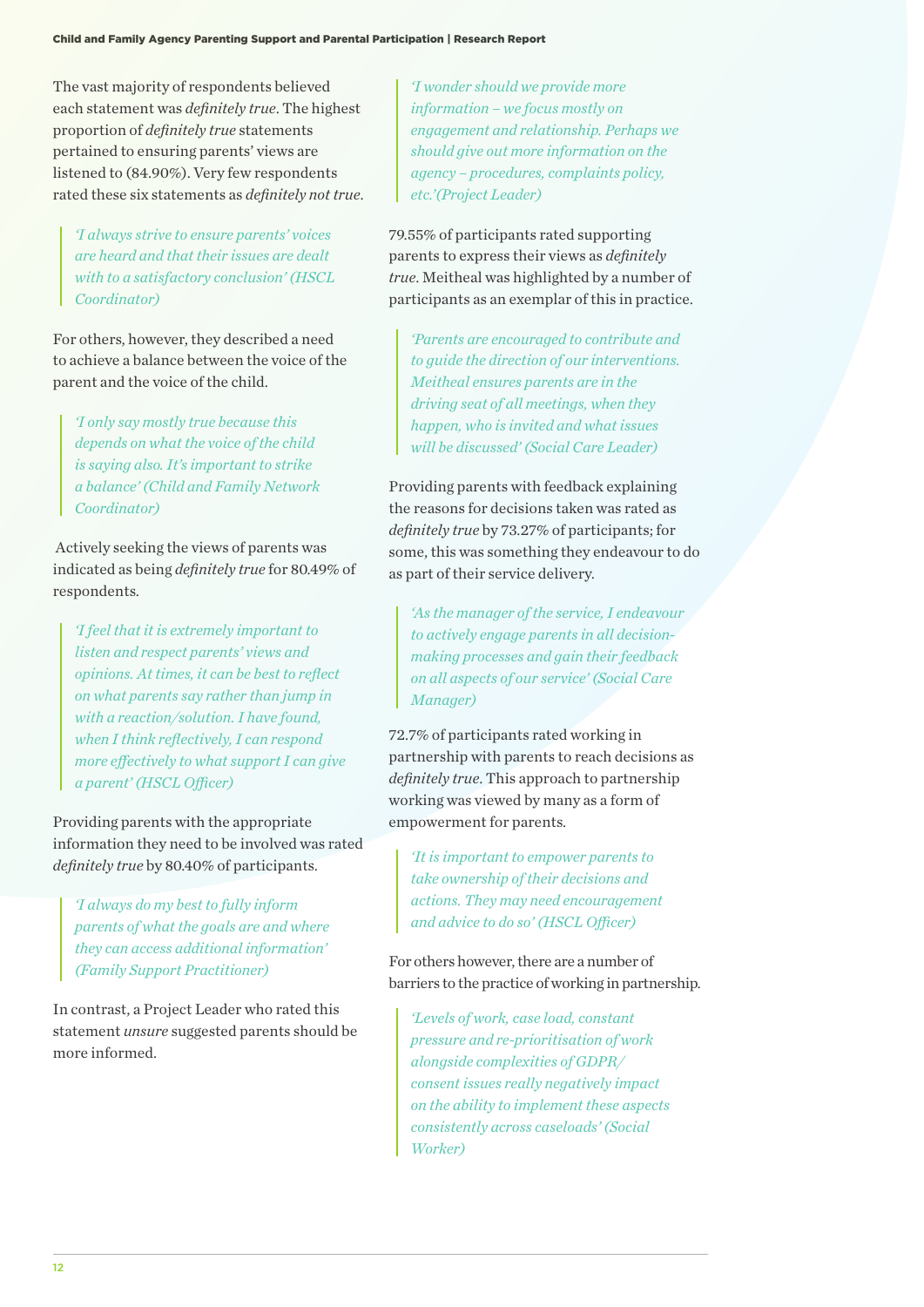## **Practitioners – Tusla funded organisations**

The same questions were put to Tusla-funded organisation respondents. Just over half of all respondents stated that Tusla's approach to parenting had changed in the last five years (50.74%) with 5.88% stating it had not, and 43.38% of respondents being unsure in this regard.

Many described a number of changes Tusla has implemented in this regard.

*'Availing of parenting support has become less stigmatic in the past five years. Accessibility of services has increased. Communication techniques, language and approach have been adapted by Tusla so as to meet needs of parents better. Tusla's Parental Participation is ensuring that families are being seen as a unit and worked with through building on strengths of families and identifying needs alongside parents (as opposed to for them). Therefore, empowering parents to be responsible, listened to and heard when it comes to issues relating to their family unit. Meitheal is a prime example of a service delivered through Tusla [where] parents are central to the process of all aspects of planning and implementation of services being provided for a child/ children to meet their needs' (Foróige).*

Respondents were asked whether their approach to supporting parents had changed in the last five years, 70.37% responded that it had, 20% stated it had not, while 9.64% stated it had changed somewhat. A number of respondents highlighted how parents are now considered more in practice.

*'In the past I was more likely to focus my work with the child, particularly if I judged the parent to be struggling or less able to be there for the child. Now I am more likely to recognise and listen to the parent's perspective and support better relationships between the parent and child and actively advocate for supports for the parent' (ISPCC)*

*'I was originally employed in a youth project, and this has adapted to a youth and family support project as it has become far more recognisable within our organisation that in order to ensure a child/children within a family are being empowered to reach their full potential, we must also extend that right to their parents and the whole of their family unit' (Foróige)*

As with Tusla practitioners, respondents in funded organisations were asked to rate whether parents were supported to express their views and that these views were acted on in partnership with parents.

The vast majority of respondents believed each statement was *definitely true*. The most common approaches taken were 'support parents to express their views' and 'ensure parents' views are listened to' (85.71%), followed by 'work in partnership with parents to reach decisions' (85.50%) and 'actively seek the views of parents' (83.97%).

As stated, 85.71% of participants rated *definitely true* for 'support parents to express their views', with relationships between practitioners and parents being seen as key to enabling this practice.

*'Relationships will enhance with best outcomes when parent/guardian is constantly consulted, listened to and represented' (FRC Practitioner)*

For others however, organisational priorities can impede this type of approach to practice.

*'Staff in my service are very good at listening to parents concerns and priorities. Making changes to our service based on these priorities is not always supported by management' (HSE Practitioner)*

Ensuring parents' views are listened to was also rated *definitely true* by 85.71% of respondents, with some indicating that listening to parents works best in practice terms.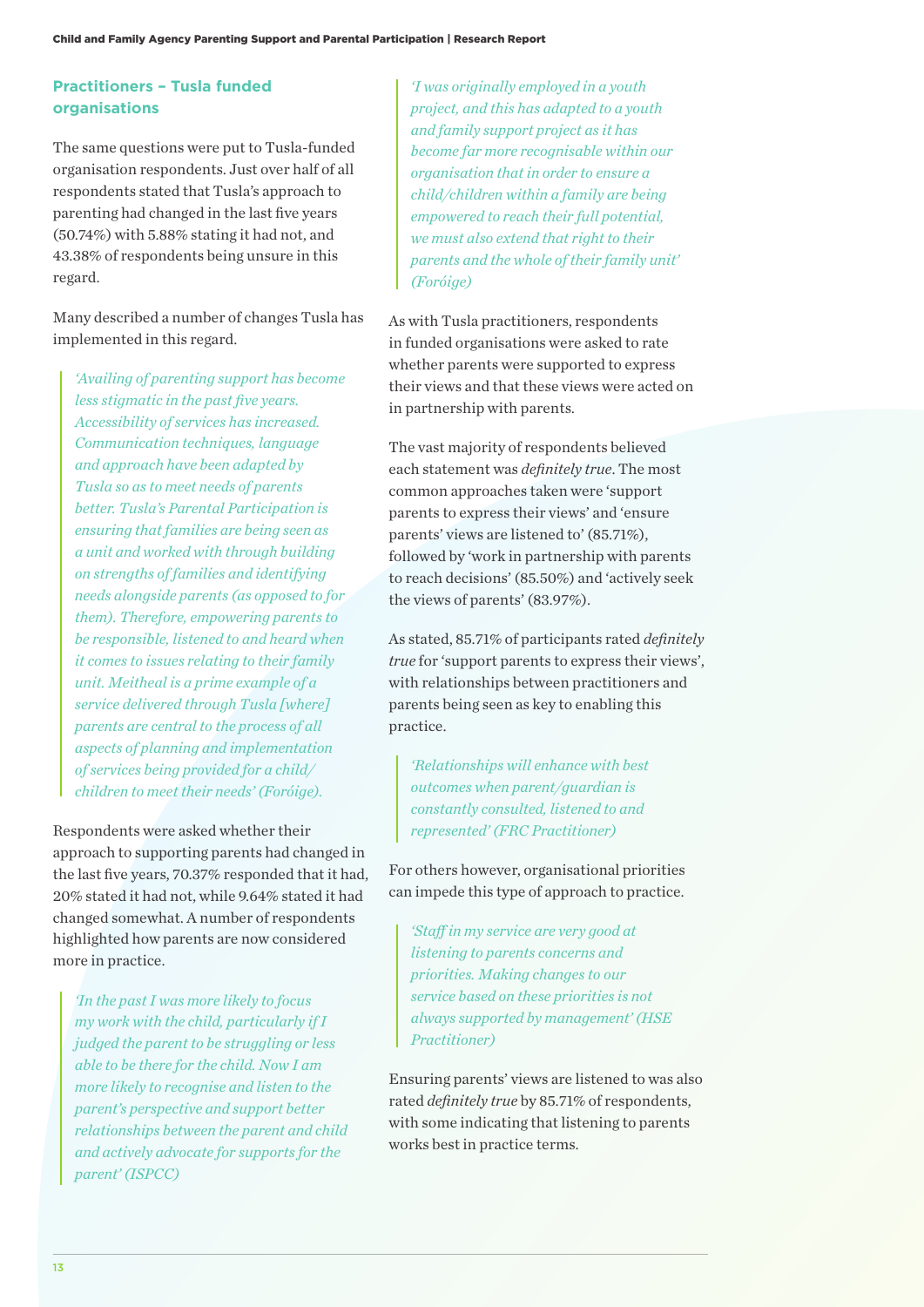*'It is important that parents' views and concerns are listened to and to help guide them rather than to dictate the path needed – most parents have reached out for supports so guidance rather than demands work best' (Family Support Practitioner)*

Others, however, were of the view that ensuring parents' views are listened to can be difficult when dealing with some state organisations.

*'Ensuring parents' views can be difficult when dealing with schools' (Family Support Practitioner)*

Working in partnership with parents to reach decisions was rated as *definitely true* by 85.5% of Tusla-funded organisation respondents, with parents being actively encouraged to participate in the decision-making processes in most cases.

*'Parents are very welcome in the school and encouraged to be active participants in any decisions regarding their child's education' (Department of Education Respondent)*

Actively seeking the views of parents was stated to be *definitely true* for 83.97% of respondents. Indeed, some respondents indicated that organisational policies often reflect this ethos.

*'Policies focus strongly on parental participation and their assessment, planning and review processes encourage parents' views and feedback' (Barnardo's)*

82.64% of Tusla-funded organisation respondents rated 'providing parents with appropriate information they need to be involved' as *definitely true*. Many make particular efforts to ensure this is the case.

*'I always make efforts to engage with parents and empower them to support their children' (Hospice Practitioner)*

Such efforts are also extended to providing parents with feedback on reasons for decisions taken. As regards feedback from parents, however, there is an indication that feedback will be acted on only when the feedback fits with the values and the mission statement of the organisation.

*'[We] will act on constructive feedback … if it fits with [our] values and mission statement' (Bereavement Practitioner)*

## **3.2 Need for specialised and diverse support**

This section presents findings from the parent interviews and practitioner surveys on the need for targeted specialised supports to support diverse family forms and for parents facing particular issue-based challenges.

#### **Parents**

Some parents from family forms typically categorised as vulnerable or living in particularly challenging circumstances were of the view that more needs to be done to support their family form and circumstance. They highlighted how support for parents experiencing particular challenges requires support staff who have an understanding of the impact of those challenges and how to respond to them. For example, parents who are parenting alone spoke of the need for staff members in services to have more understanding of their situation:

*'A lot of one-parent families often talk about, when they link in with services, there is a lack of understanding or there is an experience of stigma, so you are approaching a service and your hands are out and that is really disempowering, and a lot of people don't want to do it. They will wait until a crisis, which is really not ideal.' (P. 24)*

Parents who are Travellers spoke about their fear of services and described how a supportive approach by staff members could allay those fears:

*'Yeah, not come out with the big long words and try and break it down to the way, like I said if they knew the family, like I am a Traveller, and their fear is, look we are not taking away your child, we are not going to keep him or anything, we are just here to help you if you want any help … them kind of approaching the wrong way because I won't lie, I would be afraid, anything that was said to me, like my mother-in-law said, said it to the child, don't open your mouth if they come.' (P. 51)*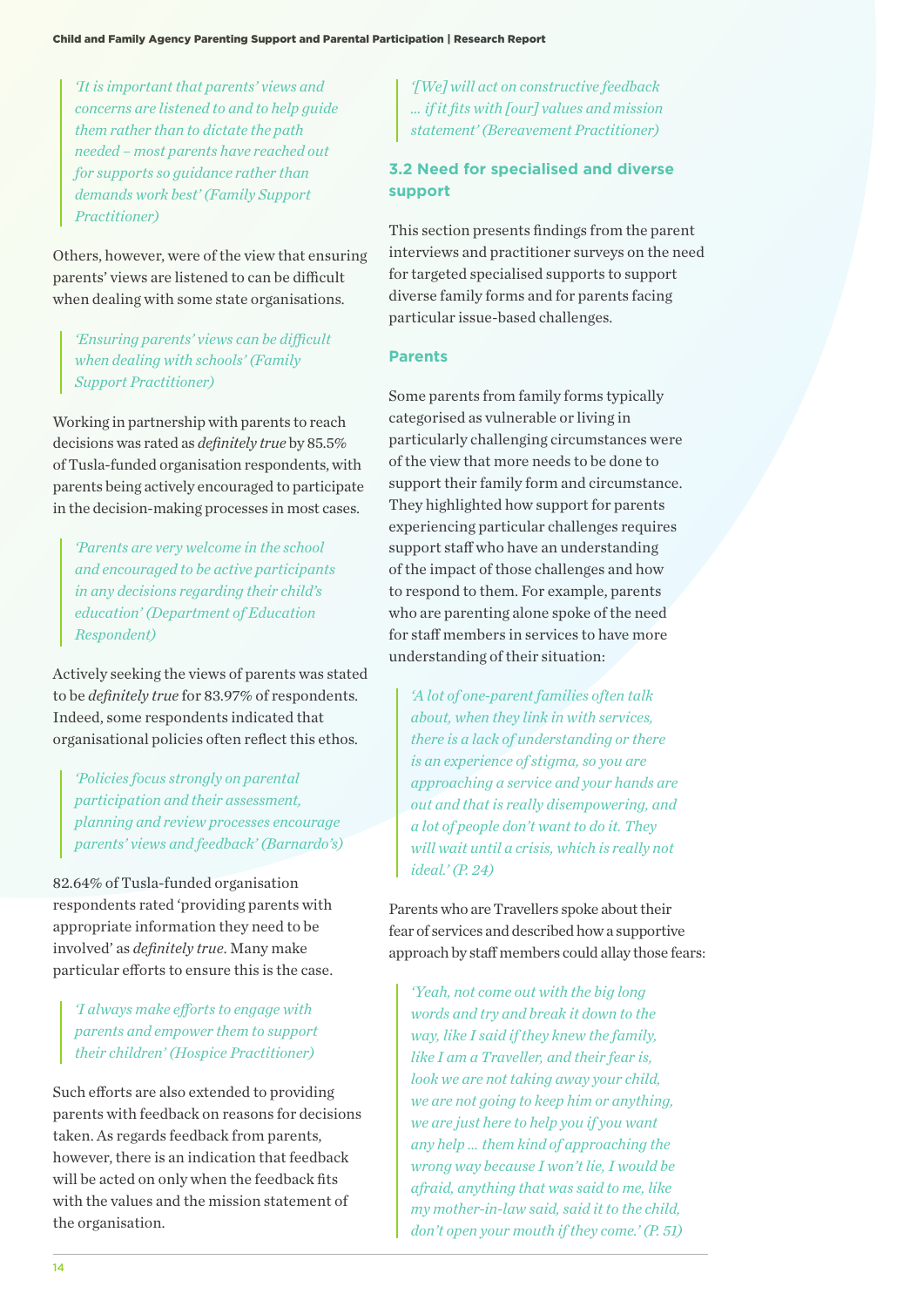Parents who have experienced or are currently experiencing homelessness indicated the importance of supports to negate the impact of homelessness, particularly for children:

*'I literally done what they told me to do in the County Council and then I went to the social welfare when I was told to do, I was just going around, that is why I felt that I didn't know, which I didn't, I didn't know what to know to do, where to go, I had nobody who knew my story. I had no support worker, I had nobody, and I was literally on my own … I am actually talking about someone direct for the kids that can work with them, that you maybe could talk to, help them see how they feel, help them over time. That is just for a small amount of [time] because as I said, like we will be two years here now in housing and my daughter is still going through it.' (P. 05)*

Parents living in a direct provision centre also emphasised that staff in the Direct Provision Centres need specific training:

*'I think it would be much easier if they could also educate the staff in direct provision, not just us, because some they don't really understand … So I think they really need more training.' (P. 46)*

Indeed, certain family forms are of the view that they are not recognised by Tusla. Kinship carers described feeling invisible as a family form despite the fact that they are part of the alternative care system:

*'I am really part of this bigger group of really important carers, but they were so invisible. There is an opportunity here to really recognise and support this really, really important area of care, alternative care that isn't recognised in Ireland … I suppose looking at the parenting strategy and the 50 Key Messages and the fact that there isn't any mention... I mean it says parent carer but in the kind of parenting and different context section, it does cover substance misuse, it does cover disability or mental health but what happens when those parenting situations break down and somebody else steps in like a relative or a close friend? It is that lack of acknowledgement of Kinship Care …' (P. 48)*

Child mental health was a topic identified by a third of participants as a challenge that lacks basic supports:

*'I just think that unless you have the money to go private, like families are literally waiting if not months then almost a year to get supports. I just think if there was anything Tusla could do to help that, maybe fund counsellors in schools or I am not sure but something for children to access counselling supports.' (P. 18)*

Such services were identified as being needed for both teenagers and parents, with parental wellbeing identified as requiring attention:

*'Well for me I guess, the stress levels sometimes with I guess Covid has brought on a lot so maybe if there was a service to actually speak to someone like a counselling service just to see how you are coping, putting the children aside, but in general your own wellbeing.' (P. 35)*

Indeed, it was highlighted how the focus on pre-natal care should include more than just a focus on the physical health of mother and baby. Some mothers identified the need for other forms of support during the pregnancy period:

*'I think before they become parents I think people should be helped too, women should be brought in to discuss, not just the birth, this is what is going to happen in the room, but how they are feeling about becoming a parent as a mother or a father. They need to feel that they are listened to, that the whole idea of this is just about becoming a good enough parent. It is not just about pre-natal, this is going to completely change everything and you need to reflect now on what you feel you need and start asking for it, how to ask and who to ask.' (P. 16)*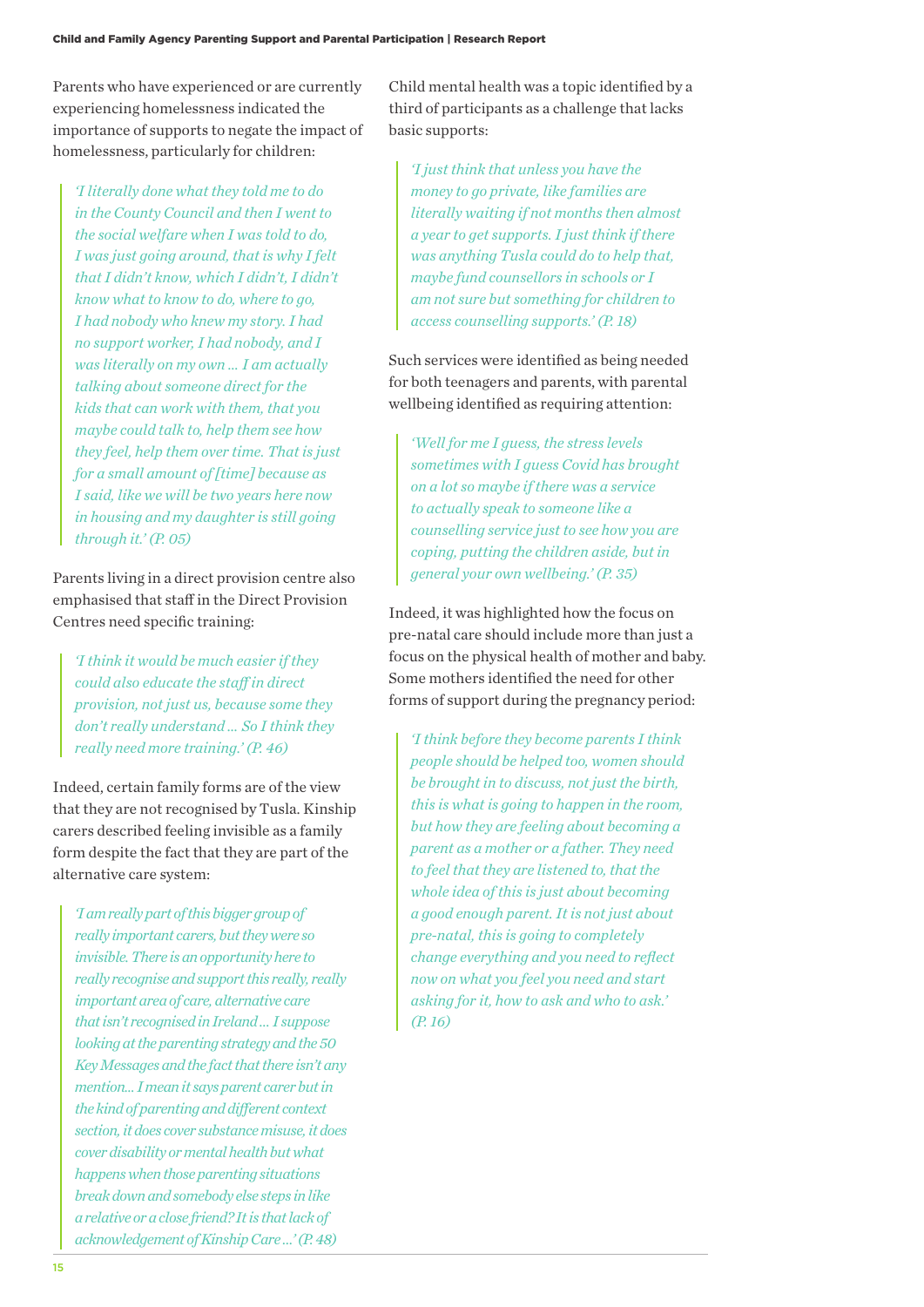In addition, post-partum wellbeing was identified by a number of mothers as an area requiring additional supports, particularly in cases where post-natal depression is diagnosed:

*'I didn't expect it to last four or five months, I really didn't. And I was at the stage, I think my husband ended up taking eight or nine weeks off work because he couldn't go back to work with the way I was because I was terrified of him leaving the house, I was terrified of us leaving the house. I used to get up in the morning and give him a nudge and tell him I had to get out of the house, I had to go for a walk, I had to get away from the babies, I had to get away from him, I had to get away from everything. And I was feeling incredibly guilty because of this, because I didn't expect this, I didn't know what to expect from post-natal depression, I didn't know what would hit me. And I don't think they gave me enough resources. They are so focused on you making sure everything is okay with the baby before you leave the hospital that they don't give you enough warning that this potentially could come with it.' (P. 09)*

Fathers highlighted how more efforts are required to involve them in services, reminding us that fathers want to be involved in parenting their children:

*'I think in this day and age, men want to be equally involved in the upbringing of their children'... (P. 14)*

A number of participants emphasised that services need to be tailored towards the needs of fathers with a perception noted that services are generally geared towards mothers:

*'So, I think maybe if there was a group for guys to go maybe on a Saturday it would be vitally important, that they could sit down and talk about different scenarios, their children not sleeping or whatever … For dads and for men, absolutely, everything is geared towards a mother.' (P. 14)*

For bilingual families a lack of clear, reliable sources of information was noted, particularly for those for whom English is not their first language:

*'So, I feel that sometimes language wise what bilingual families are given is a lot of conflicting information. And I think something that could be done, what I feel is important, is that there is the same story that goes out to parents and not a lot of different professionals giving a lot of different kinds of advice. Because I have been told more than once to stop speaking Italian to your children.' (P. 58)*

## **Practitioners – Tusla and Tusla-funded organisations**

For practitioner respondents the need for more specific, targeted supports for families was strongly recommended for inclusion as a focus in Tusla's updated Parenting Support Strategy<sup>1</sup>.

*'Parents are often referred from services where their children are going through an assessment or are involved in their service. I find it difficult to offer advice to parents who are experiencing behaviours associated with autism spectrum disorder (ASD) or ADHD. They need a lot of time and other parents who attend are often frightened by what they hear from these parents' difficulties.' (Social Care Leader)*

*'Some more targeted advice for different parent groups – disability, homeless, domestic violence. Generic isn't for everyone.' (Senior Child and Family Support Network Coordinator)*

*'There is a disconnect between Tusla, the disability services, mental health services and public health nurses.' (Foróige)*

*'I would like to see a focus on mental health supports for young people and parents, in particular supporting the provision of full-time counsellors in FRCs. The demand is getting greater all the time and many services don't have the resources to fund this service in a full-time capacity currently.' (FRC)*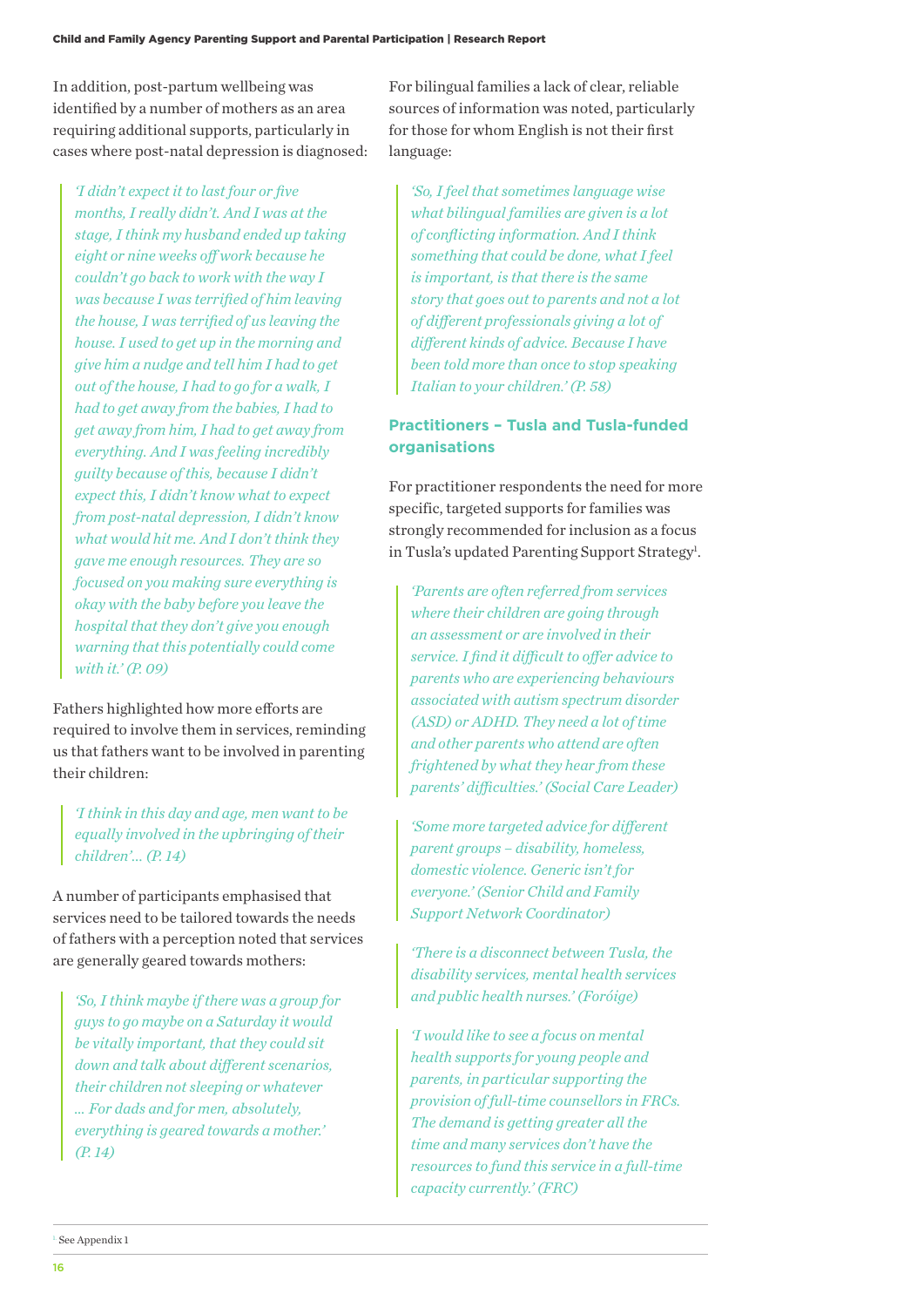#### **What does the review of international policy and guidelines tell us?**

- Other jurisdictions have supplementary or standalone guidance documents, which may be worth considering for future development in the Irish context. In particular Australia, England, New Zealand and Scotland have produced documents that target practice with families with specific needs.
- Some countries advocate for and provide a diverse range of service provision, recognising that parenting support should take different forms and respond to a wide range of families.
- The views of parents and communities are critical in local needs assessment, and in the identification of unmet needs and gaps in service provision.
- Inadequate locally based services and resources are identified as an issue in several contexts.

#### **3.3 Awareness**

This section presents findings on the need for improved and increased awareness and understanding of the role of Tusla, particularly with regard to its parenting support function. The section also highlights the need for increased awareness of the services and supports available to parents and families. While the findings show good awareness among practitioners of Tusla's programme of work in parenting support and parental participation (see Figures 1 and 3), there is still a need to increase awareness among practitioners and parents on the various services and supports available.

#### **Parents**

Parents had different views on what they expected from services prior to accessing them. Some had no expectations as they had no prior knowledge of Tusla or the services that they offer. Some spoke of concerns over being judged. For others there was significant fear of being involved with Tusla services, which, according to some, prevents people asking for help:

*'I just wish people weren't so negative about the family support, people assume that as social workers they are going to take your children, it is all negative. But it is not. I wish there was a message or there was something, people don't talk about these experiences, everybody keeps it all hush-hush and that is why it is [perceived] the way it is, you know. And that is why when people are struggling, they don't reach out for help' (P. 22)*

A number of participants reported how they had no knowledge of support services available and eventually received the required information by word of mouth:

*'Do you know what, if it wasn't for my friends recommending all of this I wouldn't even know there was any support groups or anything or where to turn to. I didn't know myself about anything like that.' (P. 61)*

Participants emphasised about the need for Tusla to inform the general public about support services available and to strive to combat the negative perception of the agency:

*'Mortifying, and there are a lot of parents out there that are struggling and could do with supports from Tusla but they really see them as people that are going to take your child away if you look for support. So, it is better to keep things a secret. I think people don't have enough information on what Tusla actually do.' (P. 53)*

*'You only really hear of Tusla, in fairness I only hear of Tusla when there is something after happening. You don't really hear of Tusla unless something has kind of gone wrong or stuff like that.' (P. 52)*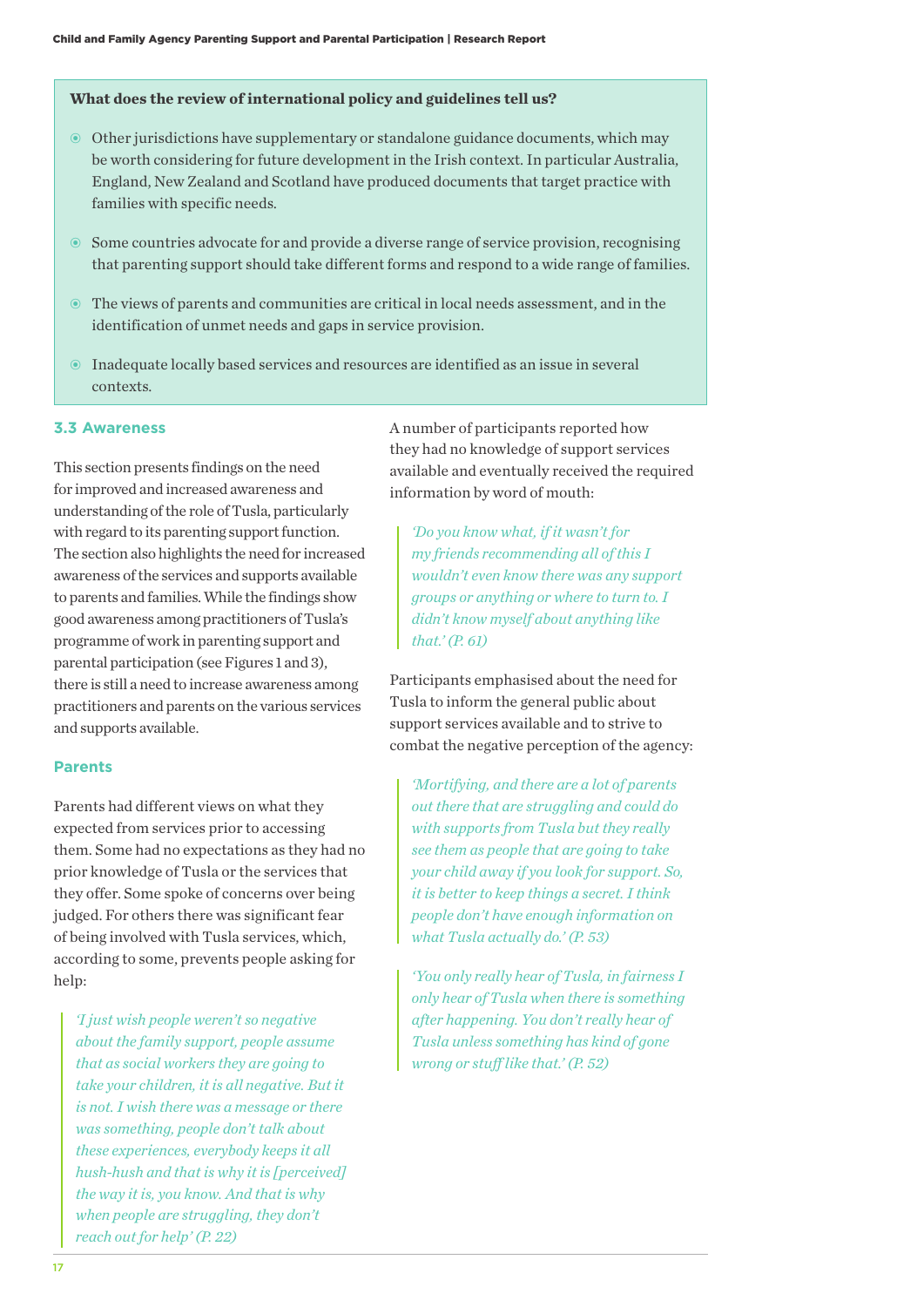#### **Tusla participants**

Practitioners were asked whether they were aware of Tusla's programme of work relating to parenting support and parental participation (see Figure 1). The greatest number of respondents reported being aware of Tusla's Parenting Support Strategy (69.59%) and Parenting 24seven (64.68%). Respondents were least aware of the Parental Participation Toolkit Briefings (49.88%) and the Parental Participation Seed Funds (46.39%).



#### **Awareness of Tusla's programme of work in parenting support and parental participation**

#### **Figure 1: Awareness of the Parenting Support and Parental Participation Programme of Work**

Respondents were asked whether they used any of Tusla's programmes in their practice (See figure2). The highest proportion (29.07%) stated they did *sometimes*, 19.07% of respondents answered *usually* and the same percentage answered *never*. However, 15.58% of respondents stated they always used Tusla's programme of work in practice.

#### **Parenting Support and Parental Participation in practice**



**Figure 2: Use of Tusla's Parenting Support and Parental Participation Programme of Work**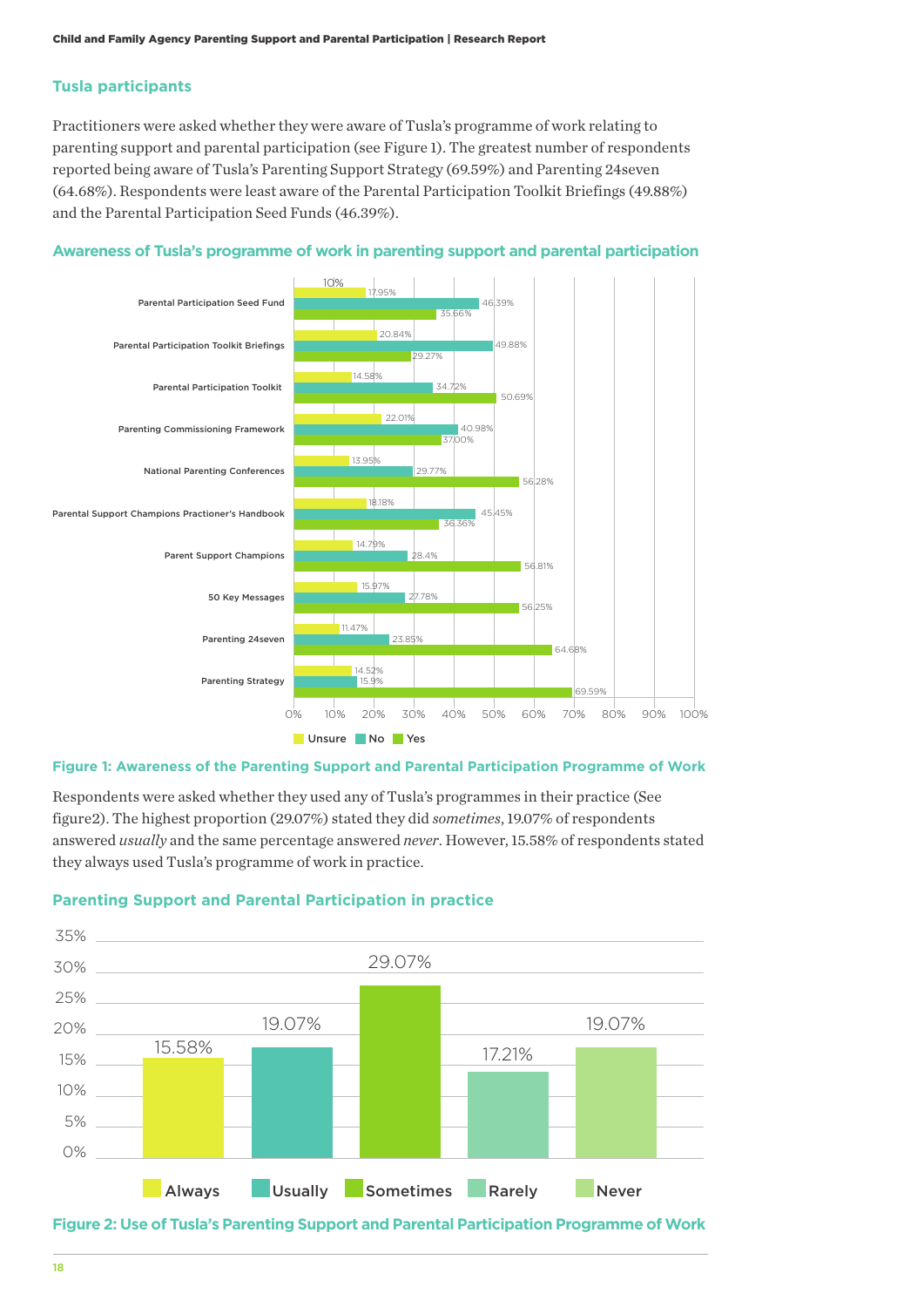Respondents were then asked to describe how they used the Support and participation programmes in their practice. Those involved in education used Parenting 24seven and Meitheal most often to provide information to parents and to inform them of initiatives and strategies. Family support workers stated they used Parenting 24seven, the Seed Fund, Parenting Support Champions, and the 50 Key Messages most often to provide information and guidance.

*'I direct parents to the Parenting 24seven website for tips and information. I also use it myself to inform practice. The parent champion representative on our team will share information and resources with us as well to use with families.'*

Those employed in social care also used Parenting 24seven, 50 Key Messages and Parenting Support Champions to inform and guide both parents and practitioners.

*'I would run Parents Plus parenting programmes and would implement its recommendations in everyday interactions with families. I would advise families of parenting support groups online and locally'*

Participants in a managerial role used much of the programme of work to encourage parental participation.

*'Any decision made that may affect the family needs to include the family's views and needs. The participation of the children and the family is fundamental. It is necessary to support families to improve the outcomes for children. Area-based approaches when deciding interventions. Meitheal is also key'*

Respondents from the Children and Young People's Service Committee (CYPSC) use the programme of work to collaborate with other agencies and encourage parental participation, most often using Parenting Support Champions and the Seed Fund.

*'We work on projects every year with parents in relation to the seed funding and involve other agencies in the project also using a collaborative approach'.* 

*'By making parents aware of the different supports available, in particular seed funding is having a greater impact. Seed funding is getting to the families and parents that need it by inclusion of their views and opinions.'*

Social workers most often used Parenting 24seven to signpost parents to supports.

*'Websites are very helpful. I use 24seven a lot. Helps to de-stigmatise Tusla and makes it a universal service'.*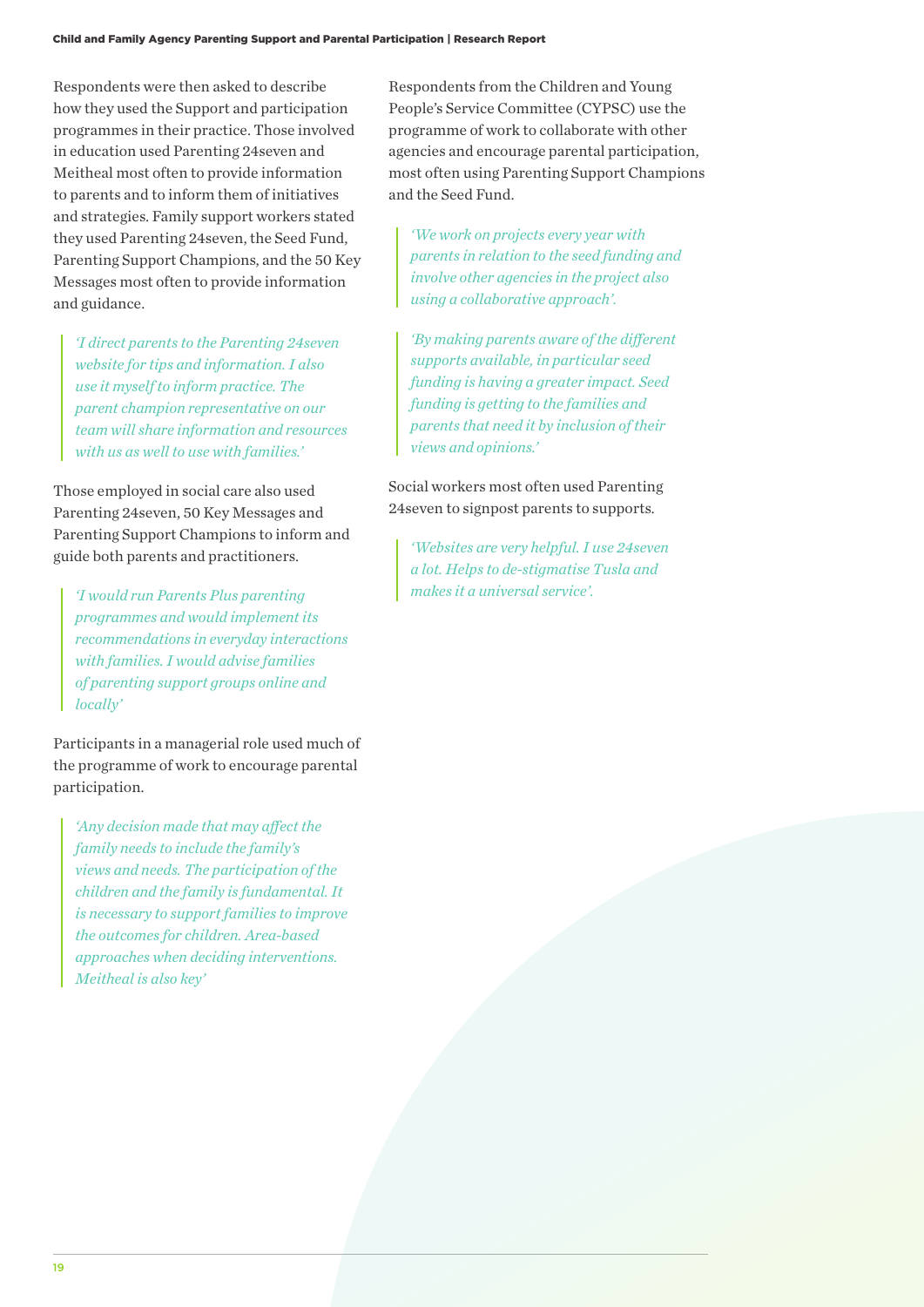#### **Practitioners in Tusla-funded organisations**

Respondents were asked whether they were aware of Tusla's programme of work in parenting support and parental participation (See Figure 3). Participants were most aware of the Parenting Support Strategy (72.41%), followed by Parenting 24seven (70.14%). Participants were least aware of the Parental Participation Toolkit Briefings (50%) and Parental Participation Seed Funds (49.65%), similar to Tusla staff awareness.





**Figure 3: Awareness of Tusla's Parenting Support and Parental Participation Programme of Work**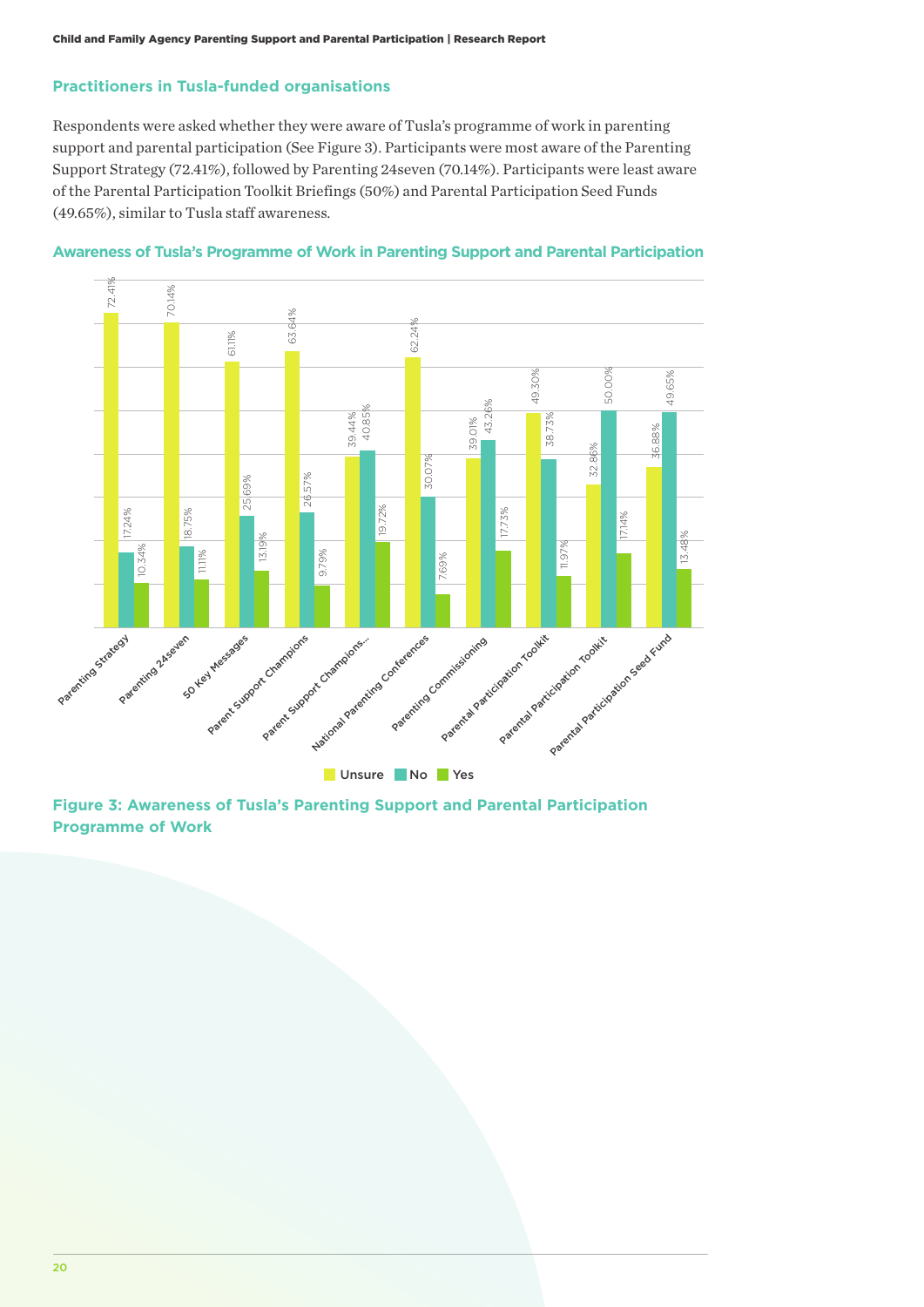Participants were asked whether they use any of Tusla's programme of work in the area of parenting support and parental participation in their practice (See Figure 4). The majority of respondents stated they used the programme of work *sometimes* (38.36%), 19.86% stated they *never* used the programme while 12.33% of participants stated they used the programme of work *always*.



#### **Parenting Support and Parental Participation in practice**

Participants who stated that they used Tusla's programme of work in their practice were asked to describe how they used the resources. Parenting 24seven was used most often through direct work with parents, in WhatsApp groups, and through being printed and handed out to parents, as well as ensuring colleagues and families knew about it.

*'I bring Parenting 24seven tools into all of my groups and refer participants to [the] website and Facebook pages' (FRC Practitioner)*

The 50 Key Messages resource was also used directly with parents to encourage positive parenting, and to inform and empower parents. Many respondents stated they used it to underpin their work practice.

*'I encourage a positive parenting approach with clients as outlined in 50 Key Messages and direct parents to these websites so that they can inform themselves' (FRC Practitioner)*

Meitheals were used to identify where children need supports put in place, and as a resource for supporting vulnerable families.

*'Meitheal programme [is] used jointly between families and service providers to support families in vulnerable social situations' (HSE)*

Respondents stated that Parental Participation Toolkits were used often, were central to interactions with parents to ensure best delivery of services and were very informative and a good way to make parents aware of the range of services.

*'I would generally use Tusla's Parental Participation Toolkit as [a] rule and it has become central to all interactions with parents to ensure the best delivery [of ] services for each individual family's needs' (Foróige)*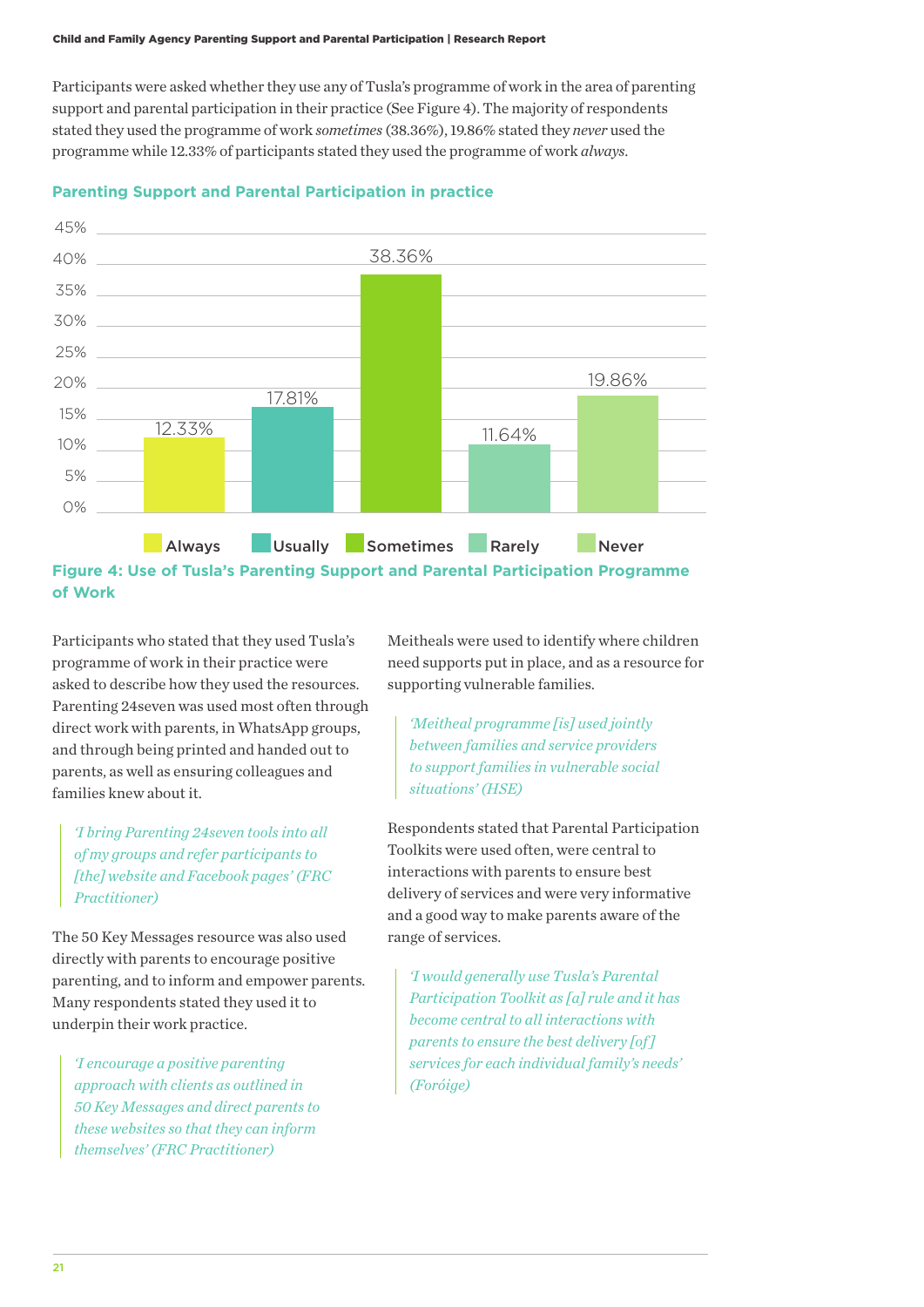Practitioners indicated that the Parenting 24seven Website and 50 Key Messages were used to better support parents.

*'I use the Parenting 24seven resources and focus on key messages in supporting parents when communicating with them via phone or email and have included those documents and links to the Tusla website outlining these resources on our website. I send this information to parents also via links by text or email whichever they prefer' (FRC Participant)*

## **What do the parenting support policies and strategies internationally say?**

- Provision of targeted services may increase perceived stigma and may result in poor uptake of supports provided.
- Targeting of support can indirectly problematise certain issues, and family forms.
- Providing universal and targeted supports through the same agency is challenging as they can be perceived to be for families experiencing social problems and/or compelled to avail of the support services (Pecnik, 2014).

## **3.4 Information**

This section is linked to Section 3.3 on awareness and emphasises how both parents and practitioners are of the view that more information is needed on the availability of services at a local level and on the role of Tusla, particularly concerning its family and parenting support function.

#### **Parents**

The need for increased information was identified by the majority of interview participants. Accessible information about the availability of services was particularly emphasised.

*'Well like I mean especially for just in areas, like what is available in your particular area for parenting courses, in your community.' (P. 16)*

The need for information aligns with the theme of public awareness. Some participants were of the view that family and parenting supports are only available for families categorised as vulnerable:

*'I am married and usually you would think it is just for people who are maybe on social welfare or lone parents, you don't think there is help out there for people who are seen as, I don't know... not vulnerable.' (P. 22)*

As well as outlining the need for increased information and awareness, a number of parents suggested approaches to resolving this. Advertising to the general public using a range of formats (in hard and soft copy) was suggested:

*'I think the leaflets definitely for the course, more access to those leaflets … Something you could download, something like that would be very good because everyone has a smart phone.' (P. 35)*

General Medical Practitioners (GPs) and public health nurses (PHNs) were also identified as a key resource for sharing information to the general public:

*'Put it in the likes of the doctor's and the baby nurse, when people are in those kinds of places where they feel safe I think maybe would be a good idea, maybe GPs recommending them because you trust your GP. I don't know where else people would go because when you are in a state when you need them you are not really in your right frame of mind and you don't be in places. It is really the GP and baby nurses are the people.' (P. 22)*

Foster parents suggested developing a resource library and support networks as potential supports for parents.

*'I suppose from the point of view of foster parents, there should be a library of information and training that you could access … look at the likes of Barnardo's library, Tusla could have a similar library for foster parents, so you lend out the book and you send it back or whatever. So, I think it would be beneficial that way.' (P. 49)*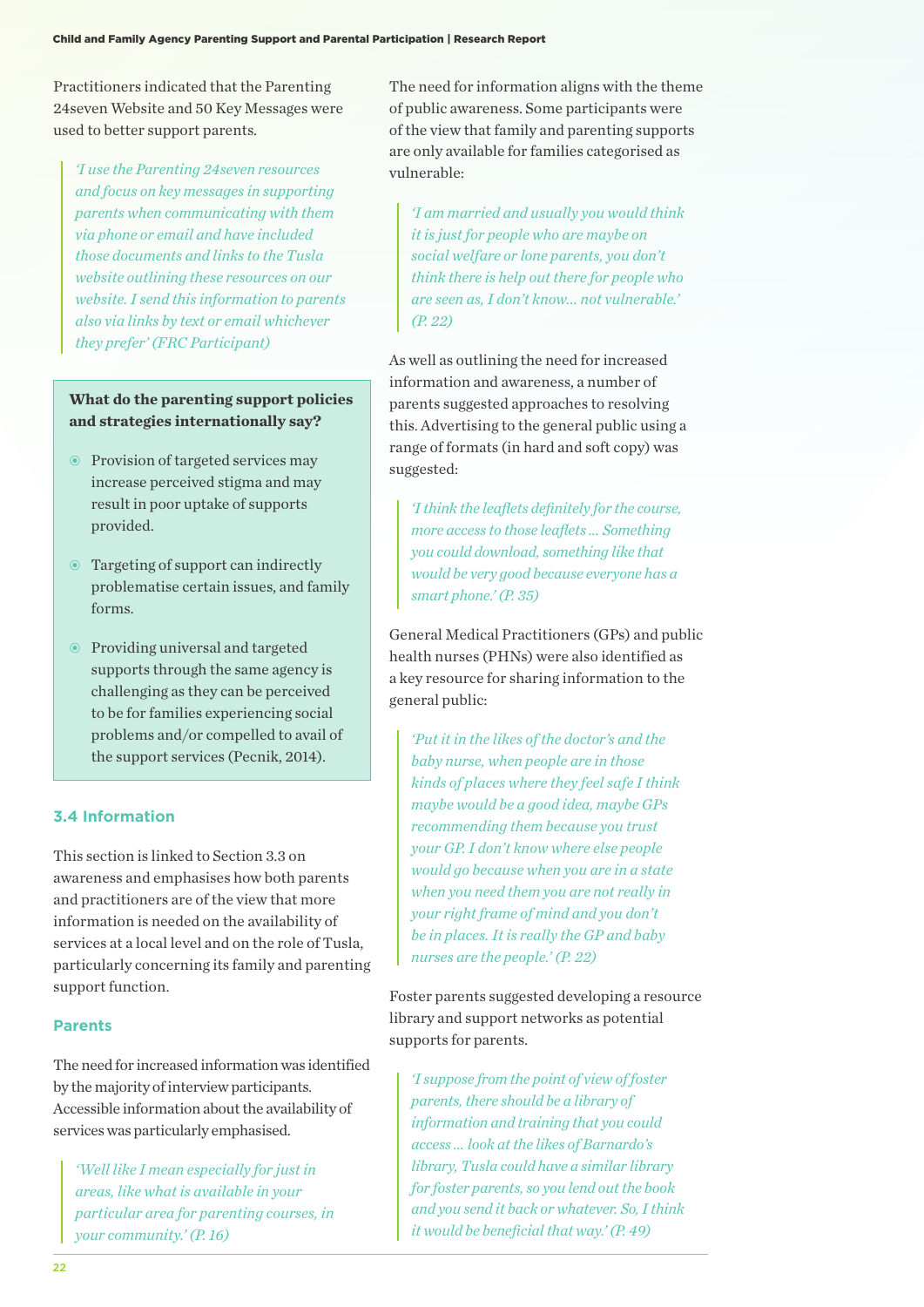*'If EPIC* **[Empowering People In Care]**  *were to expand and have more facilitation days in more rural areas because there is a lot of us, even in the rural community here, who have fostered children. And I think even looking at Tusla maybe pairing foster parents up, a buddy system, would be good. Because we have formed that with a family we know and when she is having a bad day and finds it overwhelming she drops the lads here. And when we find a bad day and find it overwhelming we can drop him.' (P. 49)*

One novel suggestion was to use Human Resource departments in major industries and companies to disseminate information to employees:

*'You know what can be good, is human resource departments of companies. But if you think of all the big companies all around, one HR manager could cover 3,000 people. And everybody reads their communications and they always send out information on wellbeing. They are always sending stuff out on your happiness, your wellbeing and if they receive something about parenting and good parenting and the importance of it I guarantee you, it would get around to everybody.' (P. 31)*

### **Practitioners from Tusla and Tuslafunded organisations**

Practitioners also maintained that more information needs to be provided to parents on the availability of services. For some, this means formalising how parents are informed.

*'We work in a community setting and try to deliver services without too much formality but perhaps we need to formalise how parents are informed' (Project Leader)*

For others it means increased use of the Parenting 24seven website.

*'I have sent some links to parents from parent 24 seven when they need some advice I regularly look on Tusla website for tools for myself to use when supporting parents and children.' (Family Support Practitioner)*

A point to note is that information is seen as crucial to practitioners' support work with parents.

*Information is key and my involvement in various areas of the programme of work informs me and gives me guidance on what's available and this increases my knowledge in the way I can support and work with parents' (CFSN Coordinator).*

### **What do the parenting support policies and strategies internationally say?**

- Raising awareness and providing information to the general public is a fundamental requirement if you want to ensure parents and family members know what support is available, and how to access it in a timely manner.
- Mapping current service provision as well as providing information on available support is necessary to ensure the required supports are available for all parents (Eurochild, 2011).
- Raising awareness of available services may increase uptake and remove stigma. (Shulruf et al., 2009).
- Scotland's parenting support strategy (2012) emphasises the need to achieve impact. Its particular objectives include supporting particular cohorts of parents, developing services and programmes, and addressing wider environmental and structural issues that affect families.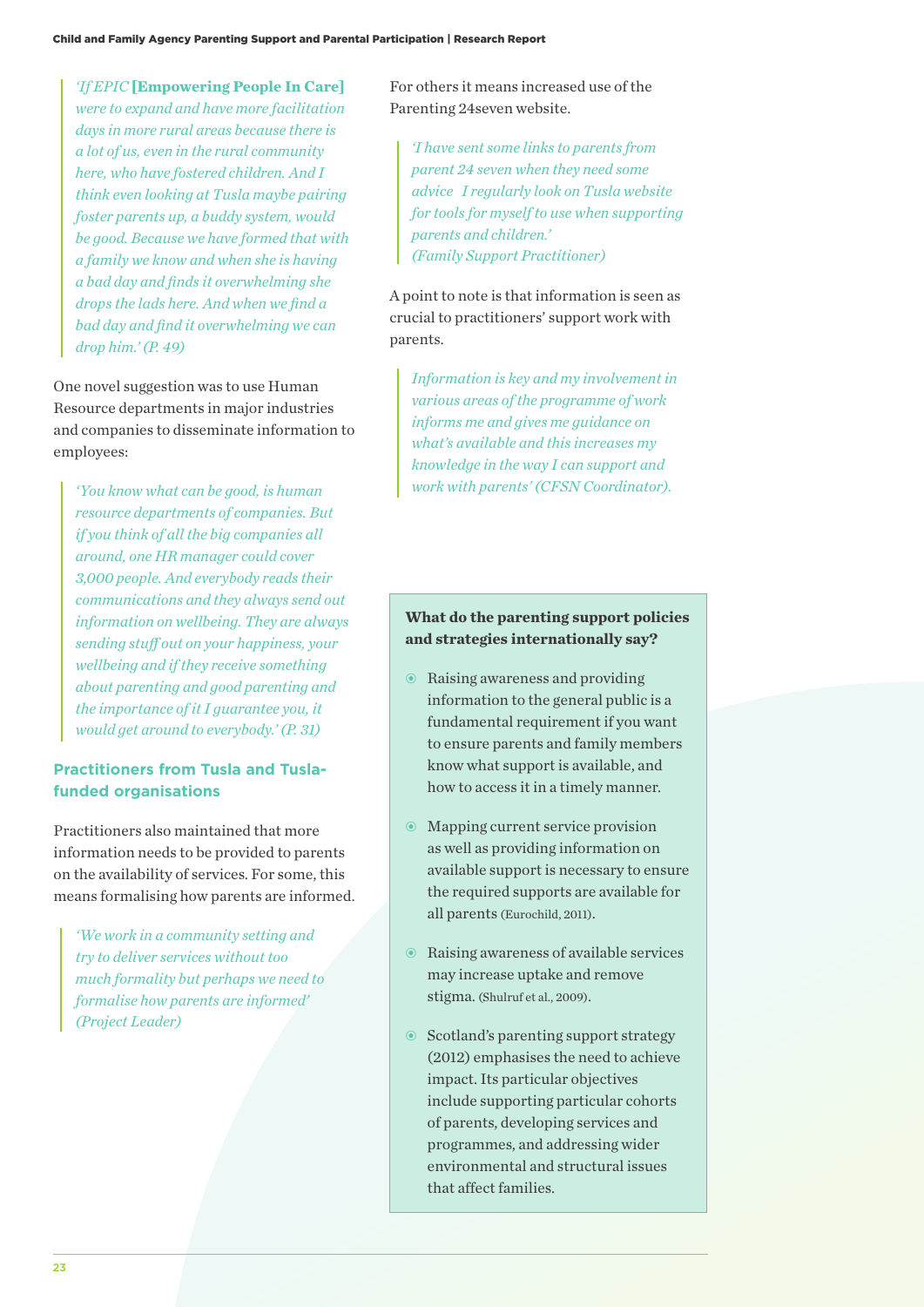#### **3.5 Collaboration**

This section outlines participants' views on the need for increased collaborative practices between and within relevant government departments, agencies and services.

#### **Parents**

Many participants highlighted a need for increased collaboration among communitybased services and schools:

*'I think get the schools on side, get the schools to communicate it … I just feel that that is not targeted, that that is something that has gone to everybody in the school.' (P. 18)*

#### **Practitioners**

Both Tusla staff and Tusla-funded practitioners identified the need for more and better collaborative work between agencies.

*'From a school perspective, there aren't well established links with schools. I have found how communication occurs with us, as those on the ground supporting our families is very inconsistent … It is unclear with relevant social workers how we work in school … when we are linked in and contacted by social workers it is very ad hoc, with different variances of information being shared. This prevents us supporting the child in school effectively and in a discreet manner' (HSCL)*

*'It would be helpful to communicate with healthcare professionals at frontline level ( like myself as a Public Health Nurse) to educate & enlighten us in the level of support that is available via Tusla so that we can share this information when appropriate' (Public Health Nurse)*

Indeed, there was support for the development of a service directory for all those supporting families.

*'Tusla needs to produce a very clear Booklet listing their suite of services on parenting support and issue it to schools and to every other organisation that supports families' (HSCL)*

### **What do the parenting support policies and strategies internationally say?**

- Successful implementation of any parenting strategy needs to be able to demonstrate a common vision across agencies (Law et al., 2009).
- Many of the parenting support strategies require the involvement of more than one government department to deliver more co-ordinated, 'joinedup' support.

#### **3.6 Training**

This section presents findings on the need for ongoing, enhanced training, both general and specialised for practitioners, aimed at meeting the needs of diverse families and those with specific challenges.

#### **Parents**

Adequate specialised services and support staff was identified as a critical need by particular groups of parents. This included foster parents, parents living in direct provision, parents whose child/ children had a disability, parents who were homeless, Traveller parents, lone parents, fathers and others. A wide range of specialised training and supports particular to each parents' needs was highlighted. For example:

*'I think just when social workers are placing children just remember the job is not done. And I think that is a big thing. I know the book we read in college, Attachment Maltreated, or something, it was an orange book, I can remember reading it and a few lines of it, a social worker thinks when they drop the child that that is it. And I just found that really drove home to me that is exactly what happened. They got a placement, they placed him and they went back to work. And that is where the work should begin. I think leaving it until he was eight or nine and we were undergoing chaos was too late.' (P. 49)*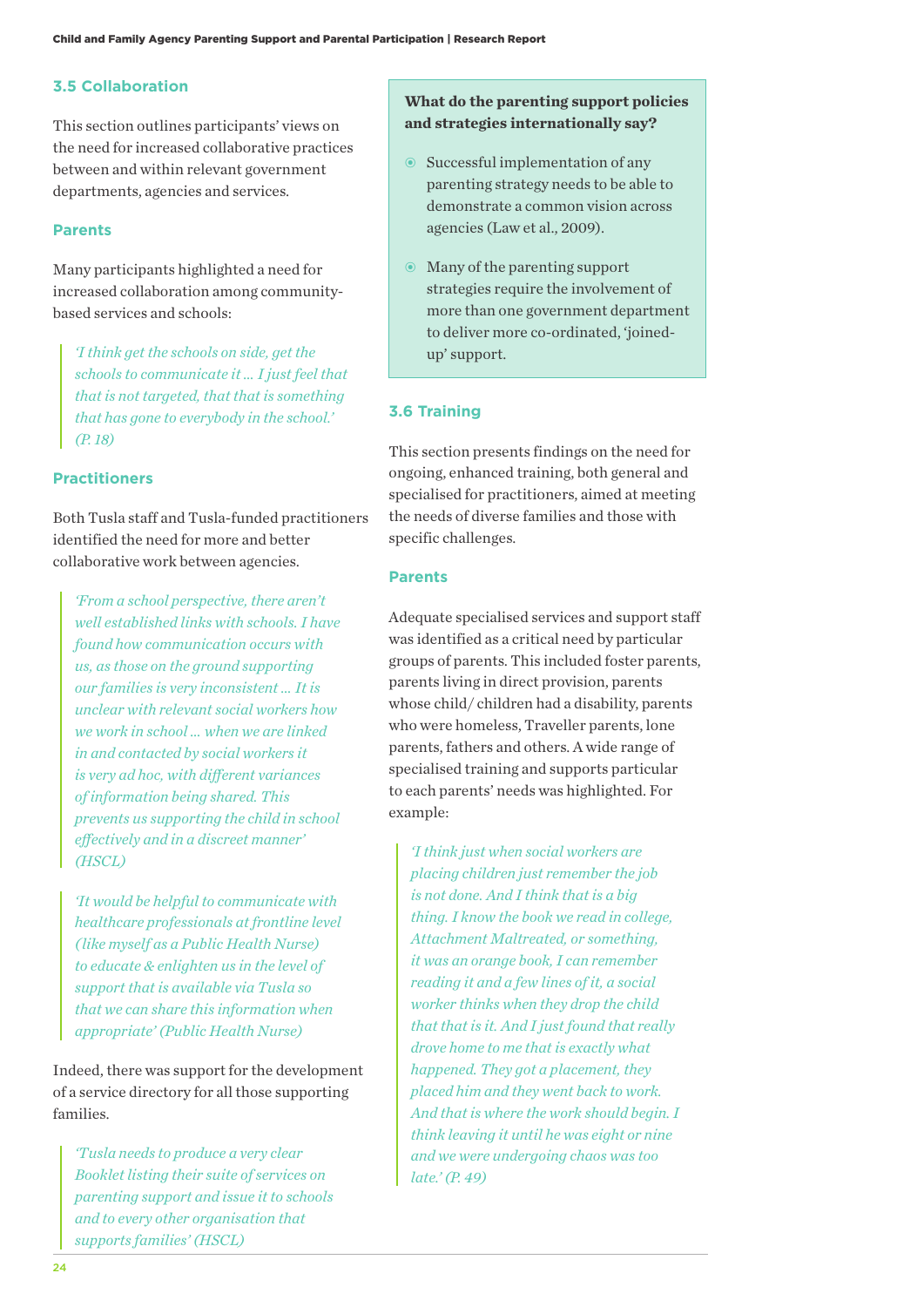## **Practitioners from Tusla and Tuslafunded organisations**

Practitioners also suggested a need for ongoing training and specialised training for staff members (See also Appendix 1).

*'I feel more training opportunities need to be made available to the worker as they are dealing with the family not just a national delivery programme which is only delivered as the need sees fit nationally.' (Social Care Worker)*

*'In-house training for staff on support offered by Tusla – as a duty intake social worker the only support service I'm aware of are Meitheal and Tusla Family Resource Centres – I usually refer families to Barnardo's for parenting support' (Social Worker)*

*'As a Tusla-funded organisation we need to have up-to-date information and training to ensure the same messages are being promoted across the board.' (FRC)*

## **What do the parenting support policies and strategies internationally say?**

A principal guiding provision of parenting support strategies internationally advocates a need for highly trained practitioners who have access to refresher training and specialised resources as and when needed to ensure they provide the best possible supports to parents and families based on current evidence and best practice.

## **3.7 Parenting Support during the Covid-19 pandemic**

Since the Covid-19 pandemic parenting and family support practices in Ireland have changed to facilitate public health and social measures aimed at containing the spread of the coronavirus. This section outlines how the Covid-19 pandemic has impacted the provision of parenting and family supports and services, as well as the impact those changes in delivery of supports and services have had on families and parents.

Experiences of the services accessed by parents varied and were reported as being both positive and negative. The majority of parents described how the pandemic impacted on the supports that the service providers could offer:

*' … with Covid they couldn't do what they normally do anyway so I feel they did exactly what they could have done for me at the time … But I knew by her if they could have done more they would have.' (P. 09)*

However, negative experiences generally referred to issues which were outside the control of the service providers.

### **Tusla practitioners**

When asked if the Covid-19 pandemic had a positive impact on respondents' practice of supporting parents, 50.22% of Tusla practitioners stated that it had somewhat positively impacted their practice, while 39.10% stated that the pandemic did not impact positively on their parenting practice (See Figure 5).

## **Has Covid-19 had a positive impact on your practice of supporting parents?**



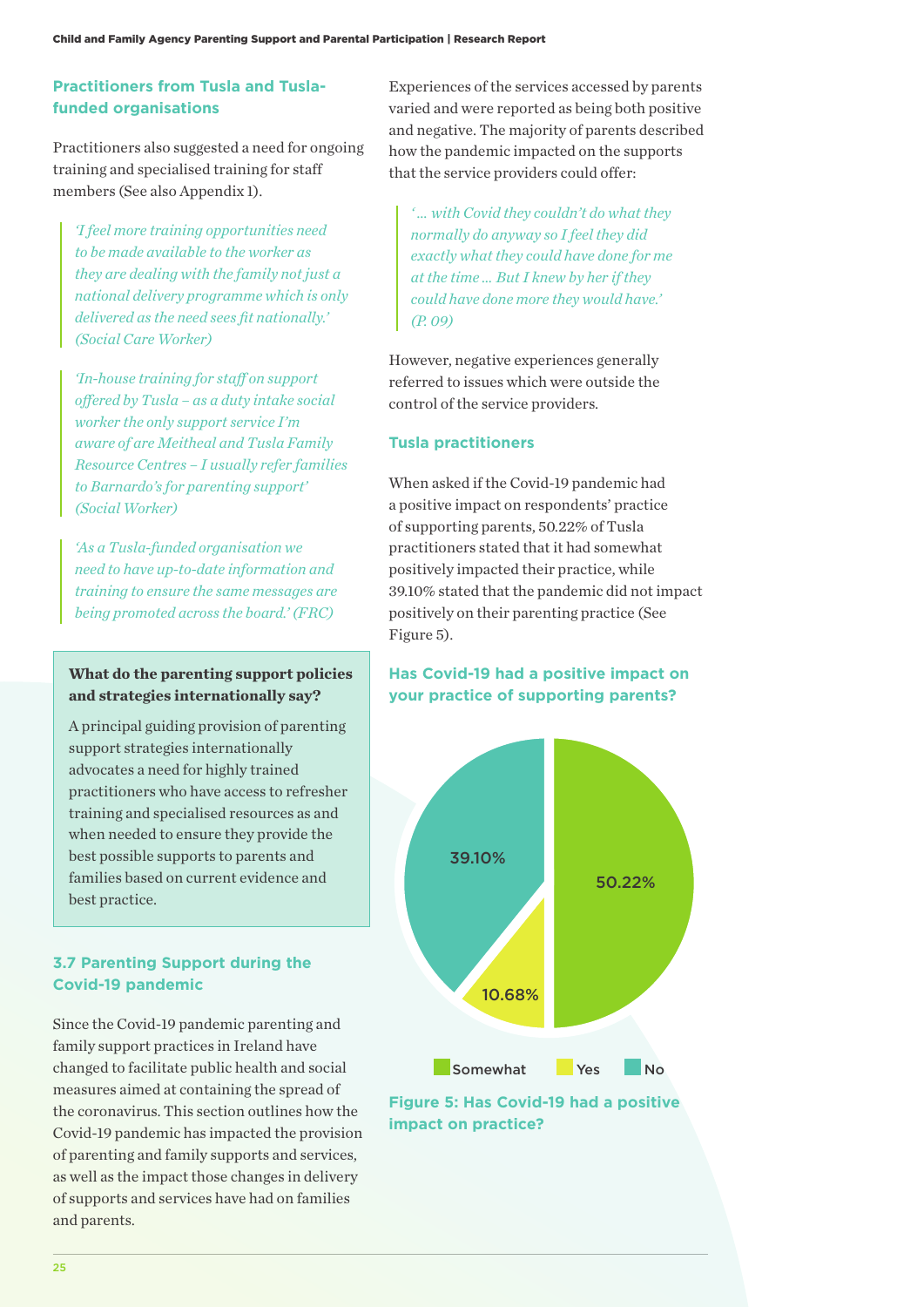Respondents elaborated on the positive impact that the pandemic has had on their practice of supporting parents, with **online supports** identified as particularly beneficial in terms of accessibility, flexibility and availability of parents:

*'Parents are more available for phone-in meetings, more flexible with dates and times as are colleagues and workers from other services' (Network Coordinator)*

*'The pandemic motivated us to begin online parenting courses to support parents through such an intense time and they have been so worthwhile and successful that we feel we would like to continue them online after this pandemic. The main reason for this is that online classes allow such accessibility to parents in all different circumstances. Many parents said they could not have attended a face-to-face course due to childcare needs, confidence issues, time constraints, costs, etc. That was eye opening!' (Family Support Worker)*

Increased **participation and engagement** were also identified by practitioners as being a positive consequence of the Covid-19 pandemic.

*'Building parents' capacity to support their daughter to engage with online teaching and learning and [increase in the] number of parents engaging with attendance/assessment online school platforms. Some success on engaging parents on WhatsApp video call and parents reaching out for support for their daughter' (HSCL)*

*'Parents engage more as it is mostly remote. We are part of a community centre so parents have engaged with family support if necessary during Covid-19' (Early Years Childcare Manager)*

*'Parents have been engaging very well over the phone/online availing of support' (Family Support Worker)*

Practitioners also stated that online and phone engagement was very effective in engaging vulnerable and hard-to-reach populations.

*'I've been supporting a wider cohort of parents than before. Barriers are breaking down' (HSCL)*

*'Maybe able to reach some parents online, where they were previously isolated' (Participation and Partnership Office)*

Having **more time** to provide direct support to parents as a result of not having to travel during the working day, as well as the increased availability of parents was noted as an important benefit by a number of respondents.

*'More time linking in with service users as travel has been taken out of the equation' (Family Support Practitioner)*

*'Parents have time and are generally more available using online forums' (Social Care Leader)*

A further point highlighted by practitioners was the ability to **build relationships** while working and supporting parents remotely.

*'I have built a very positive relationship with parents through regular phone calls – parents grateful to be contacted and happy to chat on the phone' (HSCL)*

*'Parents realise that they can count on me and that I did not go away despite not being able to see me face to face. Parents realise that I am a parent too and we have supported each other as parents. There has been a lot of networking, supporting and sharing of information between individuals and whole agencies and many good working relationships have been built that will survive after Covid' (Social Care Leader)*

Respondents were asked whether Covid-19 had a negative impact on their practice of supporting parents. The highest proportion (59.10%) stated it had negatively impacted their practice, 34.69% stated it had a somewhat negative impact on practice, while only 6.21% of respondents stated the pandemic had not impacted parenting support practice negatively.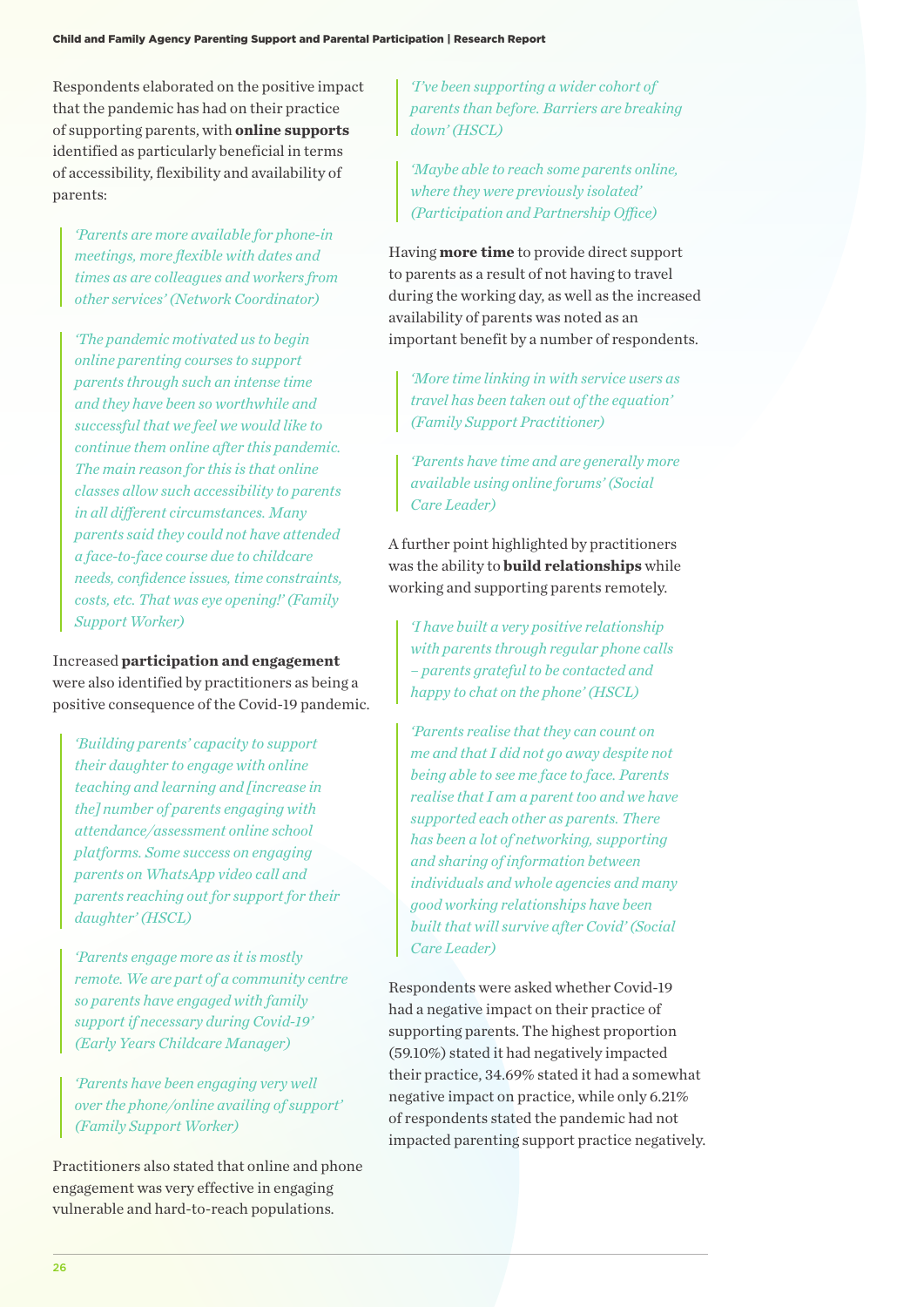## **Has Covid 19 had a negative impact on your practice of supporting parents?**



## **Figure 6: Has Covid-19 had a negative impact on practice?**

Respondents were also asked to describe how the pandemic had a negative impact on their practice of supporting parents. The majority of participants spoke of the loss of face-to-face contact due to public health restrictions and described support services being delivered online and over the phone as inadequate.

*'Some parents are reluctant to use other platforms to engage and the loss of faceto-face contact has left them needing support more than ever. When a family is in crisis it is sometimes difficult to support them without being physically present' (Teen Parent Support Worker)*

Other issues mentioned by respondents were lack of engagement, difficulty in building and maintaining relationships as well as the issue of technology.

*'Many service providers have developed online programmes which have engaged some parents, however other parents do not have the access to technology or the skills to avail of the programmes and are further isolated when it comes to accessing supports' (Senior Child and Family Network Coordinator)*

#### **Practitioners from Tusla-funded organisations**

Tusla-funded organisation respondents were asked whether Covid-19 had a positive impact on their practice of supporting parents. The highest proportion (54.80%) stated it had somewhat positively impacted their practice.

**Has Covid-19 had a Positive impact on your practice of Supporting Parents**



## **Figure 7: Has Covid-19 had a positive impact on practice?**

Tusla organisation respondents were asked to describe how Covid-19 had a positive impact on their practice of supporting parents. Increased engagement by parents was identified as particularly positive, similar to the Tusla staff findings outlined above.

*'It has meant more engagement from some parents through texts and online than before. This has allowed our development worker to build stronger relationships with these parents' (FRC Participant)*

New and innovative ways to connect with parents as needs arose were mentioned, including provision of online programmes, support packs, vouchers, virtual events, socially distanced picnics and the sourcing and sharing of positive information and supports.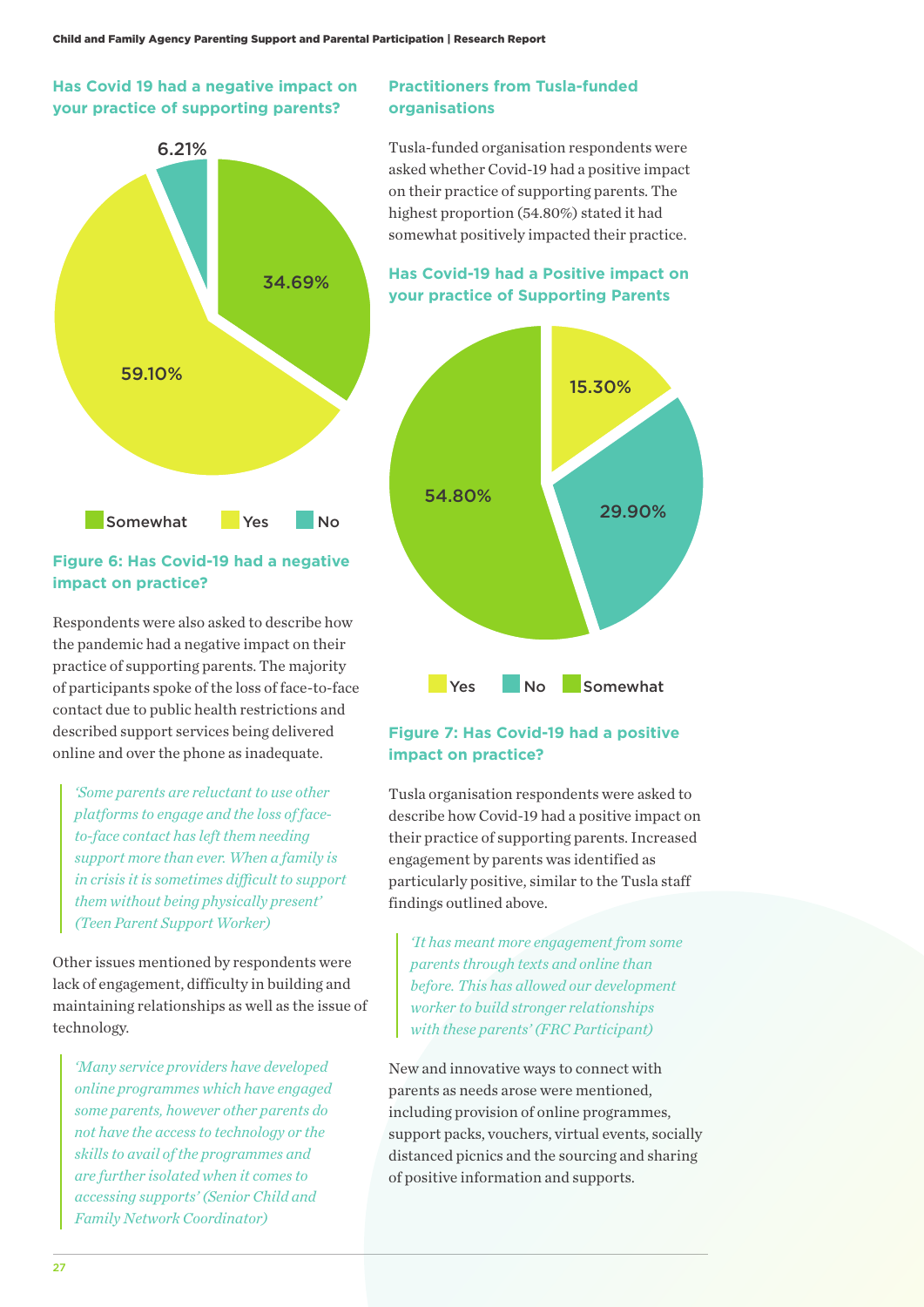*'We have connected with parents online or on the phone and this has reached a wider audience than we would have previously. It is hard to assess the impact of the supports and a lot of what happened in 2020 was a reaction to circumstances. Our team were able to pull on a lot of skills to develop new approaches and programmes as the need arose. Our team became very innovative' (FRC Participant)*

Parents were stated to be less worried about travel and costs associated with childcare.

*'Parents can access services remotely and barriers such as childcare and transport are not an issue with this' (Foróige)*

As well as identifying the positive impact of Covid-19 on parents, practitioners spoke about how Covid-19 had a positive impact on their own lives in terms of work–life balance, with a more flexible working structure and having more time to train and upskill.

*'Organisation was forced to consider other ways of communication and reviewed many policies to support a more flexible management structure. Working remotely has advantages for most staff – more autonomy with work schedule and work/ life balance' (YAP Ireland)*

In terms of the negative impact of Covid-19 on practice, 53.90% stated it did have a negative impact, 40.91% stated it impacted practice somewhat while 5.19% said it did not negatively impact on practice.

## **Has Covid 19 had a negative impact on your practice of supporting parents?**



## **Figure 8: Has Covid-19 had a negative impact on practice?**

Regarding the negative impact of Covid-19 on practice, respondents spoke of increased difficulties experienced by families and staff in a number of areas.

*'Greater number of referrals. Increased contact time. Increase of anxiety and mental health issues. Increase in concerns for young people and families dependant on face-to-face contact to gain support outside of chaotic home environments' (Foróige)*

Reduced uptake as services moved online and limited interaction and engagement were cited by a number of practitioners as negatively impacting on practice.

*'We have had to move most of our classes online. This has proved complicated and very time-consuming to get the buy-in from participants. It has meant more phone calls and some house calls to get the participants online, even then the buy-in has not been as high as in-person classes/ courses/clubs' (FRC)*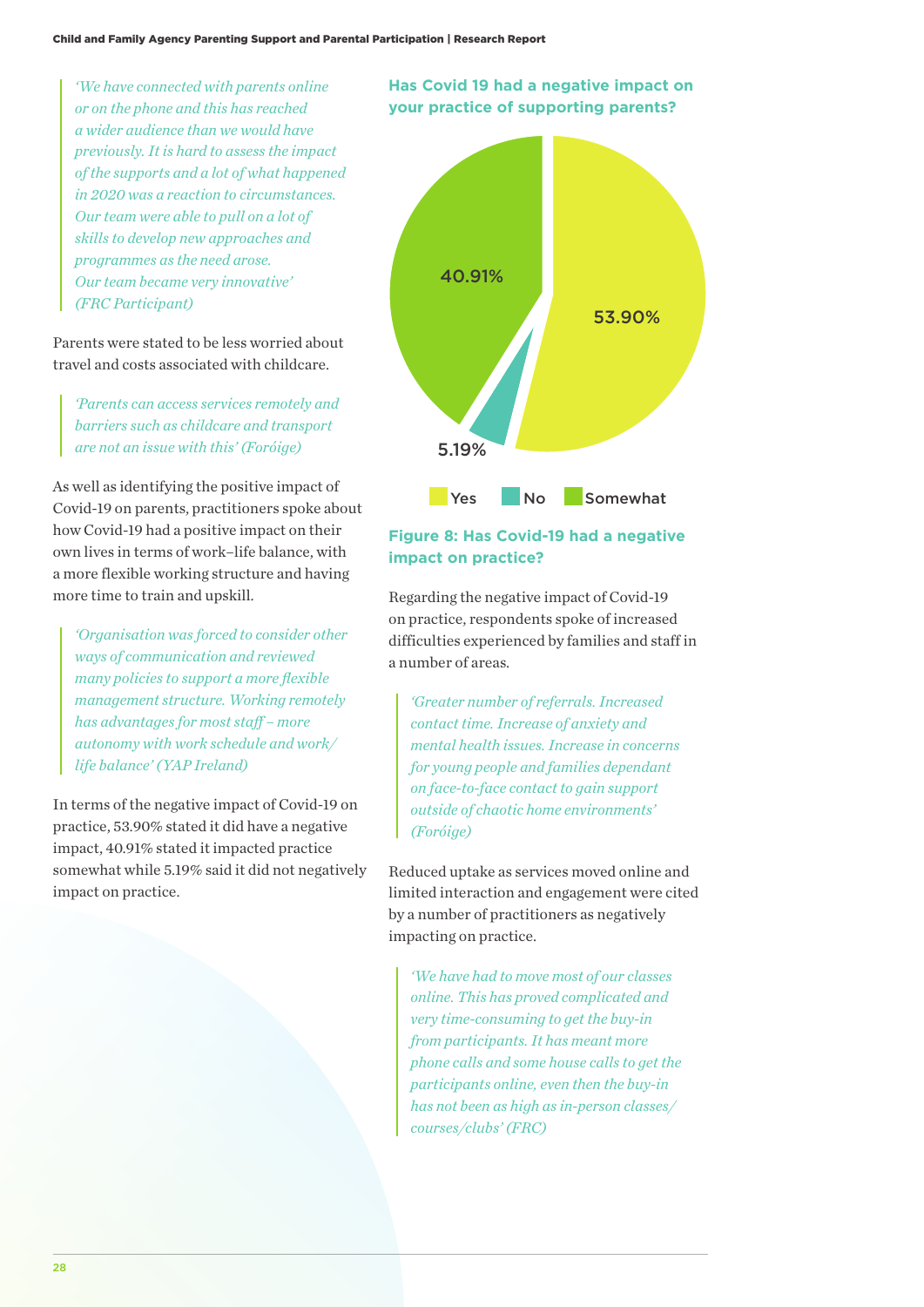Respondents also identified loss of services due to closures and loss of group work as negatively impacting on practice, with increased demand for services such as mental health and family support highlighted.

*'Our face-to-face services have been impacted. We are not meeting with the families in group environments therefore it can be difficult to identify need. There has been an increase in need for mental health support services and anxiety in children. Families of children with additional needs are struggling to get any respite and are worried about their children's development' (FRC)*

Respondents stated their workloads had increased and that they found working from home stressful, causing anxiety and pressure in some cases.

*'Providing services in a varied way via online platforms, phone contact, increased practical support, responding to varying levels of anxiety related/unrelated to Covid, being creative in engaging families' (Barnardo's)*

Respondents stated the families they worked with were distressed and anxious due to the pandemic and its restrictions, with increased poverty and isolation being reported.

*'A lot more need in the community we work with, digital and food poverty that needed to be addressed. Courses and services being run remotely which has been a challenge' (Empower)*

## **3.8 National and international review of parenting support strategies**

As part of this study the researchers conducted a SWOT analysis of parenting support strategies and approaches in other jurisdictions. This is a useful framework for analysing the strengths, weaknesses, opportunities and threats of those strategies. The aim of this SWOT analysis is to help build on what works well, to address what may be lacking, to minimise risks, and to take the greatest possible advantage of chances for success. Table 5 below details the strengths of the different strategies reviewed.

| <b>Country</b>        | <b>Strengths</b>              |
|-----------------------|-------------------------------|
| <b>Ireland</b>        | Informed by UNCRC             |
|                       | Child development             |
|                       | Targeted/universal            |
|                       | Early intervention            |
|                       | Partnership                   |
|                       | Evidence-based                |
|                       | Life course                   |
|                       | Coordination                  |
|                       | Participation                 |
| <b>United Kingdom</b> | Outcomes focused              |
|                       | Complex/marginalised families |
|                       | Early intervention            |
|                       | Collaboration                 |

#### **Table 5: Review of the strengths of parenting strategies by jurisdiction**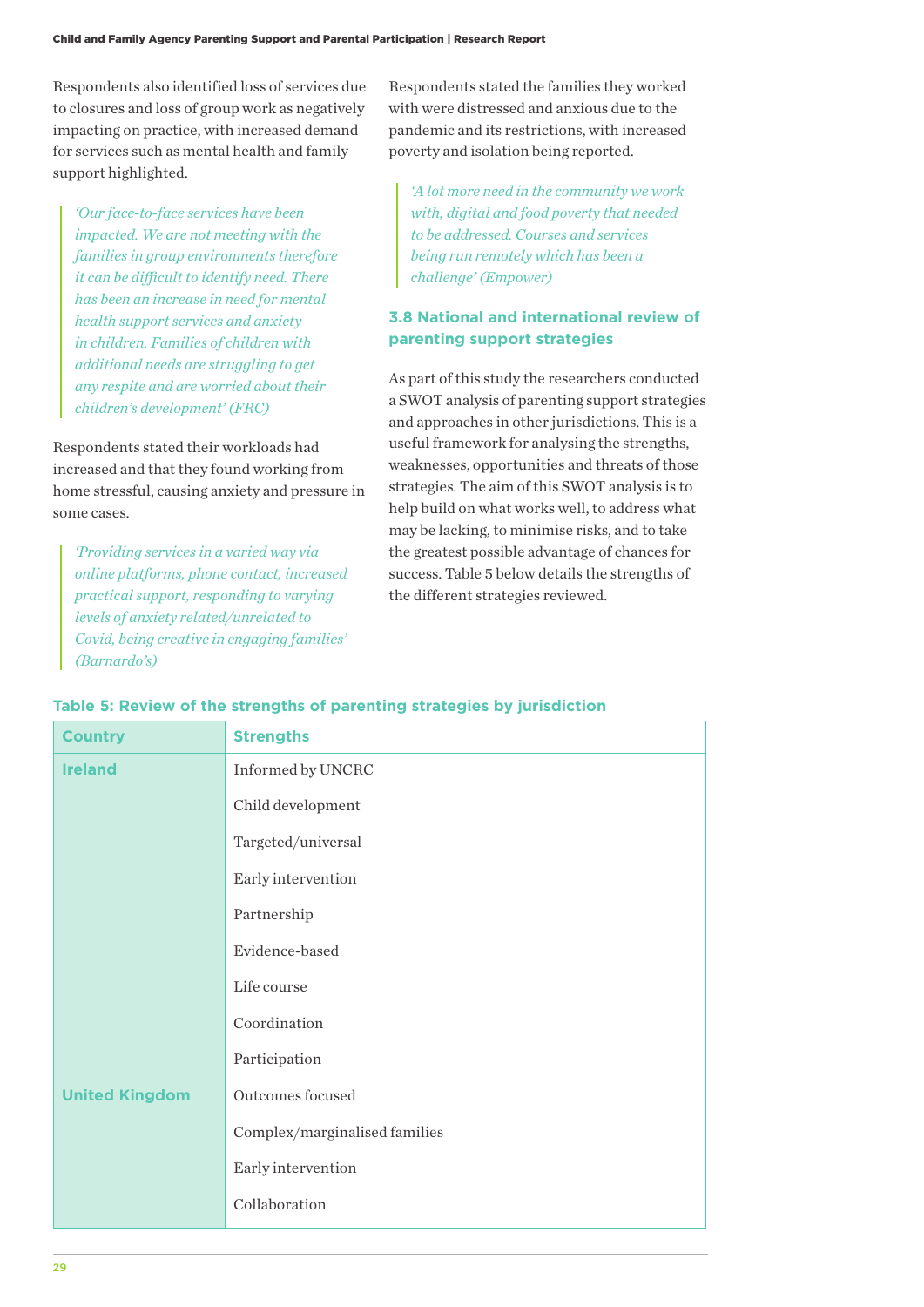| <b>United Kingdom</b> | Work-life balance                                                                            |
|-----------------------|----------------------------------------------------------------------------------------------|
|                       | Engaging fathers                                                                             |
|                       | Focus on poverty and financial supports                                                      |
| <b>Scotland</b>       | Focus on attachment                                                                          |
|                       | Acknowledge range of circumstances, new communities and diversity<br>of parenting norms      |
|                       | Stigma and fear barriers to engagement                                                       |
|                       | Public health professionals identified as key for targeting supports<br>and engaging fathers |
|                       | Support for separated parents                                                                |
|                       | Employment circumstances of parents and associated challenges<br>recognised                  |
|                       | Focus on interdepartmental input for success, measurement and<br>outcomes                    |
| <b>Malta</b>          | Malta use of national media to promote awareness                                             |
|                       | Focus on avoiding duplication                                                                |
| <b>Australia</b>      | Social inclusion = overall goal                                                              |
|                       | Cultural and contextual sensitivity                                                          |
|                       | Focus on gender-based needs and grandparents                                                 |
|                       | Considerations for professionals                                                             |
| <b>New Zealand</b>    | Mental health and addiction services make a difference                                       |
|                       | Integrated into the support services                                                         |
|                       | Mapping of supports                                                                          |

In this review of parenting support, which included 16 policy and guideline documents from eight countries, it is clear that Ireland's parenting support provisions are well advanced. The current Parenting Support Strategy stands up well in comparison to other strategies in the European context. Its key message is bolstered by the 50 Key Messages guidance document (2013), which contains guidance on when support is required and awareness of contemporary parenting messages and child development. However, it does not reflect on barriers to practice or strategies to overcome them, so future strategies could consider the barriers to practice that may emerge in the field, and strategies to address them.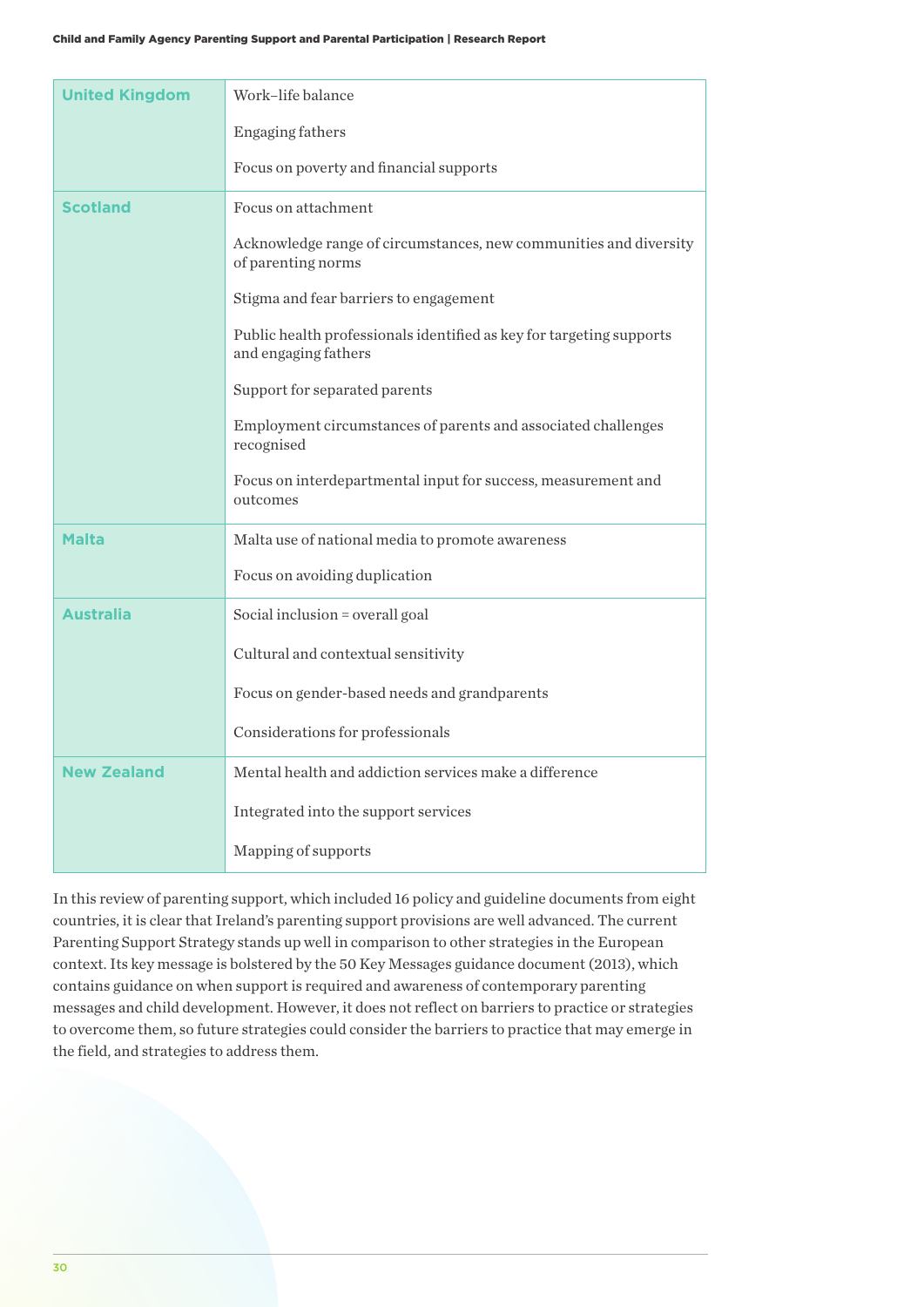## 4. Concluding discussion

This research highlights a number of themes which can usefully inform Tusla's Parenting Support Strategy. First is the importance of providing parenting support for families. It is evident from the research that parenting support can make a significant difference in the lives of families. Parents' experiences show how the various supports have positively impacted their lives and assisted them with challenges, particularly one-on-one supports.

Support is needed for people parenting with particular challenges and in certain family forms. The research highlighted that parenting supports for diverse family forms need to be further developed. Fathers, foster parents, kinship carers, lone parents, parents in direct provision, Traveller parents, those parenting through homelessness and bilingual parents (and others) all require particular supports tailored to meet the specific needs of their particular family forms. Issue-based parenting supports are also required. Child mental health; parental mental health and wellbeing, including pre- and post-natal support; and school refusal were highlighted as particular issues requiring further attention from parenting support services. Practitioners from Tusla and Tusla-funded organisations also highlighted the need for more targeted services for diverse family forms and for people with particular issues such as parenting in situations of domestic violence, parenting with a disability, and child and parent mental health. Indeed, parents and practitioners alike spoke of the increasing need for counsellors to deal with the issue of mental health.

Other jurisdictions have also acknowledged the need for specific supports for diverse family forms as well as issue-based supports. The literature shows that a number of countries have produced supplementary, standalone guidance documents to accompany generic parenting support policies or strategies. In particular, Australia, England, New Zealand and Scotland have produced documents that emphasise and inform on best practice with families with specific needs. Some countries also have more diverse provision, recognising that parenting support should take different forms and appeal to different kinds of families (Department for Education and Department of Health, 2012). In this regard the views of parents and communities are critical to processes of local needs assessment and identification of unmet needs and gaps in services (Churchill, 2013).

The research also highlights a need for increasing awareness of Tusla's family and parenting support services as well as improved understanding of the role of the agency in supporting families at all levels of need, not just its role in child protection. This finding mirrors previous findings in this area (Crosse and Devaney, 2018), which also highlighted this need. Tusla continues to be perceived by the general public (including parents) as a child protection agency as opposed to a family support agency (O'Connor, Mc Gregor & Devaney, 2021). There is a very real fear expressed by participating parents about the agency's role in relation to supporting families and this fear, which is often reinforced by negative press and social media, is a significant barrier to families help-seeking behaviours. This concern is also acknowledged by practitioners from both Tusla and Tusla-funded organisations, who maintain that such perceptions make it difficult to get some parents to meaningfully engage with services. Moreover, despite good practitioner awareness and use of Tusla's programme of work in the area of parenting support and parental participation, some practitioners portray little awareness about the family and parenting support services offered by Tusla. Therefore, this research highlights the need to increase this awareness among practitioners and the general public, with a range of fora recommended to achieve this aim.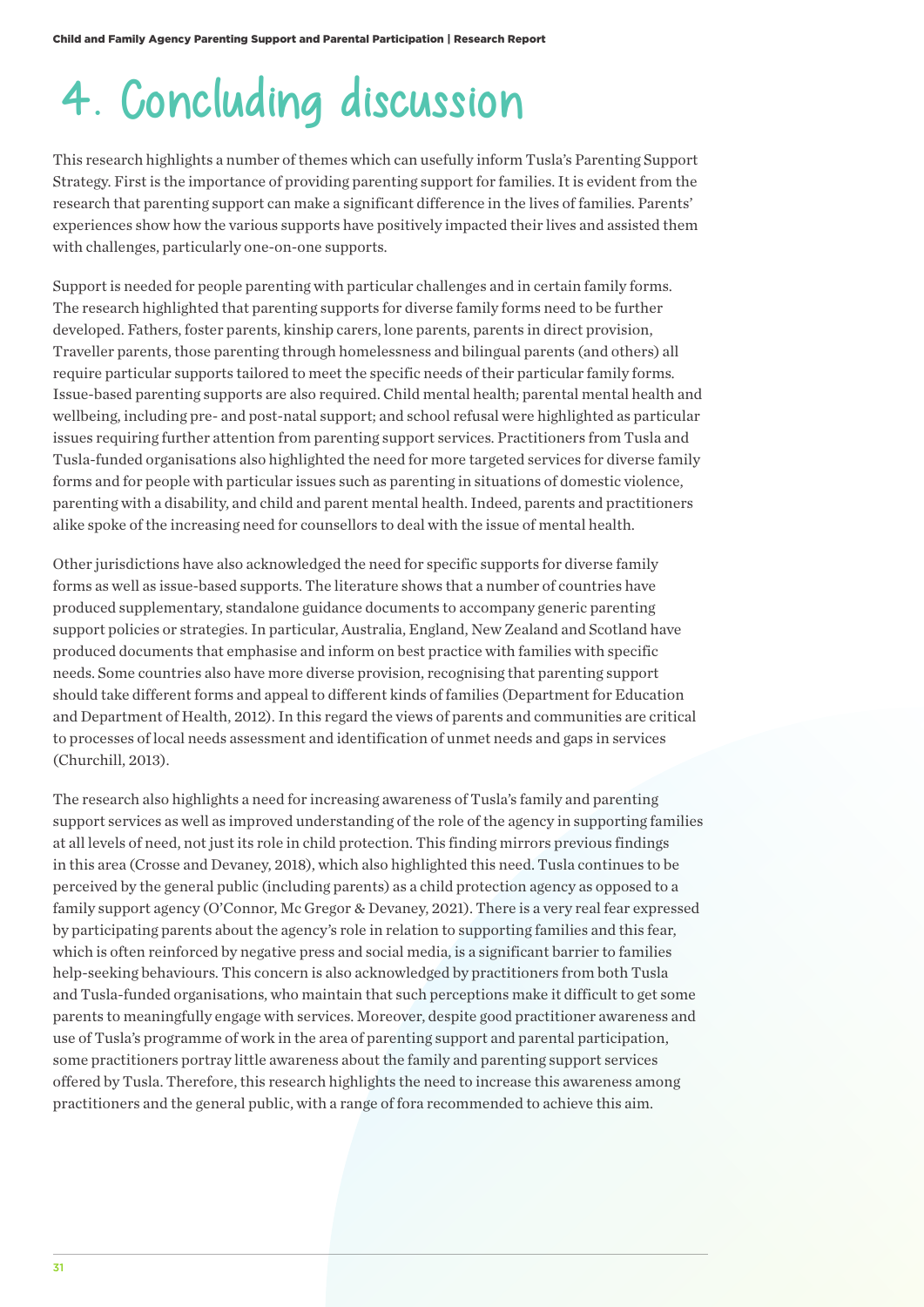The provision of information was also highlighted by both parents and practitioners as an area that requires increased attention. Despite Tusla's efforts over recent years, information on services available is not reaching the entire parent population. Parents in this research spoke of having no knowledge of services and supports available that might assist them in dealing with particular family circumstances or issues. This research highlighted cases where families were dealing with life-changing issues on their own, completely unaware of the supports available to them. The issue of lack of awareness has been identified in other jurisdictions and the international research recommends mapping of local services to enable provision of information. According to Eurochild (2011) there is a need to map current service provision and gaps as well as to provide information on available support. Raising awareness of available services may increase uptake and remove stigma. Moreover, mapping of services may also help practitioners to support families at local level and assist them to raise their own awareness. While there is no doubt that mapping of services is difficult and time-consuming, based on international literature it is a necessity if services want parents and family members to know where and how to access support in a timely manner (i.e. early in the genesis of a difficulty they are experiencing).

This research highlights that there are a range of support services available, and practitioners have a role in providing information to family members on available supports. However, in order to do this they need to be aware of services available with increased collaboration between agencies and organisations emphasised as a means of ensuring this awareness. Both parents and practitioners identified a need for increased links between local services (for example, between Tusla, PHNs and schools), as well as increased links between government departments and between departments and services. Such collaboration would assist with mapping of services, identifying inadequate service provision and responding to identified gaps.

In addition, it was noted in both this research and the literature reviewed that a coherent tiered approach supporting parents and families with wider structural issues is needed. Issues such as housing, poverty, security and safety need to be dealt with at departmental level in order for family and parenting support interventions to have the best chance at successful outcomes. The absence of these fundamental supports leads to serious consequences for children and families. Indeed, any implementation of a parenting support strategy needs to demonstrate a common vision across agencies (Law et al., 2009) and many of the parenting support strategies reviewed for this research involve more than one government department to deliver more coordinated, 'joined-up' supports.

As well as the need for a coordinated approach and increased links between agencies, this research identified training as a requirement to meet the needs of diverse family forms and families with particular challenges. Both parents and practitioners identified a need to understand the particular challenges that some families face, be it because of their particular family form (lone parents, non-Irish parents), the situation that they are parenting in (homelessness, direct provision), or particular issues that they are experiencing (child/parent mental health). In addition, practitioners identified a need for training on the availability of supports in local areas, which will increase awareness of what is available. The literature in this area emphasises the need for professional staff who are highly trained and have the required knowledge and understanding to support parents and families (Janta, 2013).

The need for research and evidence on best practice was also identified by the practitioners in this study. Some practitioners identified the need for support from the agency to routinely evaluate their work. While evaluations are conducted utilising various tools, there is a view that these are inconsistent and that standard evaluation tools with training in how to conduct evaluations are required. The research in this area suggests that the participation of those whom the policy affects be given consideration, as is the case with Scotland (2012), which included the voices of parents in the development of its strategy and also Malta (2016), which asked children for their views on what they need from their parents when constructing its policy.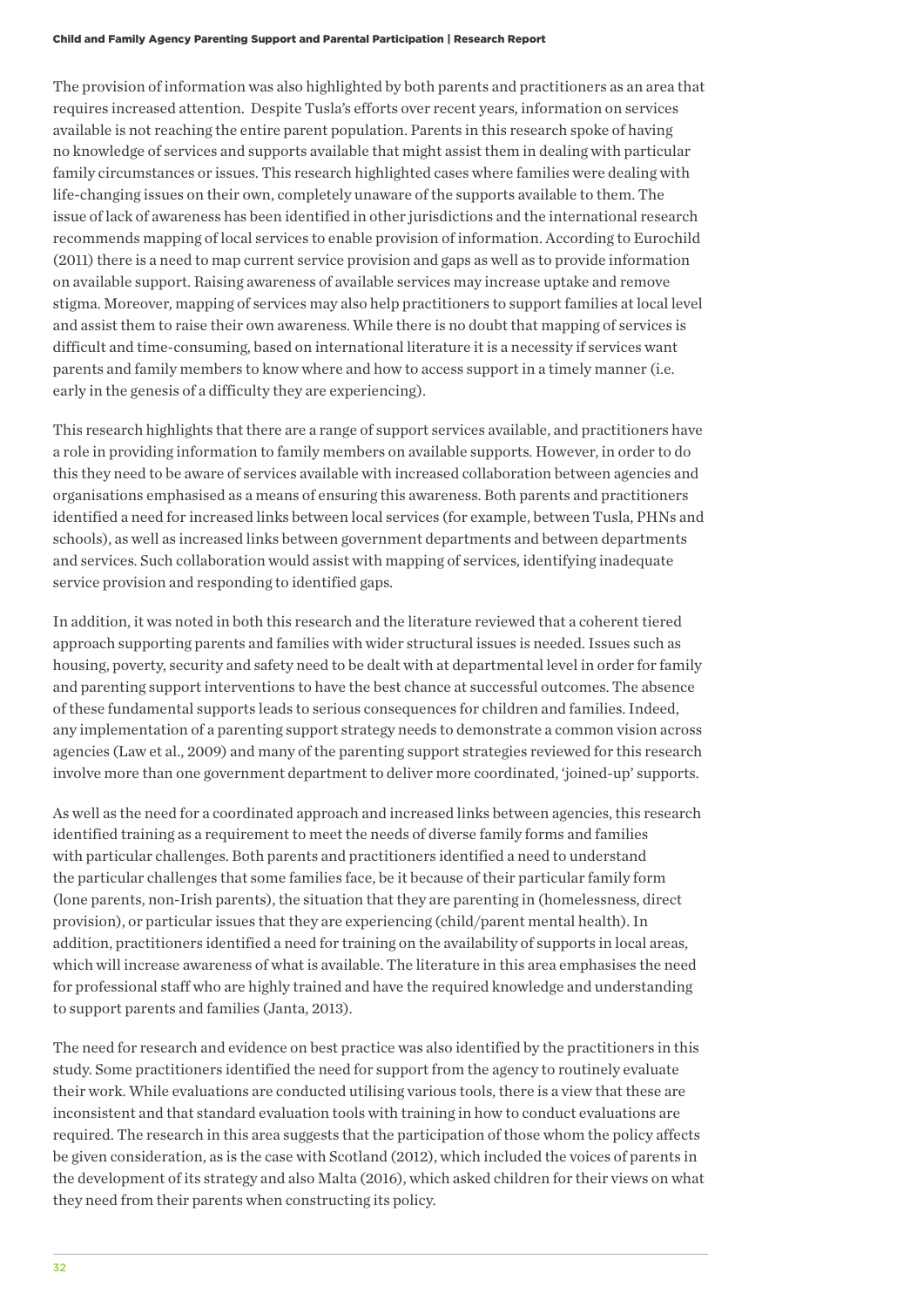#### **4.1 Covid-19**

With regard to the experiences and impact of Covid-19, parents acknowledge that changes to support services as a result of the pandemic were not the fault of service providers. Many spoke about how service providers did everything they could to support their families despite the difficulties. Practitioners describe how their practice work was impacted negatively by the pandemic. Practitioners highlighted difficulties and challenges such as parents losing contact with services, difficulties in linking parents with support services, difficulties building and maintaining relationships with clients due to lack of face-to-face contact. In addition, practitioners spoke of increased workloads and digital poverty, which also had negative impacts on practice. Despite the obvious difficulties and challenges some spoke about the positive impact of Covid-19 on their practice work. The delivery of supports online made the supports more flexible and accessible for some parents and parents were more available to participate in supports. Notable is the finding that there have been increases in parental engagement as a result of changes in the way that some support services are delivered.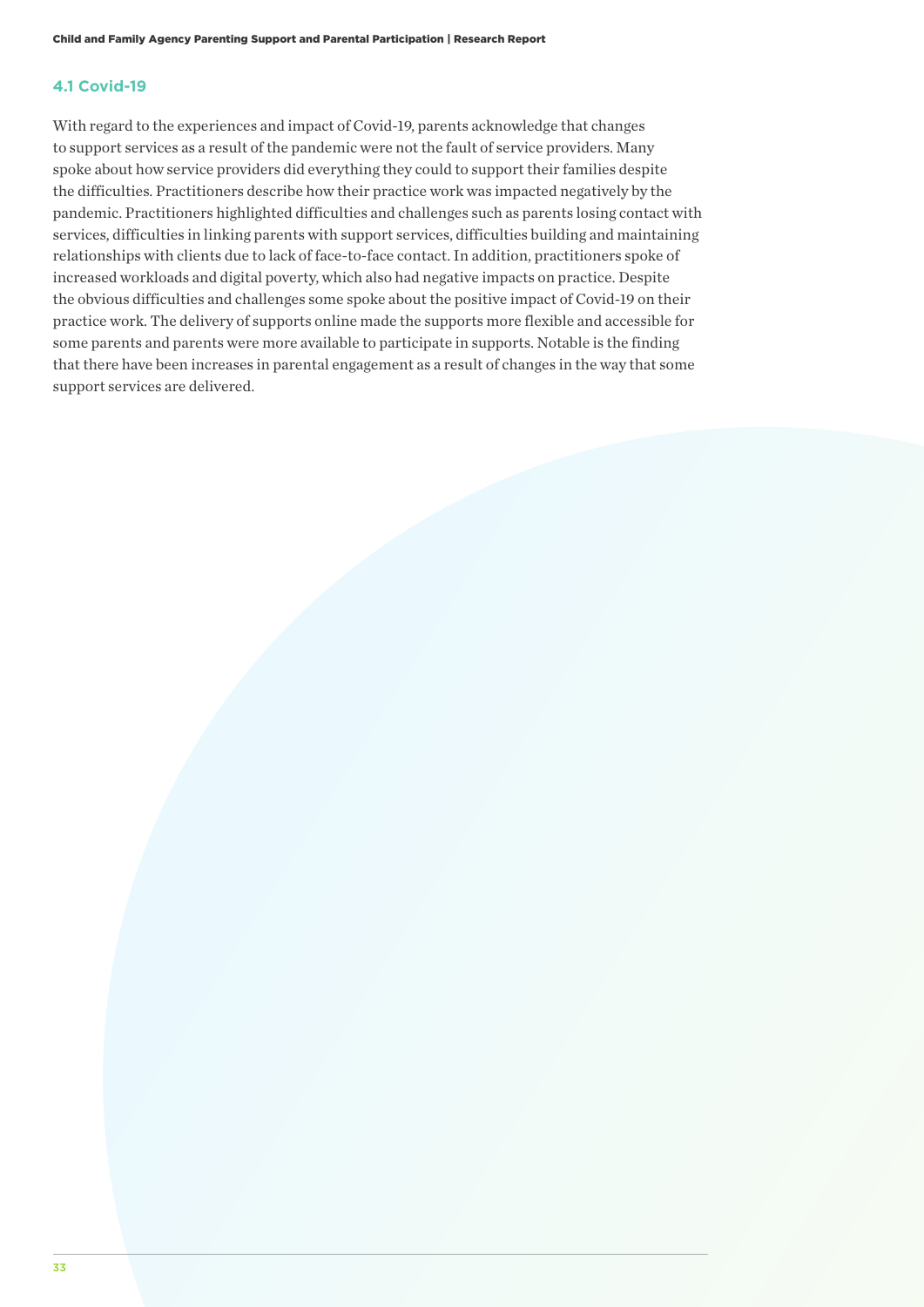## 5. Recommendations for Parenting Support

This section of the report presents recommendations from this study to inform Tusla's new Parenting Support Strategy. The recommendations are derived from the primary research conducted for this study as well as through the review of national and international parenting support policies and strategies.

#### **Parenting support makes a difference**

Provide a consistent accessible message to all parents and family members that support is available and that if availed of this support can make a positive difference to them and to their children

#### **Increase general awareness on the role and function of Tusla – Child and family Agency**

Deliver ongoing public awareness campaigns at local, regional, and national level to provide knowledge and understanding of the services and supports provided by Tusla and partner agencies

#### **Provide accessible information on services available for parents**

Provide accessible information to parents and family members on the type and range of supports available and on how and when to access them.

Provide information to practitioners working with parents, children, young people and families on the supports available and on how and when to access them.

Encourage practitioners to support parents to access services.

### **Specialised support for diverse family forms and for issue-based challenges is required.**

Provide a range of locally based universal and specialist supports for parents and family members which reflects diverse family forms and identified need.

Map service provision across range and type of support highlighting and responding to identified gaps.

Continued provision of virtual parenting supports.

Respond to structural inequalities impacting on children, young people and parents.

#### **Interagency collaboration and coordination is necessary**

Ongoing systematic coordination and collaboration between departments, agencies and services is required.

Organisational culture needs to support such collaboration and coordination throughout organisation levels, and across sectors.

#### **Staff training and development**

All practitioners require adequate knowledge, understanding and resources to ensure they can respond to the needs of all parents and family forms. Continuous upskilling and professional development is required in this regard. This includes specialist training and resources.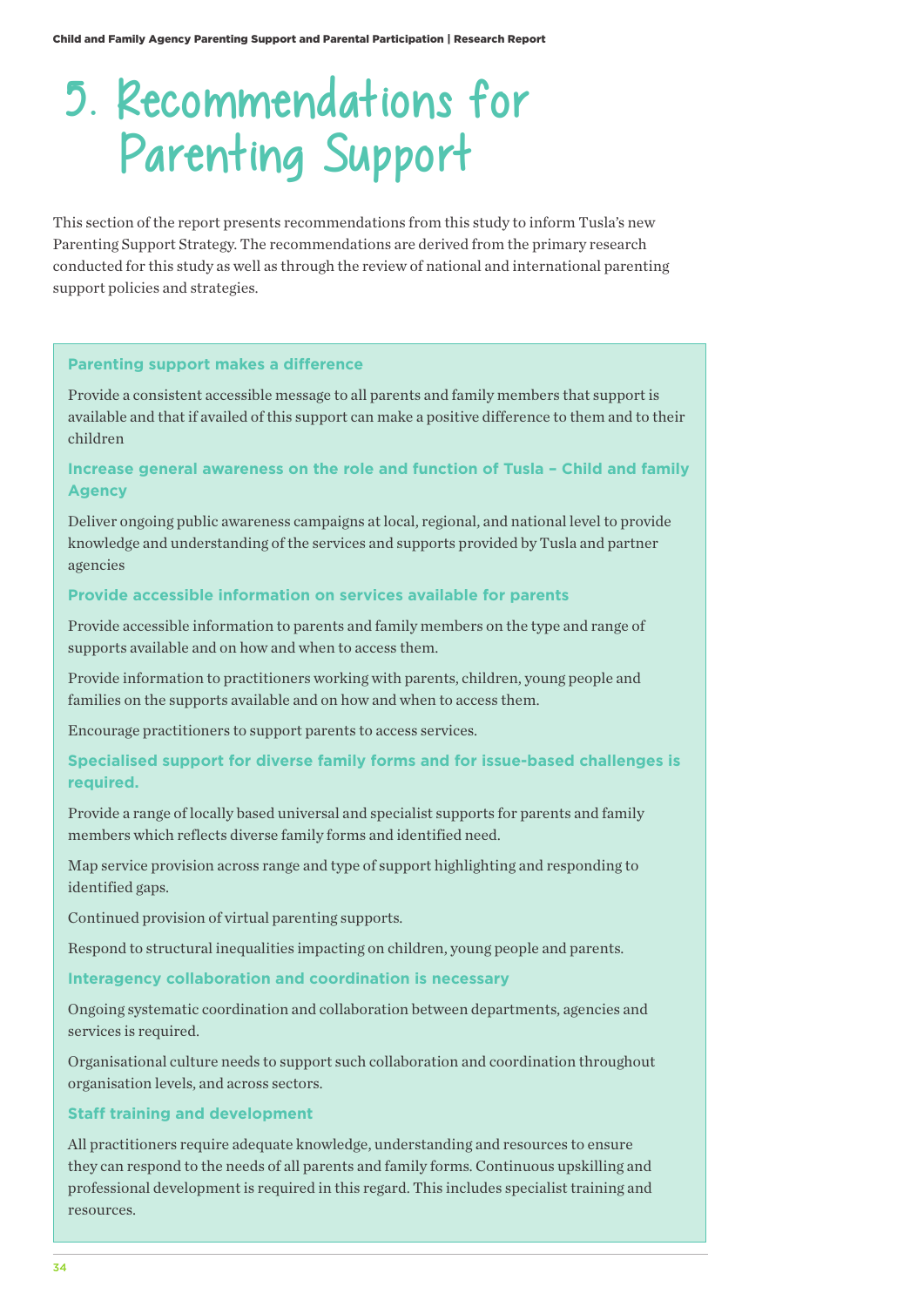## References

Berlyn, Wise and Soriano (2004) Engaging fathers in child and family services: participation, perceptions and good practice. Australian Government. Retrieved from: https://www.dss.gov. au/sites/default/files/documents/op22.pdf

Braun, V. and Clarke, V. (2006) 'Using thematic analysis in psychology', *Qualitative Research in Psychology*, 3(2), 77–101.

Caruana and McDonald (2011) Social inclusion in the family support sector. Australian Institute of Family Studies. Retrieved from: https://aifs.gov.au/cfca/publications/social-inclusionfamily-support-sector/relevance-social-inclusion-principles-family

Clarke, B. and Younas, F. (2017) Helping parents to parent. UK: Social Mobility Commission. Retrieved from: https://assets.publishing.service.gov.uk/government/uploads/system/ uploads/attachment\_data/file/592452/Helping\_Parents\_to\_Parent\_report.pdf

Committee Report (2013) Grandparents who take primary responsibility for raising their grandchildren, Australia: Senate Standing Committee on Community Affairs. Retrieved from: https://www.aph.gov.au/Parliamentary\_Business/Committees/Senate/Community\_ Affairs/Grandparent\_Carers#:~:text=Grandparents%20who%20take%20on%20 the%20primary%20responsibility%20for,grandparents%20raising%20their%20 grandchildren%2C%20and%20their%20support%20needs%3B

Crosse, R. and Devaney, C. (2018) Parenting support and parental participation work package final report: Tusla's programme for prevention, partnership and family support. Galway: UNESCO Child and Family Research Centre, National University of Ireland Galway.

Department for Communities and Local Government (2020) The troubled families programme: financial framework for the troubled family's programme's payment-by-results scheme for local authorities. Retrieved from: https://assets.publishing.service.gov.uk/government/ uploads/system/uploads/attachment\_data/file/922390/Troubled\_Families Financial\_Framework\_2020.pdf

Department for Education and Department of Health (2012) Supporting families in the foundation years. United Kingdom. Retrieved from: https://assets.publishing.service.gov.uk/ government/uploads/system/uploads/attachment\_data/file/184868/DFE-01001- 2011 supporting families in the foundation years.pdf

Department of Health NI (2009) Families matter: supporting families in Northern Ireland regional family and parenting strategy. United Kingdom. Retrieved from: https://www.healthni.gov.uk/publications/families-matter-supporting-families-northern-ireland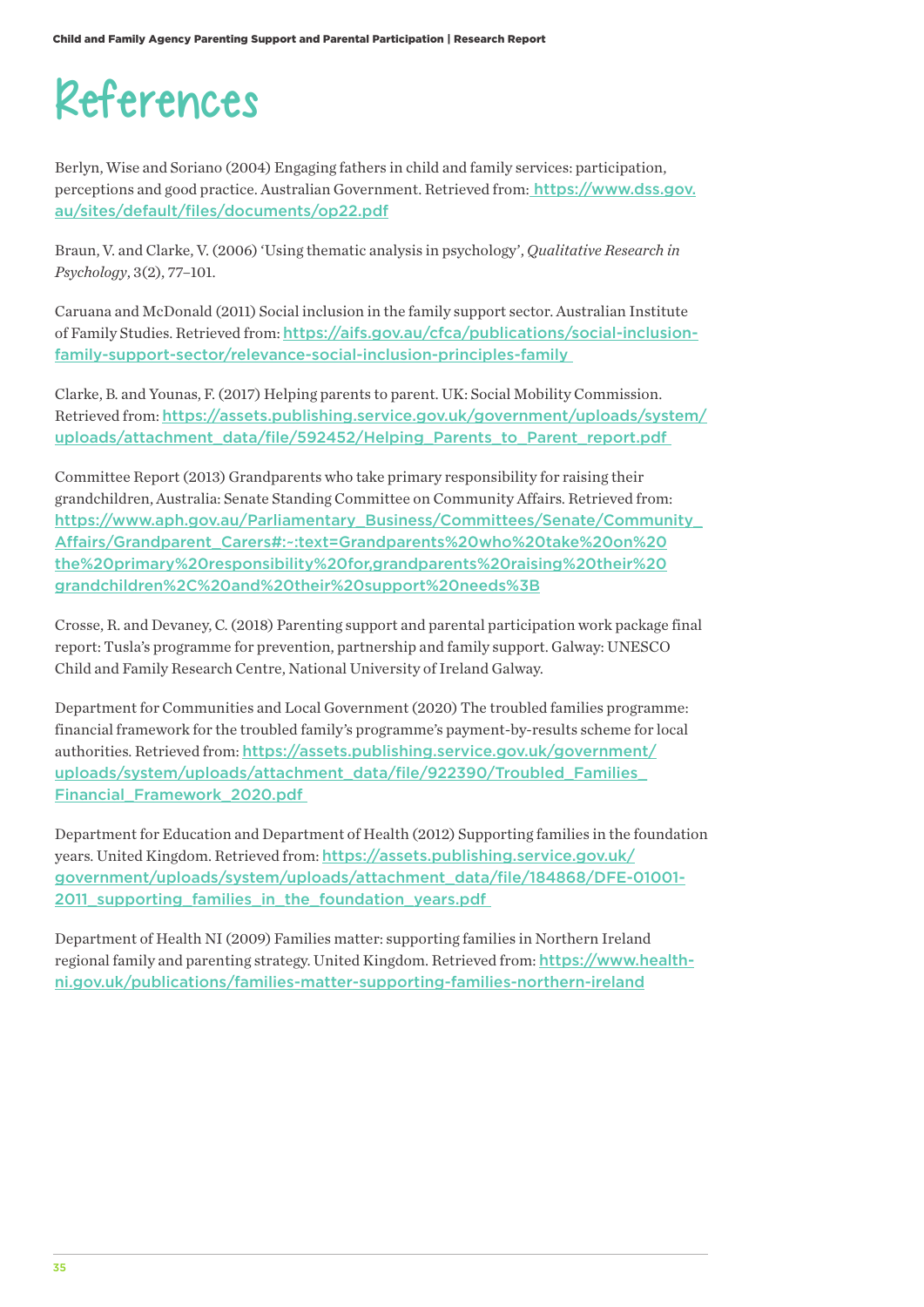Child and Family Agency Parenting Support and Parental Participation | Research Report

Eurochild (2011) The role of local authorities in parenting support. Eindhoven: Family and Parenting Support Thematic Working Group Round Table Report, May 2011. Retrieved from https://www.dcu.ie/sites/default/files/edc/pdf/eurochild\_role-local-authoritiesparenting-support-2011\_3.pdf

Gillen, A., Tuohy, O., Morrissey, M., Gaynor, J., Canavan, J., Devaney, C., Landy, F., and Coen, L. (2013) Investing in families: supporting parents to improve outcomes for children. Dublin: Child and Family Agency (Tusla).

Government of Canada (1998) Aboriginal head start urban and northern initiative: principles and guidelines. Retrieved from: https://www.canada.ca/content/dam/phac-aspc/migration/ phac-aspc/hp-ps/dca-dea/publications/ahsuni-papairun/pdf/ahsuni-papairun-eng.pdf

Government of Canada (2021) The community action program for children. Retrieved from: https://www.canada.ca/en/public-health/services/health-promotion/childhoodadolescence/programs-initiatives/community-action-program-children-capc.html

Government of Ireland (2019–2028) First five: a whole-of-government strategy for babies, young children and their families. Dublin: Child and Family Agency (Tusla). Retrieved from: https://first5.gov.ie/userfiles/pdf/5223\_4966\_DCYA\_EarlyYears\_INTERACTIVE\_ Booklet\_280x215\_v1.pdf#view=fit

Government of Malta (2016) Positive parenting: national strategic policy 2016-2024. Retrieved from: https://www.academia.edu/30417704/POSITIVE\_PARENTING\_National\_ Strategic\_Policy\_2016\_2024

Government of Scotland (2012) National parenting strategy: making a positive difference to children and young people through parenting. Scotland. Retrieved from: https://www.gov.scot/ publications/national-parenting-strategy-making-positive-difference-children-youngpeople-through/

Government of Scotland (2016) Pregnancy and parenthood in young people: Scotland's strategy to increase choices and support potential in young people. Retrieved from: https://www.gov.scot/ publications/pregnancy-parenthood-young-people-strategy/

Government of Western Australia (2008) Parental Support and Responsibility Act 2008–2016. Retrieved from: https://www.dcp.wa.gov.au/Resources/Documents/Policies%20and%20 Frameworks/Parental%20Support%20and%20Responsibility%20Act%202008.pdf

Hardiker, P., Exton. K., et al., (1991) Policies and perspectives in preventive child care, Avebury: Aldershot.

Janta, B. (2013) Parenting support policy brief. Santa Monica, CA: RAND Corporation. Retrieved from: https://www.rand.org/pubs/research\_reports/RR187.html

Kealy, C. (2019) Parenting in Ireland: Polish perspectives on child rearing and help-seeking in a culturally diverse neighbourhood. Unpublished PhD thesis. National University of Ireland, Galway.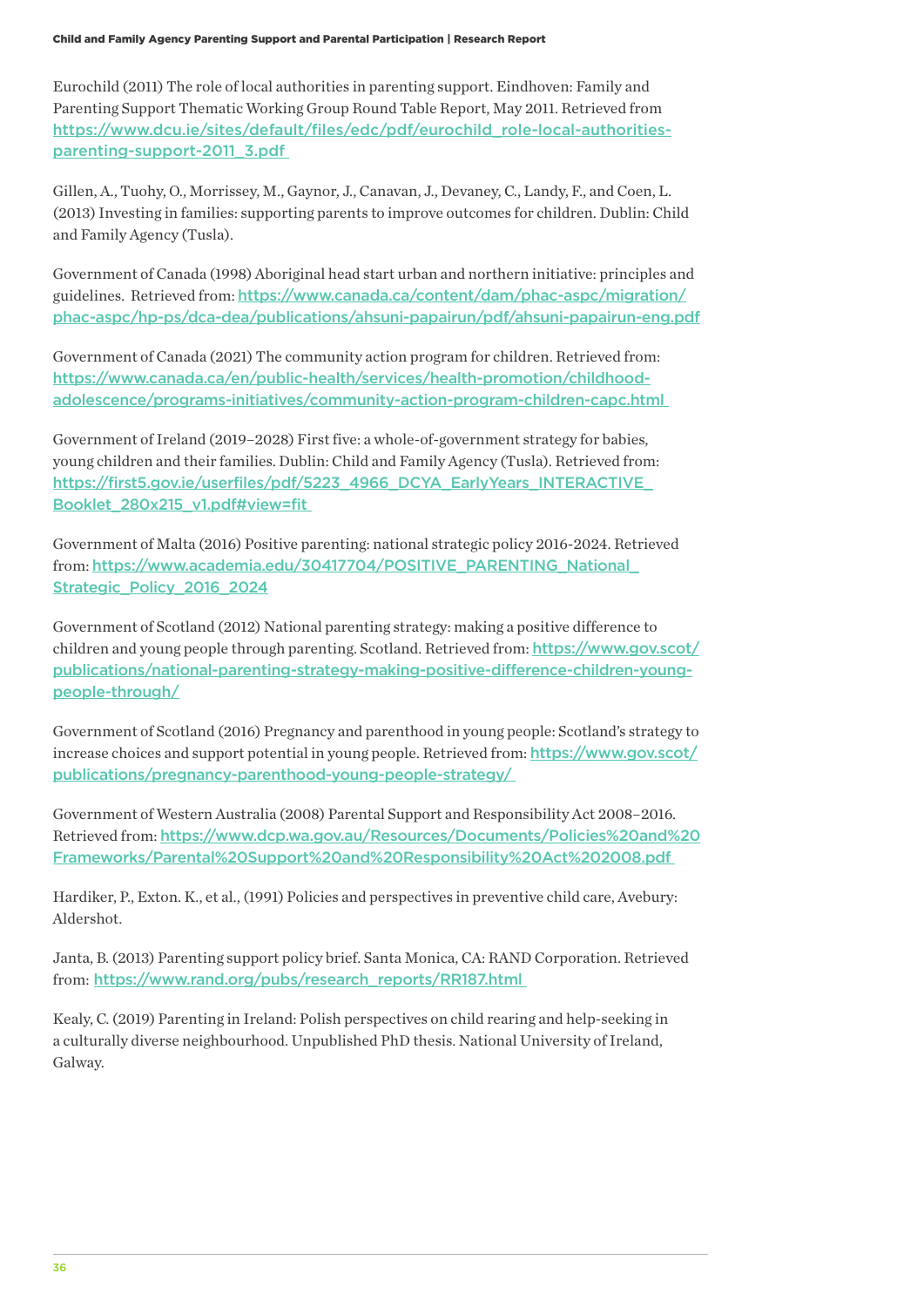Law, J., Plunkett, C., Taylor, J. and Gunning, M. (2009) 'Developing policy in the provision of parenting programmes: integrating a review of reviews with the perspectives of both parents and professionals' Child: care, health and development, 35 (3), pp. 302-312.

McGarry, O. (2012) Identity formation among teenaged members of the Muslim population of Ballyhaunis, Co. Mayo. Unpublished PhD thesis. National University of Ireland, Galway.

Ministry of Health (2013) Well child/Tamariki Ora National Schedule. Wellington, New Zealand. Retrieved from: https://www.health.govt.nz/system/files/documents/publications/wellchild-tamariki-ora-national-schedule-oct13-v2.pdf

Ministry of Health (2015) Supporting parents healthy children: supporting parents with mental illness and addiction and their children: a guideline for mental health and addiction services. Government of New Zealand. Retrieved from: https://www.health.govt.nz/system/files/ documents/publications/supporting-parents-healthy-children-sep15.pdf

O'Connor, P., McGregor, C. and Devaney, C. (2021) 'Family support and the media in Ireland: newspaper content analysis 2014-2017', Child Care in Practice. Doi: 10.1080/13575279.2020.1860905.

Parker and MacDonald (2010) Assessing and responding to parenting support needs in disadvantaged families: Lessons from parent education programs. Australia: Communities and Families Clearing House. Retrieved from: https://aifs.gov.au/cfca/sites/default/files/ publication-documents/ps5.pdf

Pecnik, N. (2014) Drivers of parenting support, policy and provision in Croatia. Department of Social Work, Faculty of Law, University of Zagreb – Expert Consultation on Family and Parenting Support, Florence: UNICEF Office of Research – Innocenti 26–27 May

Price-Robertson and McDonald (2011) Working with indigenous children, families, and communities: lessons from practice. Australian Institute of Family Studies. Retrieved from: https://aifs.gov.au/cfca/publications/working-indigenous-children-families-andcommunities.

Public Health Agency of Canada (2004) The Canada prenatal nutrition program: a decade of promoting the health of mothers, babies and communities. Retrieved from: https://publications. gc.ca/collections/collection\_2012/aspc-phac/HP10-11-2007-eng.pdf

Shulruf, B., O'Loughlin, C., & Tolley, H. (2009) 'Parenting education and support policies and their consequences in selected OECD countries', Children and Youth Services Review, 31, pp. 526-532. DOI: 10.1016/j.childyouth.2008.10.010.

Social Mobility Commission (2017) Helping parents to parent. Retrieved from: https://assets. publishing.service.gov.uk/government/uploads/system/uploads/attachment\_data/ file/592452/Helping Parents to Parent report.pdf

Sundsbø, A.O. (2018) 'Parenting support in Europe's north: how Is It understood and evaluated in research? Social Policy and Society, 17(3), pp. 1–11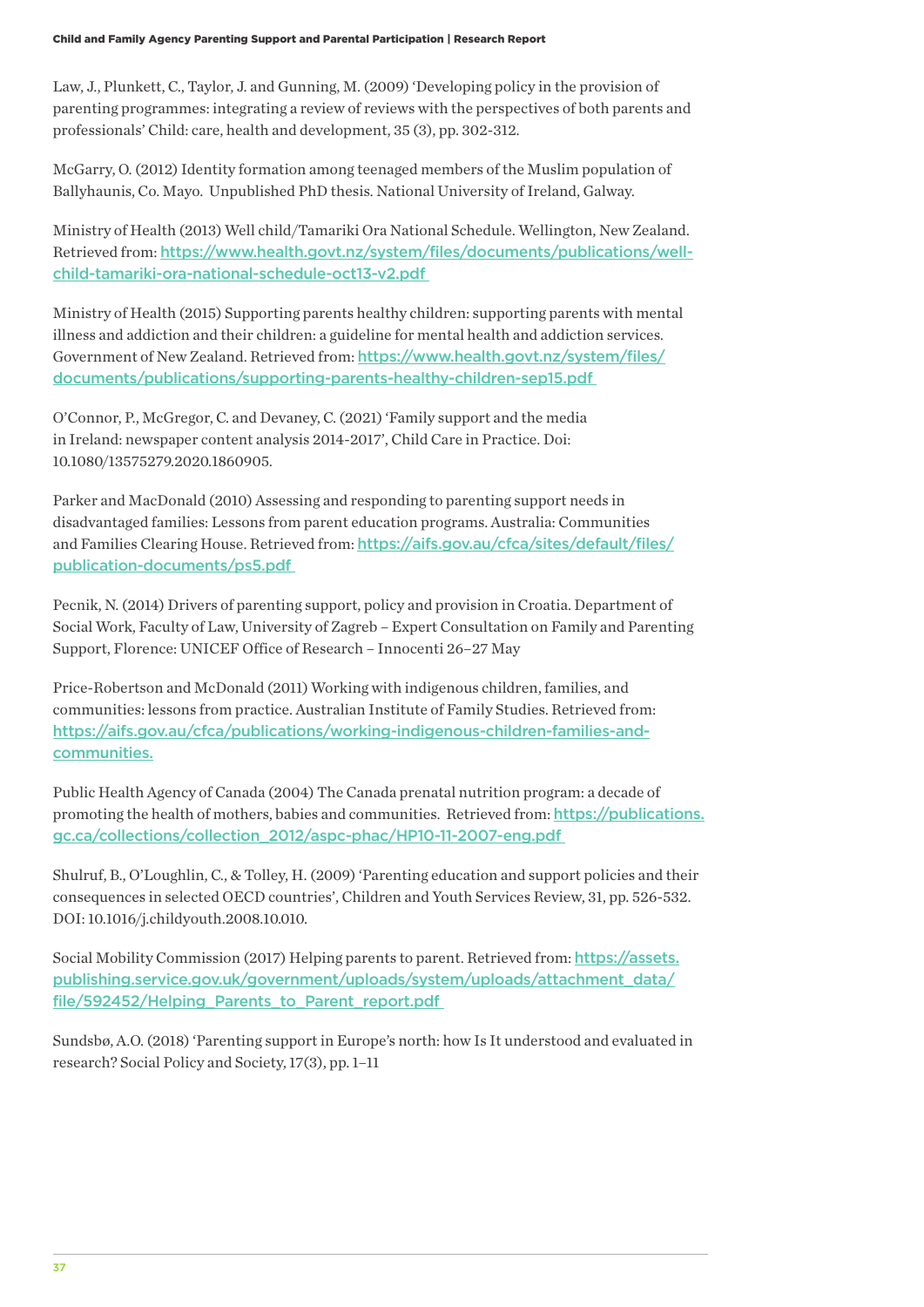The Parliament of Western Australia (2008) Parental Support and Responsibility Act 2008 – 2016. Retrieved from: https://www.dcp.wa.gov.au/Resources/Documents/Policies%20 and%20Frameworks/Parental%20Support%20and%20Responsibility%20Act%20 2008.pdf

Tusla: Child and Family Agency (2015a) 50 key messages to accompany investing in families: supporting parents to improve outcomes for children. Retrieved from: https://www.tusla.ie/ uploads/content/Tusla\_50\_Key\_Messages\_for\_Parenting\_Support.pdf

Tusla (2015b) Parental Participation Toolkit. Retrieved from: https://www.tusla.ie/uploads/ content/Parental\_Participation\_Toolkit\_Dec\_2015.pdf

Tusla: Child and Family Agency (2018) Tusla Child and Family Agency Corporate Plan 2018–2020. Retrieved from: www.tusla.ie/uploads/content/Tusla\_Corporate\_Plan\_20-18\_-\_2020.PDF

Tusla: Child and Family Agency (2019) Tusla Child and Family Agency Business Plan 2019. Retrieved from: https://www.tusla.ie/uploads/content/Tusla-Business-Plan-2019.pdf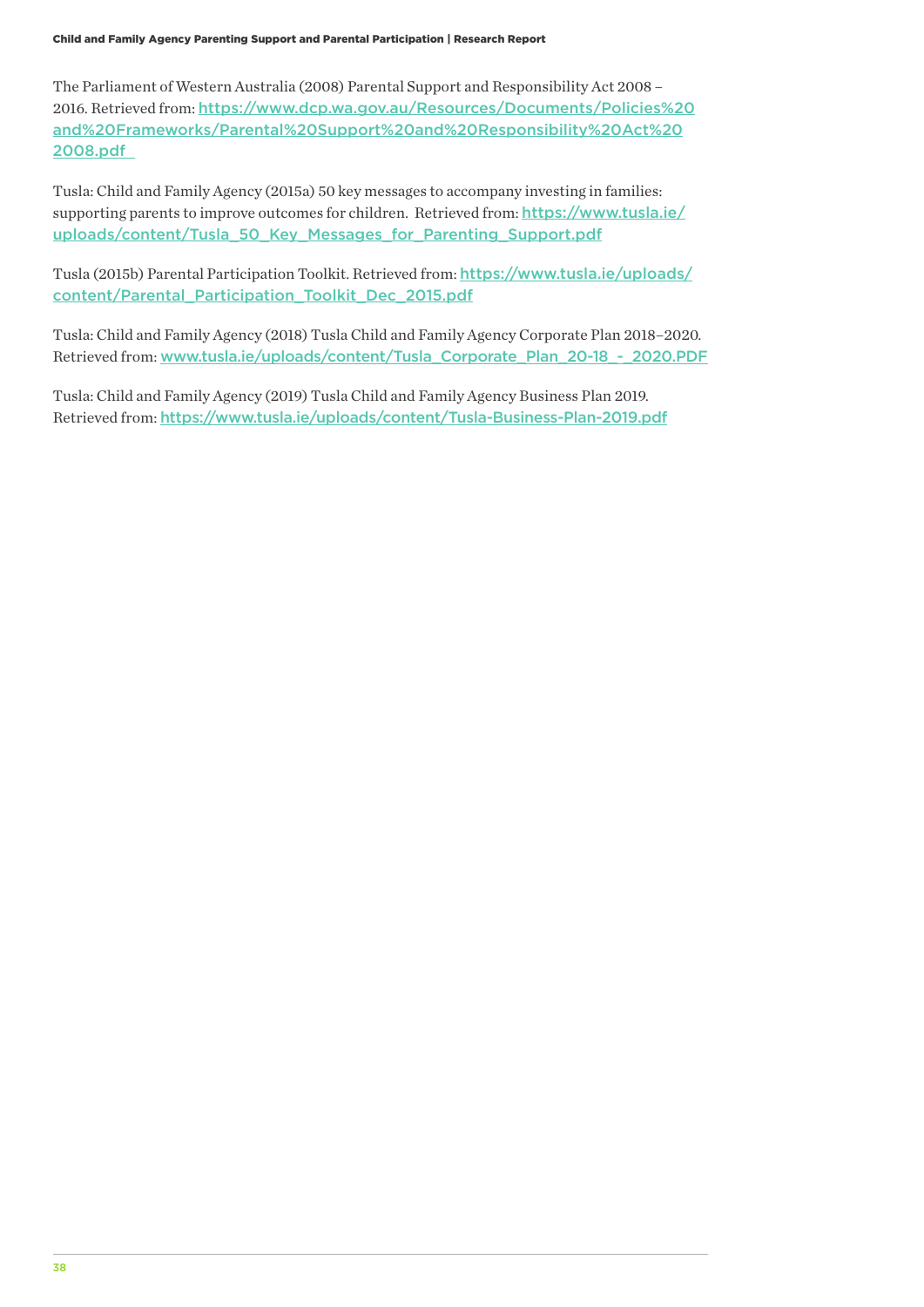# Appendix 1: Suggested improvements and inclusions

| <b>Tusla STAFF</b>                                                                                   | <b>Funded ORGANISATIONS</b>                                                             |  |  |  |
|------------------------------------------------------------------------------------------------------|-----------------------------------------------------------------------------------------|--|--|--|
| Suggested improvements to Tusla's approach to Parenting Support (top 4)                              |                                                                                         |  |  |  |
| <b>1.</b> More local services/easier to access                                                       | <b>1.</b> Awareness                                                                     |  |  |  |
| 2. More targeted supports (specific needs,<br>cultural, ethnic, bereaved, new mothers,               | 2. Collaboration                                                                        |  |  |  |
| disability)                                                                                          | <b>3.</b> Specialised supports                                                          |  |  |  |
| <b>3.</b> More training/specific training                                                            | 4. Funding                                                                              |  |  |  |
| 4. Better awareness among staff                                                                      |                                                                                         |  |  |  |
| <b>Suggested improvements for Parenting Support Practice (top 4)</b>                                 |                                                                                         |  |  |  |
| 1. Involvement/listen/feedback/kin                                                                   | <b>1.</b> Universal supports                                                            |  |  |  |
| <b>2.</b> Education & training – specific training<br>(mental health, education sector training)     | <b>2.</b> On the ground (in counties/communities)<br><b>3.</b> Involvement of parents   |  |  |  |
| <b>3.</b> Specific supports (disadvantage, ethnic,<br>alcohol, drugs, cultural, rural, sexual abuse) | 4. Specialised supports (direct provision,<br>mental health, trauma, housing, migrants) |  |  |  |
| 4. Coordination of supports                                                                          |                                                                                         |  |  |  |
| Suggested further information considered useful for the Strategy                                     |                                                                                         |  |  |  |
| <b>1.</b> More specific supports                                                                     | <b>1.</b> Specific supports                                                             |  |  |  |
| 2. Collaborative interagency work                                                                    | 2. Involvement of parents                                                               |  |  |  |
| 3. Community-based support/universal                                                                 | <b>3.</b> One key message                                                               |  |  |  |
| 4. Input of parents                                                                                  | 4. Public awareness                                                                     |  |  |  |
| <b>Suggested inclusions for the Strategy</b>                                                         |                                                                                         |  |  |  |
| 1. Specific supports                                                                                 | <b>1.</b> Specialised supports                                                          |  |  |  |
| 2. Collaborative interagency working                                                                 | 2. Parents participation/views                                                          |  |  |  |
| 3. Community-based support                                                                           | <b>3.</b> One key message                                                               |  |  |  |
| 4. More input from parents                                                                           | 4. Awareness                                                                            |  |  |  |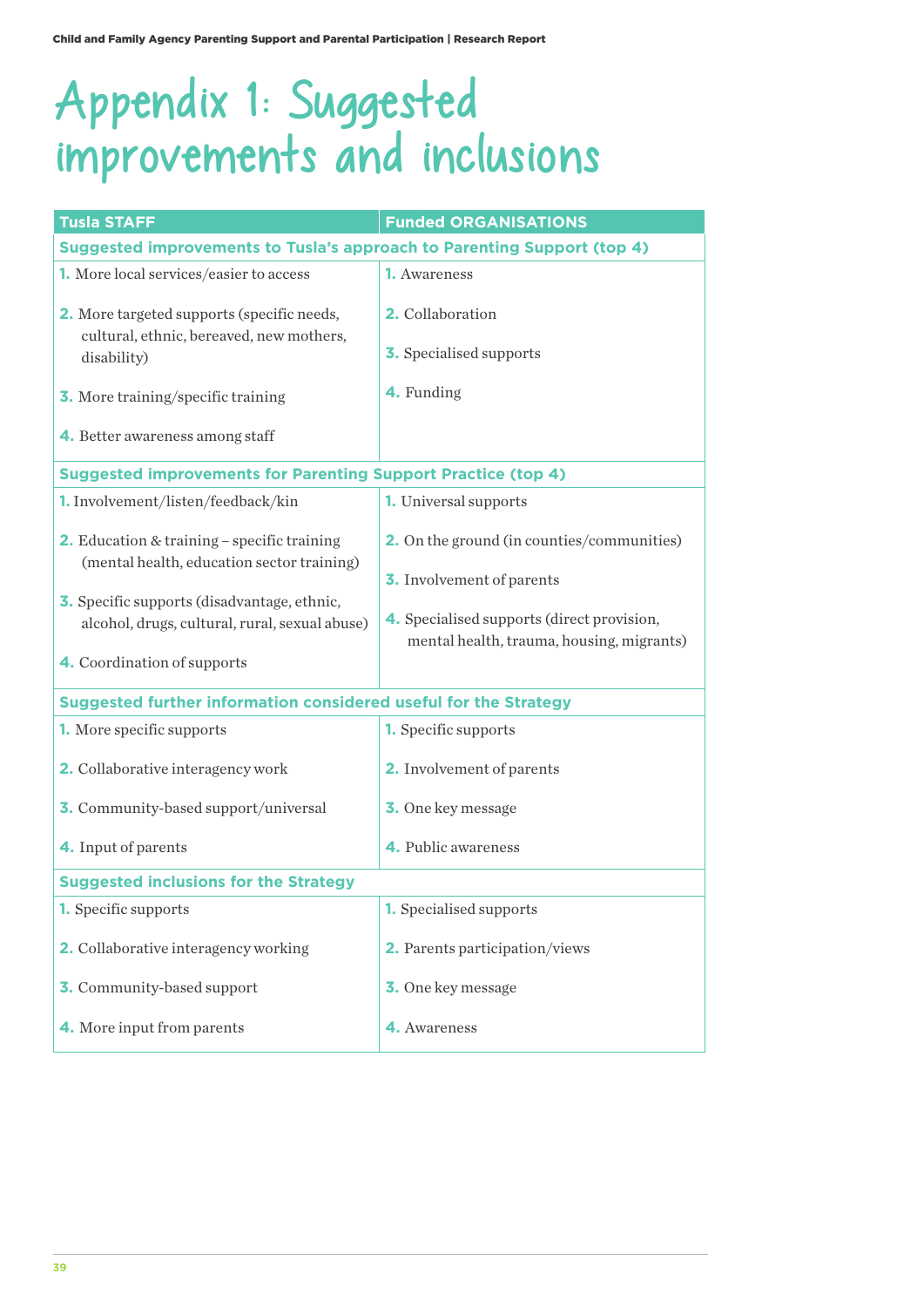# Appendix 2: Parenting support policy review: Learning for Ireland

In a review of 16 parenting support policy and guideline documents from eight countries (detailed in Table 4) it is clear that Ireland's provisions are advanced. At a national level Ireland has a parenting support strategy that clearly sets out a rationale for the provision of parenting support linked to the wellbeing and development of children in vindication of their rights, which strengthens the role of government in supporting this practice. This article also sets out the form this support will take (targeted universalism), which is intended to promote parental engagement with services at the earliest point in order to improve long-term outcomes. It provides a model for assessing a continuum of need (Hardiker, 1991) but extols a strengths-based approach to avoid service user dependency and professional blaming and a model for evaluating evidence of best practice in literature (Gillen et al., 2013). This document stands up well in comparison to other strategies in the European context and is bolstered by a supporting document that contains guidance on when support is required and awareness of contemporary parenting messages and child development in the 50 Key Messages document (Tusla, 2015 a). This document suite was recently expanded with a well-developed strategy that focuses on the formative early years of child rearing; this reiterates the commitment to the rights of the child and early intervention to ensure the best long-term outcomes as a rationale for practice. In addition to this, partnership working can be enhanced through the application of the Parental Participation Toolkit (Tusla, 2015b) in service planning, implementation and evaluation.

This Irish Parenting Support Strategy is an aspirational document and does not reflect on barriers to practice or strategies to overcome them, so future strategies could consider the barriers to practice that may emerge in the field and strategies to address them. This has been considered in the Parental Participation Toolkit (Tusla, 2015b), which deals with hard-to-engage parents; the Australian guidelines for engaging fathers in child and family services (Berlyn, Wise & Soriano, 2004); and the Scottish Strategy for Teenage Parents (2016) (this includes consideration of peer support and increased pathways to care on a local basis). In other policy contexts consideration is given to accessibility in terms of information, guidance and services in order to support the engagement of both rural and new communities, which is important given the variety of norms or circumstances of parenting (Govt of Scotland, 2012; Govt of Malta, 2016; Department of Health, 2009; Price-Robertson and McDonald, 2011). A consideration of cultural sensitivity may also enrich any future strategy on parental support as Ireland is a modern multicultural society (Kealy, 2019; McGarry, 2012), and has a legally recognised indigenous ethnic minority population.

While Ireland has a comprehensive compendium of parenting issues and prompts for intervention and support in the 50 Key Messages (2015a) document, it is worth noting that other jurisdictions also have supplementary or standalone guidance documents. This may be an area for future development in the Irish context. In particular Australia, England, New Zealand and Scotland have produced documents that target practice with specific populations. Scotland (2016) has a target strategy for teen parents as in that national context early parenthood is linked to areas of disadvantage, challenging circumstances and poor longitudinal outcomes for mothers and children. In this strategy it is noted that teen parents need support to engage with services in a timely manner that is suitable for their age and circumstances. New Zealand (2013) has identified addiction and mental health services as having a role in supporting improved outcomes for children and young people by identifying whether service users are parents, and drawing their families into service planning and support. In many policy documents across Europe, the importance of paternal engagement to the development of children is affirmed. Only Scotland and Australia consider the inclusion of fathers in child welfare services and outlines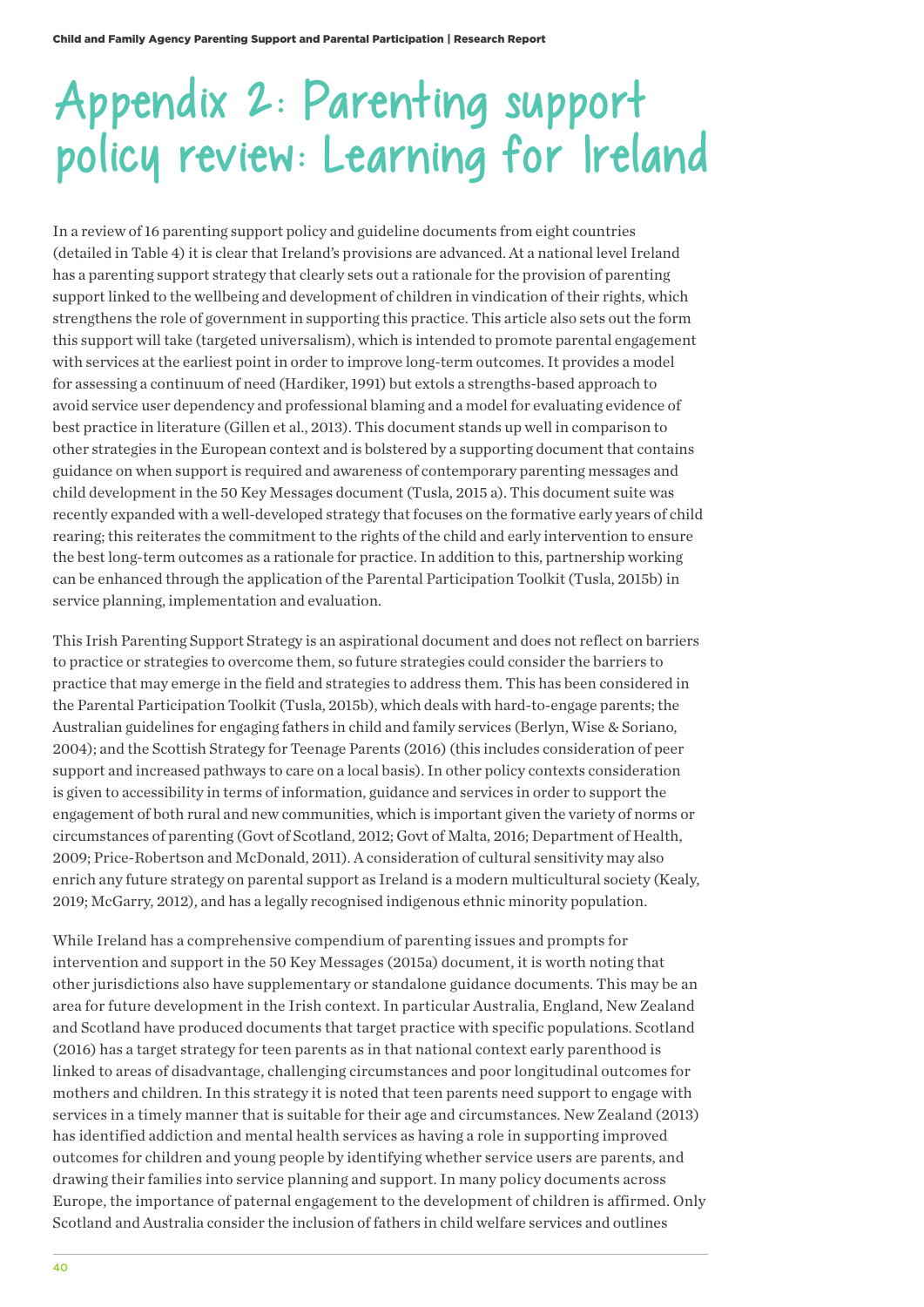how their engagement is to be encouraged. The Scottish (2016) strategy for teen parents outlines how teenage fathers can be engaged, while Australia has outlined how fathers can be encouraged to engage through marketing, male facilitation and male-friendly spaces, targeted messaging and respect for employment time commitments (Berlyn, Wise & Soriano, 2004).

The Troubled Families Framework (2020), which is a document targeting certain families from England, arguably takes a deficit view of both the population it targets and the services that support them, criticising the service landscape for failing to make a meaningful difference in outcomes for the most marginal families and requiring evidence of improved outcomes as a prelude to funding. Conversely in the Australian context, consideration has been given to the circumstances of families and the idea of social inclusion as a frame for family support and a means to achieve the overall aim of social inclusion within Australian society (Caruana & McDonald, 2011). In these guidelines, in addition to acknowledging the personal challenges facing parents, an awareness of structural and contextual factors that affect parenting is promoted. This focus on social inclusion is alluded to in other jurisdictions through a focus on labour market activation or the effects of poverty (e.g. England, 2012 & 2020; Malta, 2016). However, in the Australian context it is used to give weight to the practice of family support as promoting social inclusion, which produces benefits for society. Ireland links parenting support to social goods, as do other countries, including Scotland and Malta. It may be that framing the social benefits of parental support in terms of social inclusion (the social, economic and civic participation of individuals) can strengthen its claims in this area, particularly as universal parenting interventions have been linked to social mobility as well as improved outcomes for children (Caruana & McDonald, 2011; Social Mobility Commission, 2017).

The Irish parenting support provisions are comprehensive in terms of rationale, principles and approaches; identification of parents in need of support; and knowledge. There is an acknowledgement that threats to the provision of supports can include inadequate services and resources in several contexts (Ireland, 2019; Govt of Malta, 2016; Dept E. & Dept H., 2012). Some jurisdictions have reflected on how their service landscape can be developed and improved to achieve their goals (Govt of Northern Ireland; Govt of Malta, 2016). Scotland (2012) stands out in that its parenting support strategy has an entire chapter devoted to ensuring that the strategy goes beyond aspirational to having an impact by mapping its objectives for development, supporting particular cohorts of parents, developing services and programmes, and tackling issues that affect families in the wider context. The feasibility of mapping the service context in order to replicate this detailed list of commitments may be limited by time but it is worth drawing attention to this detailed conclusion to the strategy as an aspiration for future work in the Irish context.

The participation of those whom the policy affects has also been considered by Scotland (2012), which included the voices of parents in the development of its strategy, and by Malta (2016), which asked children for their views on what they need from their parents when constructing its policy. Given Ireland's widespread commitment to participation, this is an area that may warrant attention in the development of future strategies.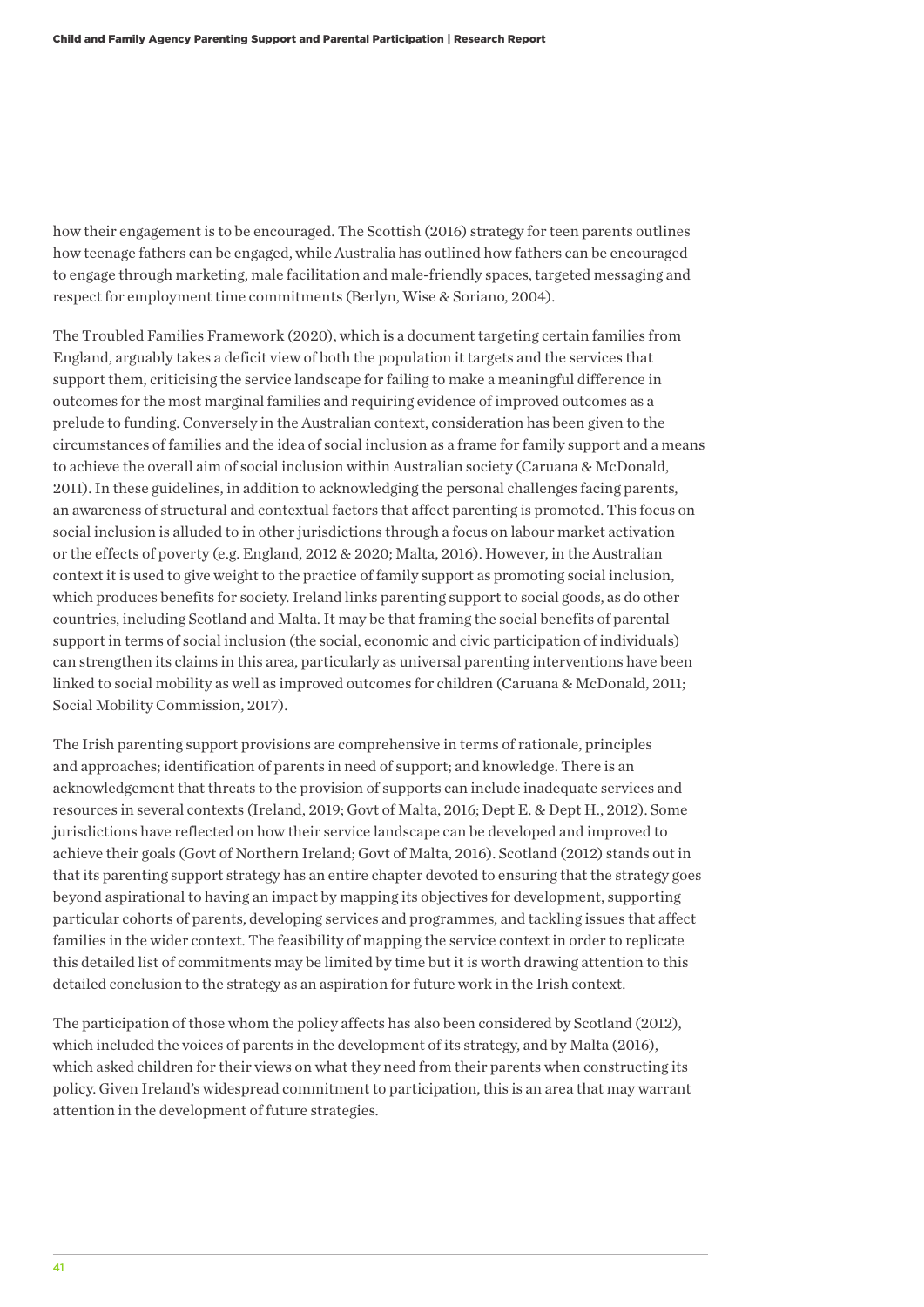# Appendix 3: Parenting support SWOT analysis

## **Parenting support policy in Ireland**

### **Investing in Families: Supporting Parents to Improve Outcomes for Children (2013)**

*Key features:* The rationale for providing support to parents is underpinned by the awareness that it provides societal benefits as well as benefits for the child. This strengthens the argument for this practice to be supported by government resources. However, at its most fundamental this strategy affirms the centrality of parenting support to the goal of protecting children and vindicating their rights.

This document links parenting support to previous policy documents, demonstrating both the utility of practice to overall goals regarding child welfare and development, and the vindication of their rights.

The provision of formal support in this strategy is a form of targeted universalism, based on the understanding that parenting is a complex task that varies across the life course, and that all parents may need help at some points, but that some will need extra assistance. The Hardiker Model is used to demonstrate the continuum of need. This approach to the provision of support is intended to provide non-stigmatising entry points for parents who need support, which can then be scaled according to need through a scale of more intensive supports. However, the goal is early intervention and prevention.

This strategy provides practitioners with principles for practice, including an understanding of what effective parenting is, and what parenting support should entail. It advocates for a respectful strengths-based approach to parenting to avoid cultures of blame, or dependency on services.

This document also affirms the importance of evidence-based approaches to parenting support and provides a frame for how practitioners and policy makers can assess the strength of evidencebased research.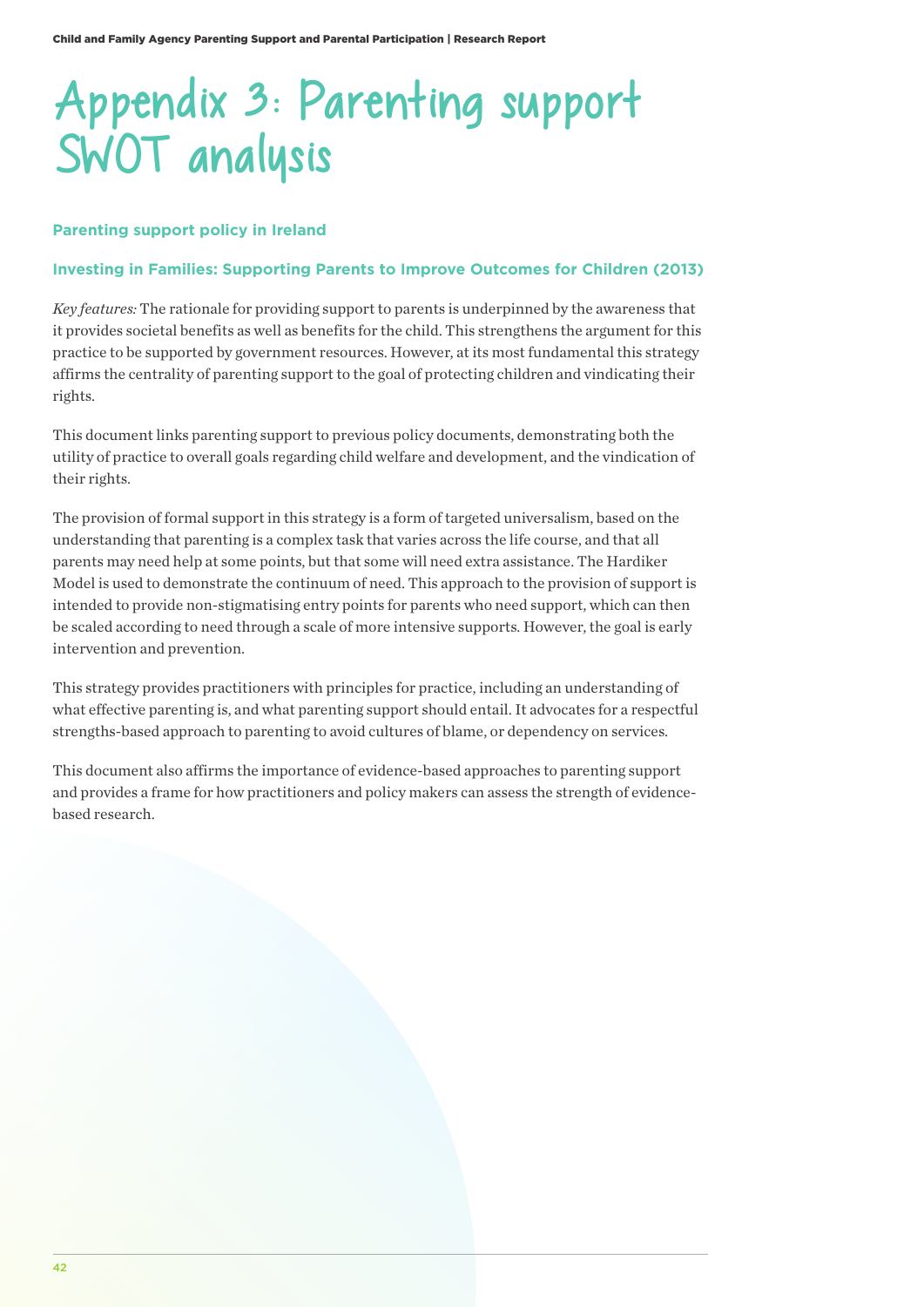| <b>Strengths</b>                                  | <b>Weaknesses</b>        | <b>Threats</b>         | <b>Opportunities</b>  |
|---------------------------------------------------|--------------------------|------------------------|-----------------------|
| Refers to the UNCRC,                              | This is an aspirational  | This document          | Future strategies     |
| which lends this                                  | document and             | outlines a targeted    | could consider the    |
| document strength in                              | does not reflect on      | universalist approach  | barriers to practice  |
| terms of accountability                           | barriers to practice, or | to the provision of    | that may emerge       |
| for its implementation.                           | strategies to overcome   | parenting supports     | in the field, and the |
|                                                   | them.                    | however, the           | strategies to address |
| Supporting parents has                            |                          | availability of formal | them.                 |
| benefits for children                             |                          | support can vary       |                       |
| (development and                                  |                          | by area and this has   |                       |
| protection) and society,                          |                          | implications for       |                       |
| enhancing the rationale                           |                          | whether this principle |                       |
| for its implementation.                           |                          | of practice can be     |                       |
|                                                   |                          | achieved.              |                       |
| Having both targeted                              |                          |                        |                       |
| and universal support                             |                          |                        |                       |
| will decrease stigma                              |                          |                        |                       |
| around accessing                                  |                          |                        |                       |
| services. Services can                            |                          |                        |                       |
| be scaled according                               |                          |                        |                       |
| to need, encouraging                              |                          |                        |                       |
| engagement with                                   |                          |                        |                       |
| services. Hardiker                                |                          |                        |                       |
| Model used to illustrate                          |                          |                        |                       |
| the continuum of                                  |                          |                        |                       |
| need. Outlines the                                |                          |                        |                       |
| types of services and                             |                          |                        |                       |
| interventions that can                            |                          |                        |                       |
| address each level of                             |                          |                        |                       |
| need.                                             |                          |                        |                       |
| Early intervention is                             |                          |                        |                       |
| important to address                              |                          |                        |                       |
| issues before they                                |                          |                        |                       |
| become entrenched.                                |                          |                        |                       |
|                                                   |                          |                        |                       |
| Partnership approach                              |                          |                        |                       |
| will avoid culture of                             |                          |                        |                       |
| blame and service                                 |                          |                        |                       |
| dependency. Advocates                             |                          |                        |                       |
| for a strengths-based                             |                          |                        |                       |
| approach which can                                |                          |                        |                       |
| enhance the capacity of                           |                          |                        |                       |
| parents.                                          |                          |                        |                       |
|                                                   |                          |                        |                       |
| Practitioners supported<br>to draw upon evidence- |                          |                        |                       |
| based practice based on                           |                          |                        |                       |
| a frame to evaluate the                           |                          |                        |                       |
| strength of claims in                             |                          |                        |                       |
| research regarding best                           |                          |                        |                       |
| practice.                                         |                          |                        |                       |
|                                                   |                          |                        |                       |
|                                                   |                          |                        |                       |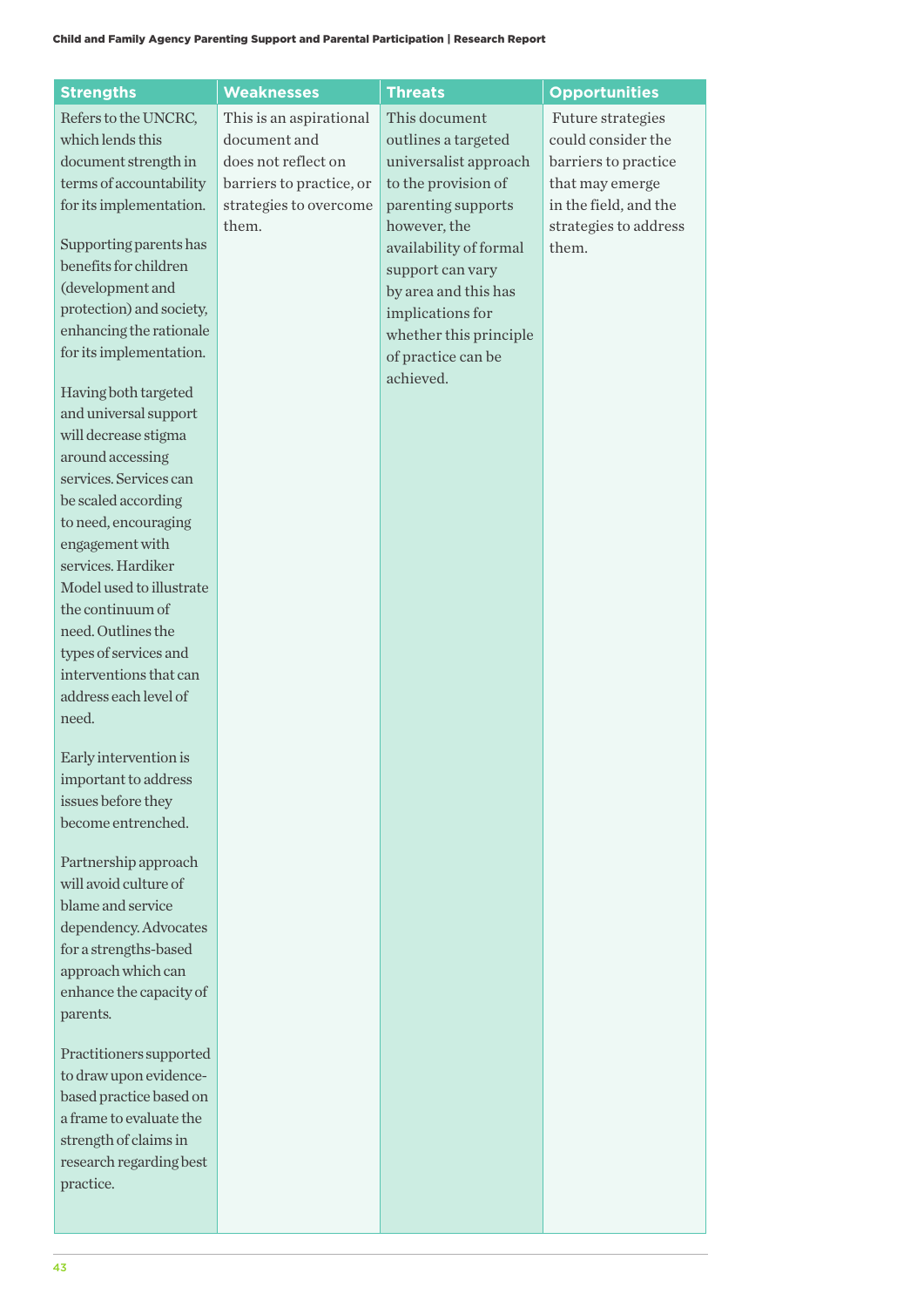## **First Five (2019–2028)**

*Key features:* This document recognises that the first five years are formatively significant so aims to take action on threats to development by tackling inequality using a whole-government wholesociety approach. It recognises that the state has a central role to play in ensuring the conditions for children to flourish as outlined by the UNCRC. It is based on research evidence showing that home and family have by far the biggest impact, which is why supporting parents through various services and social provisions are key to this document.

This document maps the various forms of health and social supports available in Ireland, including helplines, parenting programmes and home-visiting, and notes that these are supported by research evidence. However, it also notes that services and support provision may vary considerably, depending on families' circumstances and location, with many children and families missing out on the services they need.

*New Parental Leave Scheme:* this scheme entails extended entitlements to leave and promotes family-friendly working environments in recognition that parental care is significant to the child's development and health at the infant stage.

*New Model of Parenting Support:* this strategy promotes accessible, high-quality information and guidance to promote healthy behaviours, facilitate positive play-based early learning and create the conditions to form and maintain strong parent–child relationships. A continuum of parenting services ranging from universal to targeted, including high-quality parenting programmes, will provide this support to parents. These supports are implemented in recognition that stress, conflict and depression pose a threat to parenting capacities with implications for child health and development, and some parents may need more support than others.

*New Developments in Child Health:* this strand aims to promote positive healthy behaviours within families, as a form of preventative action that will support healthy development. It outlines a number of programmes already in existence that can assist parents and families to adopt or maintain healthy behaviours, ranging from healthy eating to activity, road safety education, tobacco reduction, substance harm reduction, and a maternal strategy. Parental support is also considered, as social and emotional health is linked to family stress, maternal mental health and trauma, which can have a significant impact on development. This document outlines how parental awareness of child emotional wellbeing can be promoted through the education system in the Early Learning and Care (ELC), and PLC curriculum.

*Reform of the Early Learning and Care System:* there are arguably elements of support for parents in this strand as it sets out the goal of improving affordability, accessibility and quality in the ELC system, which can support parental engagement in the workforce.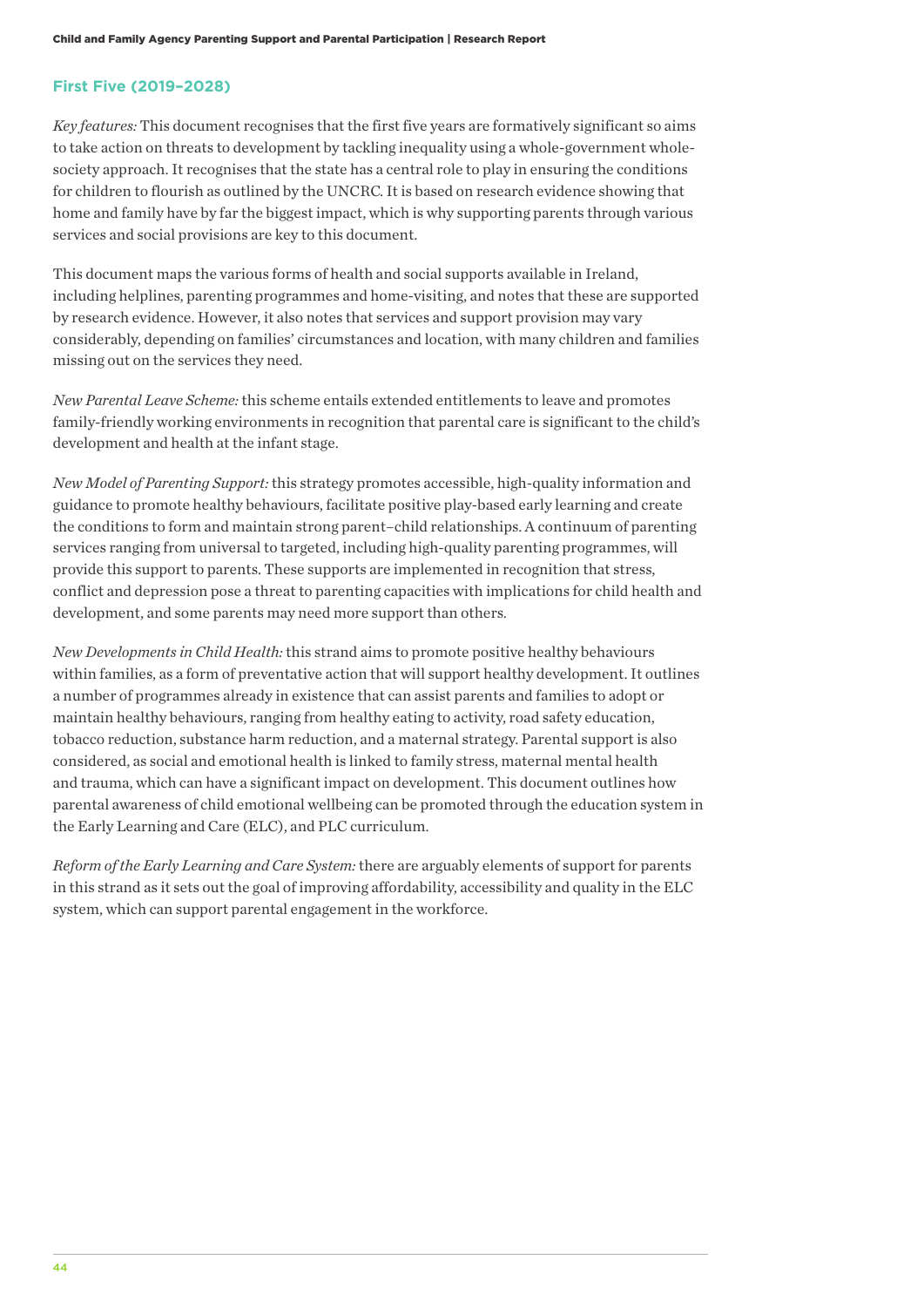| <b>Strengths</b>                           | <b>Weaknesses</b>                            | <b>Threats</b>          | <b>Opportunities</b>    |
|--------------------------------------------|----------------------------------------------|-------------------------|-------------------------|
| Consideration of rights                    | Parents from minority                        | The range of supports   | The various forms of    |
| lends this strategy                        | communities who                              | that are available to   | support and service     |
| strength in terms of                       | may be experiencing                          | parents in the first    | that can offer support  |
| accountability.                            | challenging                                  | five years may vary     | to parents outlined     |
|                                            | circumstances or                             | by area and may not     | in this document are    |
| Focused on a particular                    | dealing with ill health                      | be accessible to all    | useful for planning     |
| life stage that is crucial                 | may not be so engaged                        | parents.                | and delivering          |
| in terms of children's                     | with their child's                           |                         | supports at local       |
| overall development.                       | education and so miss                        | Alignment of services   | level. This form of     |
|                                            | out on some of the                           | requires oversight,     | mapping and scoping     |
| Holistic account of the                    | awareness of child                           | coordination and        | the range of supports,  |
| child's development<br>and acknowledgement | wellbeing provided                           | information-sharing,    | linking them to areas   |
| of the importance                          | through curriculum.                          | all of which require    | of action, could enrich |
| of parents as a                            |                                              | time and resources      | documents such as       |
| foundational                               | Accessibility of                             | to ensure quality       | the parenting support   |
| consideration                              | information, guidance                        | supports are available  | strategy.               |
| strengthening the                          | and support may need<br>consideration if new | to all parents          |                         |
| rationale for parenting                    | communities are to be                        | regardless of location. |                         |
| support.                                   | included in universal                        |                         |                         |
|                                            | supports.                                    |                         |                         |
| Strong focus on early                      |                                              |                         |                         |
| intervention and                           |                                              |                         |                         |
| prevention to prevent                      |                                              |                         |                         |
| problems escalating.                       |                                              |                         |                         |
|                                            |                                              |                         |                         |
| Variety of approaches                      |                                              |                         |                         |
| to parental support                        |                                              |                         |                         |
| are outlined, relevant                     |                                              |                         |                         |
| to different stages                        |                                              |                         |                         |
| of the life course,                        |                                              |                         |                         |
| underpinned by                             |                                              |                         |                         |
| evidence. Supports<br>include affordable   |                                              |                         |                         |
| childcare, social                          |                                              |                         |                         |
| support and awareness-                     |                                              |                         |                         |
| raising support, e.g.                      |                                              |                         |                         |
| health promotion.                          |                                              |                         |                         |
|                                            |                                              |                         |                         |
| Greater alignment                          |                                              |                         |                         |
| of and coordination                        |                                              |                         |                         |
| between services                           |                                              |                         |                         |
| envisioned as a way                        |                                              |                         |                         |
| to ensure effective                        |                                              |                         |                         |
| support. Use of early                      |                                              |                         |                         |
| years settings to                          |                                              |                         |                         |
| promote awareness of                       |                                              |                         |                         |
| child development and                      |                                              |                         |                         |
| wellbeing.                                 |                                              |                         |                         |
|                                            |                                              |                         |                         |
|                                            |                                              |                         |                         |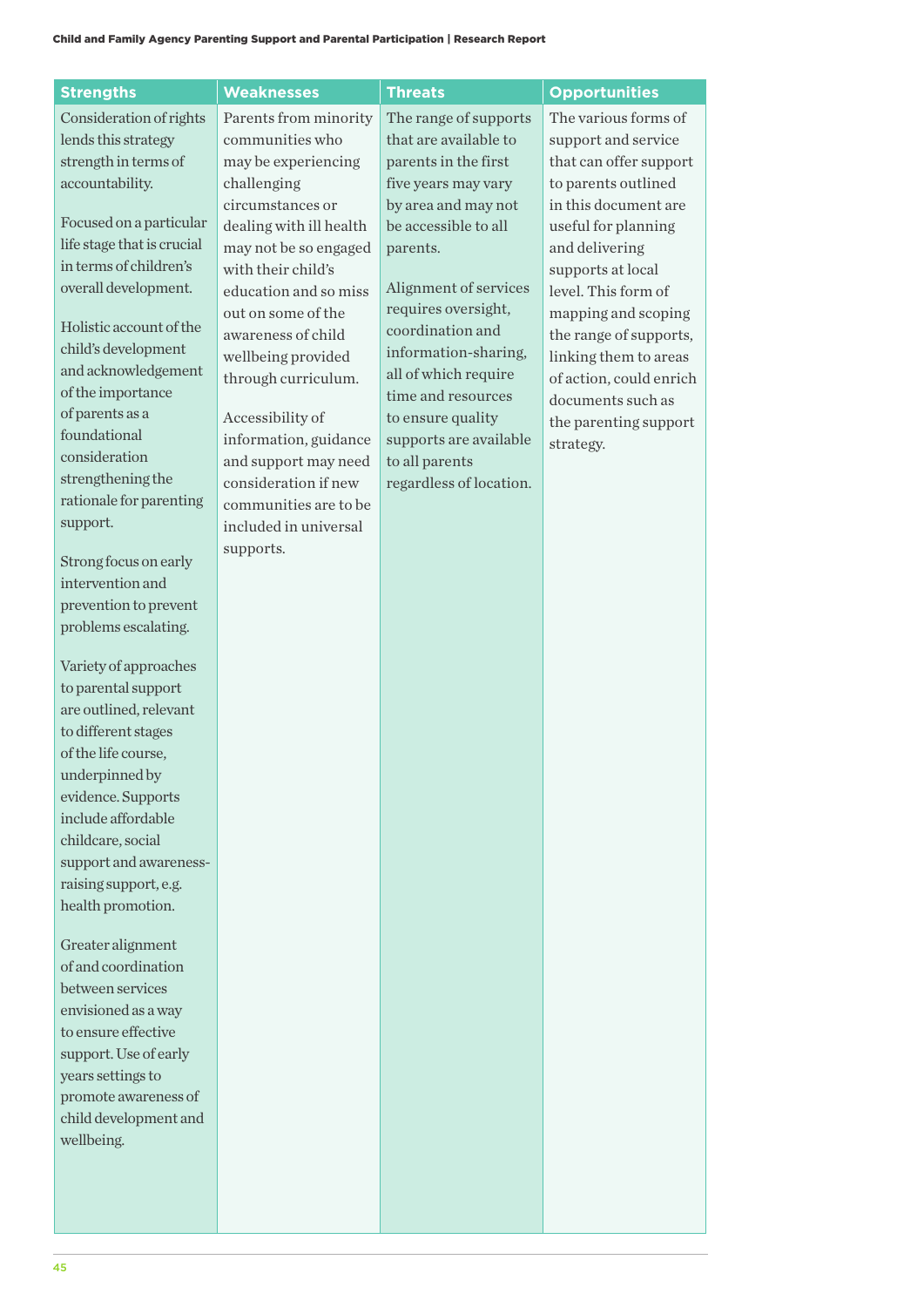# **50 Key Messages to Accompany Investing in Families; Supporting Parents to Improve Outcomes for Children (2013)**

*Key features:* This document contains key messages drawn from research to support evidencebased practice for professionals and as such is a compendium of learning relevant to the profession. This report concludes with a reference list to enable practitioners to deepen their knowledge regarding each message. The nature of the messages is considered here; however, for brevity, only a selection are used as examples of each type of message.

*Seven General Messages* (Section 1, messages 1–7): These messages relate to the foundations of positive development for children that parenting provides: a caring relationship underpinned by a positive authoritative approach that role models good behaviour and problem-solving skills. Healthy diet, awareness of child safety and social support for parents are also presented as foundational here.

*Supporting Parenting Across the Life Course* (Sections 2–5, messages 8–31): This is followed by four sections relating to parenting across the life course of the child: preparing for and becoming a parent (Section 2, messages 8–19), birth to 5 years (Section 3), 6 to 12 years (Section 4), and 13 to 17 years (Section 5).

*Contexts of Parenting* (Section 6, messages 32–50): This final section considers the different circumstances in which parenting occurs and the needs for support that parents may have. Practitioners may need to refer parents for additional supports, for example in cases of domestic violence (6: 40) or bereavement (6: 41–42).

| <b>Strengths</b>                                                                                                                                                                                                                                                                                                                                                                                           | <b>Weaknesses</b>                                                                                                                                                                                                                                                                                                                                                                                                              | <b>Threats</b> | <b>Opportunities</b>                                                                                                                                                                                                                                                                                                                                                                                                                                                                                                                                                                                                                                                                                        |
|------------------------------------------------------------------------------------------------------------------------------------------------------------------------------------------------------------------------------------------------------------------------------------------------------------------------------------------------------------------------------------------------------------|--------------------------------------------------------------------------------------------------------------------------------------------------------------------------------------------------------------------------------------------------------------------------------------------------------------------------------------------------------------------------------------------------------------------------------|----------------|-------------------------------------------------------------------------------------------------------------------------------------------------------------------------------------------------------------------------------------------------------------------------------------------------------------------------------------------------------------------------------------------------------------------------------------------------------------------------------------------------------------------------------------------------------------------------------------------------------------------------------------------------------------------------------------------------------------|
| <b>Bolsters the Parenting</b><br>Support Strategy and<br>services, providing<br>a compendium of<br>messages derived<br>from research to<br>inform evidence-<br>based practice.<br>Gathers extensive<br>evidence-based<br>knowledge and<br>presents it in sections<br>relating to life course,<br>circumstances<br>and parenting in<br>general for use as an<br>accessible practitioner<br>reference guide. | This document<br>contains an array of<br>useful information<br>pertaining to effective<br>parenting across the<br>life course. However,<br>for ease of practitioner<br>navigation it could<br>be more clearly<br>presented in terms<br>of the categories of<br>messages within<br>each section. For<br>example, some<br>messages provide<br>knowledge on issues<br>in parenting; others<br>contain guidelines for<br>practice. |                | Further categorisation<br>within sections would<br>enhance it as an<br>accessible practice<br>guide.<br>This document<br>could benefit from<br>periodic review<br>and restructuring,<br>which would provide<br>practitioners with an<br>up-to-date field guide.<br>This could include<br>additional information<br>on guidelines for<br>practice with certain<br>populations, or<br>signposting to referral<br>agencies if the need for<br>support goes beyond<br>the parameters of the<br>professional's practice.<br>There is room to<br>consider the inclusion<br>of benefits and<br>supports available to<br>parents in particular<br>circumstances in order<br>to enhance professional<br>signposting. |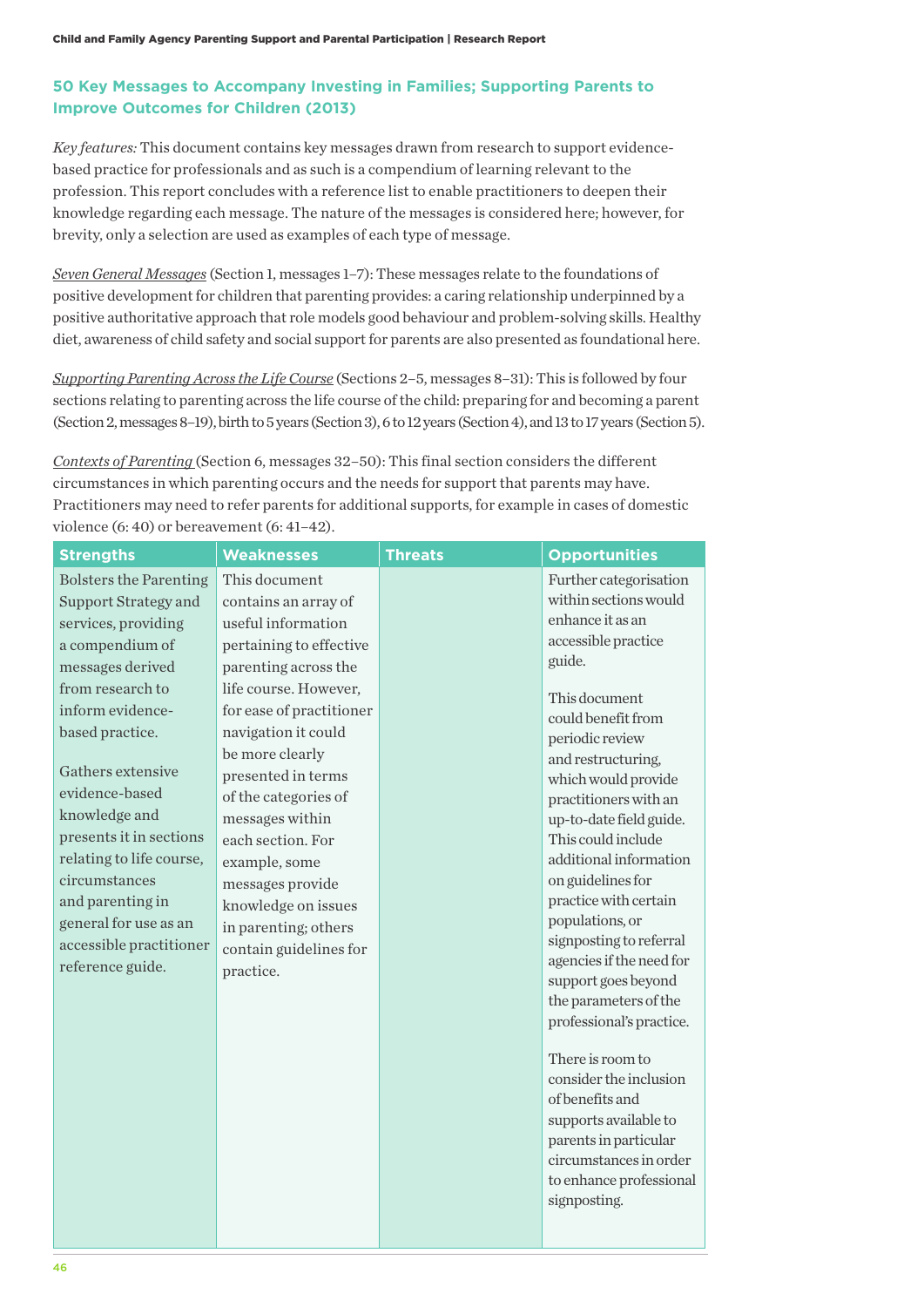#### **Parental Participation Toolkit (2015)**

*Key features:* This toolkit aims to support parental participation within welfare practices. It is an extension of the Parenting Support Strategy in which partnership working is identified as an important aspect of practice that aims to avoid a culture of professional blame and dependency on services while building parental capacity. This document embeds parental participation in the context of family support and illustrates through the use of the 'My World Triangle' how central the role of the parent is to ensuring the conditions of a good childhood in which children flourish. It reiterates the parenting support principles outlined in the Parenting Support Strategy and signposts the organisational structures and resources that will facilitate this form of practice. This ranges from CFSNs and parenting conferences, to Parenting 24seven, an online website that provides information and awareness-raising tools to parents and practitioners to assist parents to parent more effectively.

In Section 2 this toolkit examines in depth the concept of parental participation, outlining the various levels of involvement, the multidimensional nature of participation across life course and circumstances, and its advantages (benefits for parents and relevant service-level decision-making, whether individual or collective). The principles underline practice and encourage practitioners to implement participation in a meaningful way (working in partnership; focus on outcomes; strengths-based; transparent; inclusion and equality; diversity; and role modelling across different formats).

Section 3 presents the toolkit. In this section 'tool' refers to type of participation opportunity and this is further categorised in terms of whether it targets individuals or groups, and the stage of project or service life that it occurs in, whether planning, delivery or evaluation. There is also a reflection on its cost. An analysis of each form of participation is then conducted to identify its objectives, methodology, strengths and weaknesses as an aid to practice learning so that practitioners can decide on the most appropriate method of participation for their practice in parental support. Following this reflection on the multiplicity of participation strategies, universal guidelines are presented that are relevant to the four stages of implementation (exploration, action planning, implementation, evaluation). The four stages of implementation are then outlined, with each stage broken down into three further stages: exploration, action planning and evaluation.

Section 4 promotes the concept of the *reflective practitioner* as an aid to practice, drawing on Kolb's Learning Cycle to illustrate this practice, moving from abstract theorisation to active experimentation, to concrete experience and reflective observation once the initial round has been completed. This is followed by a discussion on key research messages, as understanding what parents want and need from participation in context is the key to successful participation practice. This includes

- $\bullet$  being treated with respect,
- $\odot$  having competencies acknowledged,
- $\odot$  having a voice,
- $\odot$  experiencing teamwork and flexibility on the part of services,
- collaborative and cooperative communication, and
- non-judgemental attitudes.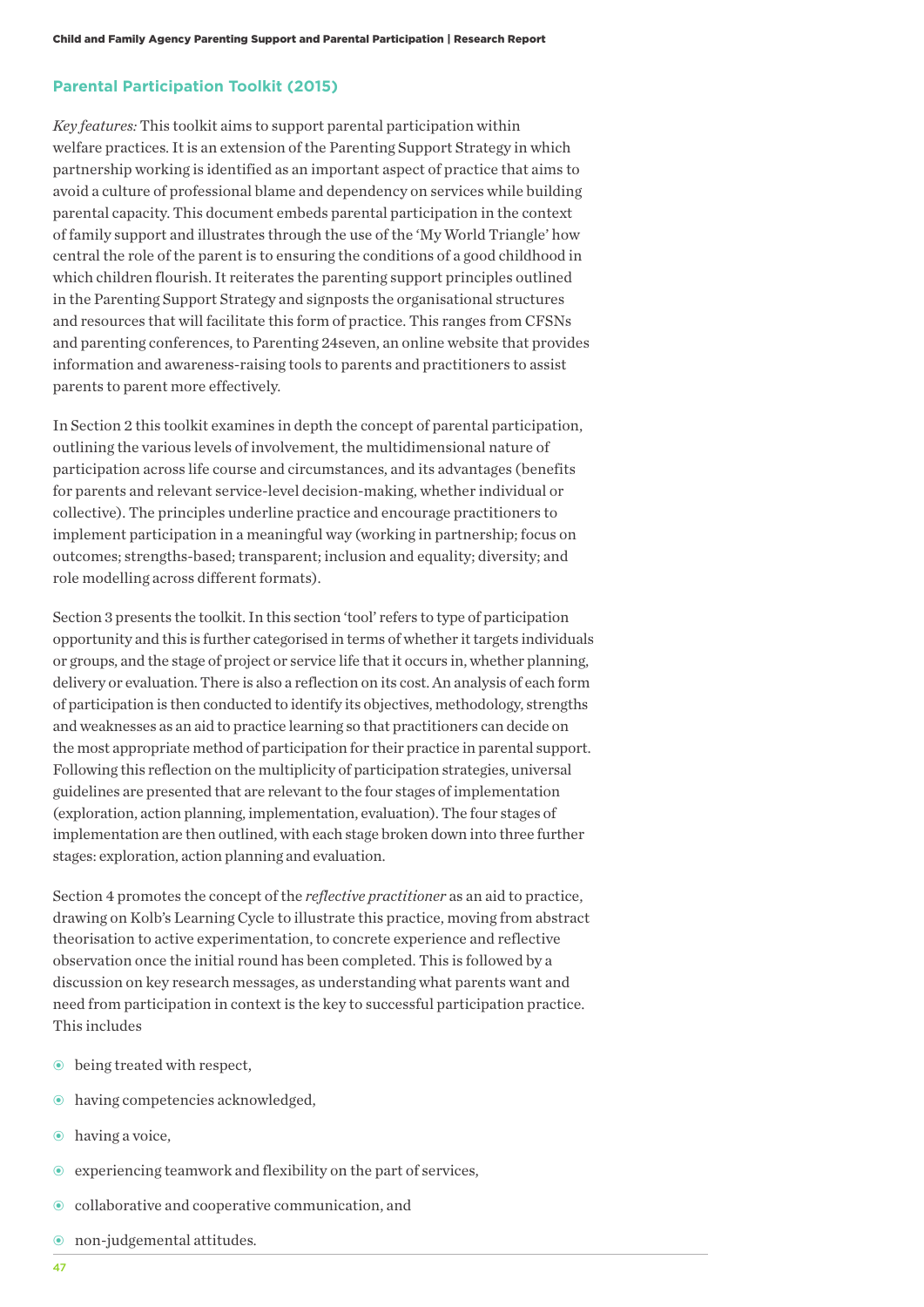Barriers to participation are considered from both a practitioner and parental perspective. For parents this can include not feeling informed about the purpose or who is present; feeling outnumbered; perceiving a lack of respect or negative attitude; or issues with accessibility, social and cultural issues; and not understanding help-seeking patterns. It is recommended that professionals develop the competencies and knowledge required to work across different cohorts, maintain a non-judgemental approach and seek partnership. The enablers of participation are considered next, which include environment, information-sharing, clarity of roles, active encouragement of voice, taking a strengths-based approach, following up on agreed plans and providing practical assistance when necessary.

There is also special consideration of working with seldom-heard parents and the factors that may inhibit participation, and issues that arise when engagement is not voluntary. Here strategies include targeted early intervention, non-stigmatising entry points, practical supports and time to build relationships.

| <b>Strengths</b>                                 | <b>Weaknesses</b> | <b>Threats</b>          | <b>Opportunities</b> |
|--------------------------------------------------|-------------------|-------------------------|----------------------|
| Extension of the                                 |                   | Participation is a      |                      |
| Parental Support                                 |                   | time-consuming          |                      |
| Strategy and an                                  |                   | practice that requires  |                      |
| important addition as                            |                   | careful planning,       |                      |
| it progresses beyond                             |                   | implementation and      |                      |
| the aspirational                                 |                   | review. Its successful  |                      |
| to focus on how                                  |                   | implementation          |                      |
| parental participation                           |                   | depends on the          |                      |
| can be promoted                                  |                   | capacity and resources  |                      |
| in the planning,                                 |                   | of the organisation     |                      |
| implementation and                               |                   | or service. This        |                      |
| evaluation of services.                          |                   | may be affected by      |                      |
|                                                  |                   | multiple factors        |                      |
| It promotes a                                    |                   | such as level and       |                      |
| strengths-based                                  |                   | number of families      |                      |
| partnership mode of                              |                   | being supported         |                      |
| working, as prescribed                           |                   | at any given time,      |                      |
| in the Strategy,                                 |                   | funding for staff, and  |                      |
| which is intended to                             |                   | geographical location,  |                      |
| reduce blaming and                               |                   | with the implications   |                      |
| dependency among                                 |                   | of this last factor for |                      |
| service users while                              |                   | practical support and   |                      |
| developing their                                 |                   | accessibility.          |                      |
| capacities.                                      |                   |                         |                      |
|                                                  |                   |                         |                      |
| It provides a clear<br>outline of what           |                   |                         |                      |
|                                                  |                   |                         |                      |
| participation is, along<br>with a rationale for  |                   |                         |                      |
|                                                  |                   |                         |                      |
| practice as supporting<br>the quality of support |                   |                         |                      |
| services.                                        |                   |                         |                      |
|                                                  |                   |                         |                      |
| The toolkit itself                               |                   |                         |                      |
| consists of a series of                          |                   |                         |                      |
| reflective practitioner                          |                   |                         |                      |
| guidelines that                                  |                   |                         |                      |
| encourages                                       |                   |                         |                      |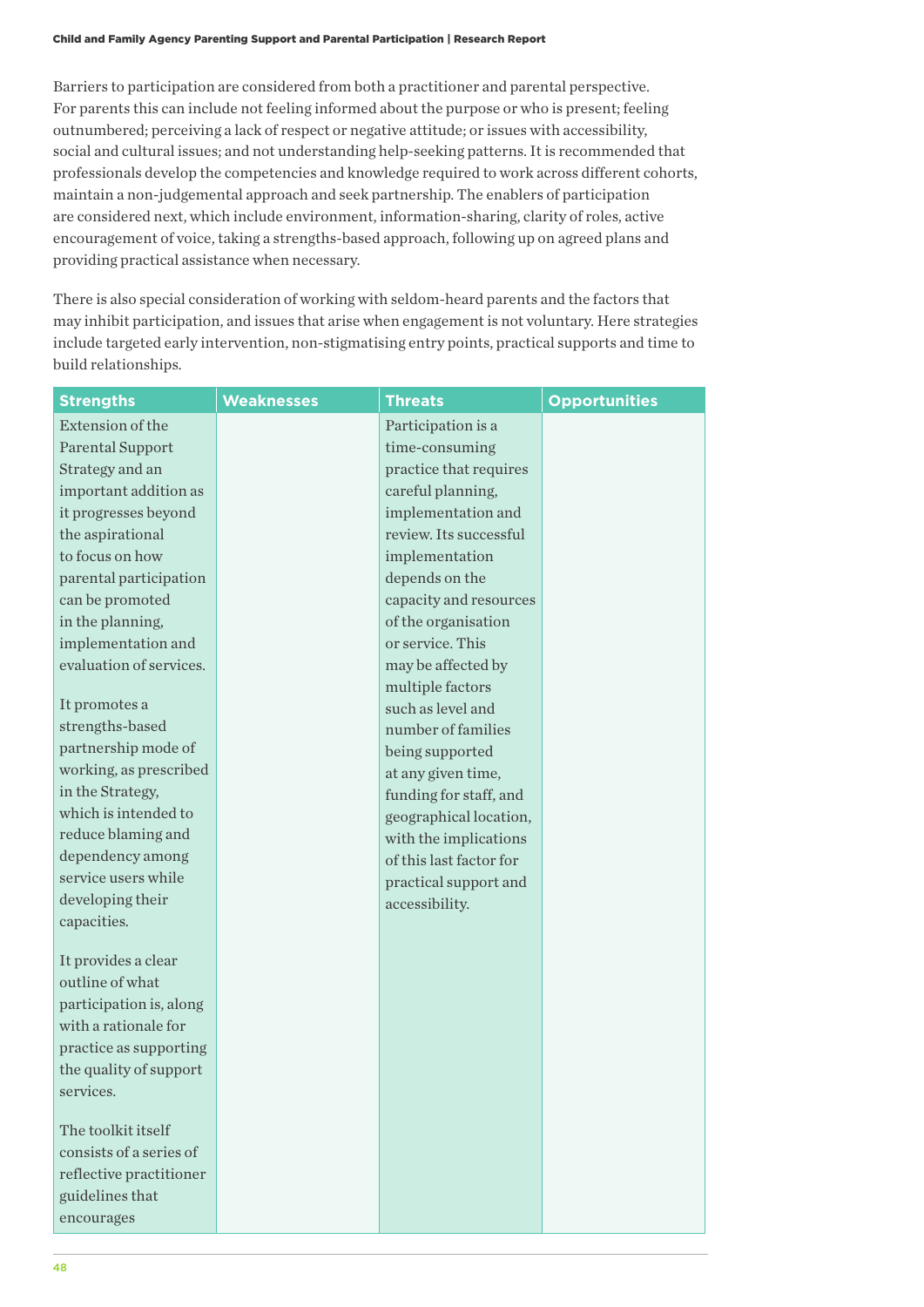| <b>Strengths</b>               | <b>Weaknesses</b> | <b>Threats</b> | <b>Opportunities</b> |
|--------------------------------|-------------------|----------------|----------------------|
| consideration of the           |                   |                |                      |
| quality of practice,           |                   |                |                      |
| as well as planning            |                   |                |                      |
| and implementation             |                   |                |                      |
| tools tailored to the          |                   |                |                      |
| stage of practice that         |                   |                |                      |
| the parent is involved         |                   |                |                      |
| in to ensure the               |                   |                |                      |
| participation process          |                   |                |                      |
| is effective.                  |                   |                |                      |
|                                |                   |                |                      |
| Reflects on<br>the barriers to |                   |                |                      |
| and enablers of                |                   |                |                      |
| participation, from            |                   |                |                      |
| both practitioner and          |                   |                |                      |
| parent perspective.            |                   |                |                      |
| Provides awareness             |                   |                |                      |
| of issues that may             |                   |                |                      |
| prevent parental               |                   |                |                      |
| engagement and                 |                   |                |                      |
| the professional               |                   |                |                      |
| attributes and                 |                   |                |                      |
| practical support and          |                   |                |                      |
| strategies that would          |                   |                |                      |
| address this.                  |                   |                |                      |
|                                |                   |                |                      |

## **Parenting support policy in England**

# **The Troubled Families Programme: Financial framework for the Troubled Families Programme's payment-by-results scheme for local authorities (Department for Communities and Local Government, 2020)**

*Key features:* This document targets *specific families* with multiple and *complex problems* through an *incentive approach* as it notes services have not been successful to date in addressing problems within particular families. *Early intervention* is a key aspect of this programme, and *interagency collaboration* will be key to this targeted support. Every local authority must have a troubled family outcomes plan that details the outcomes which will be indicative of successful intervention. This document outlines *certain instances in which parents may be targeted for an intervention.* Supporting parents into *employment* is one of the key principles of intervention in this document, and the identification of other problems and challenges within the family circumstances should form the basis of targeted support to enhance parents' employability. *Unsafe relationships* and circumstances of domestic violence are other key areas relevant to targeted parental support in this document, as is *parenting with mental ill health, substance misuse or underlying health conditions.* If local authorities enhance outcomes for these families, then they can claim a payment from government.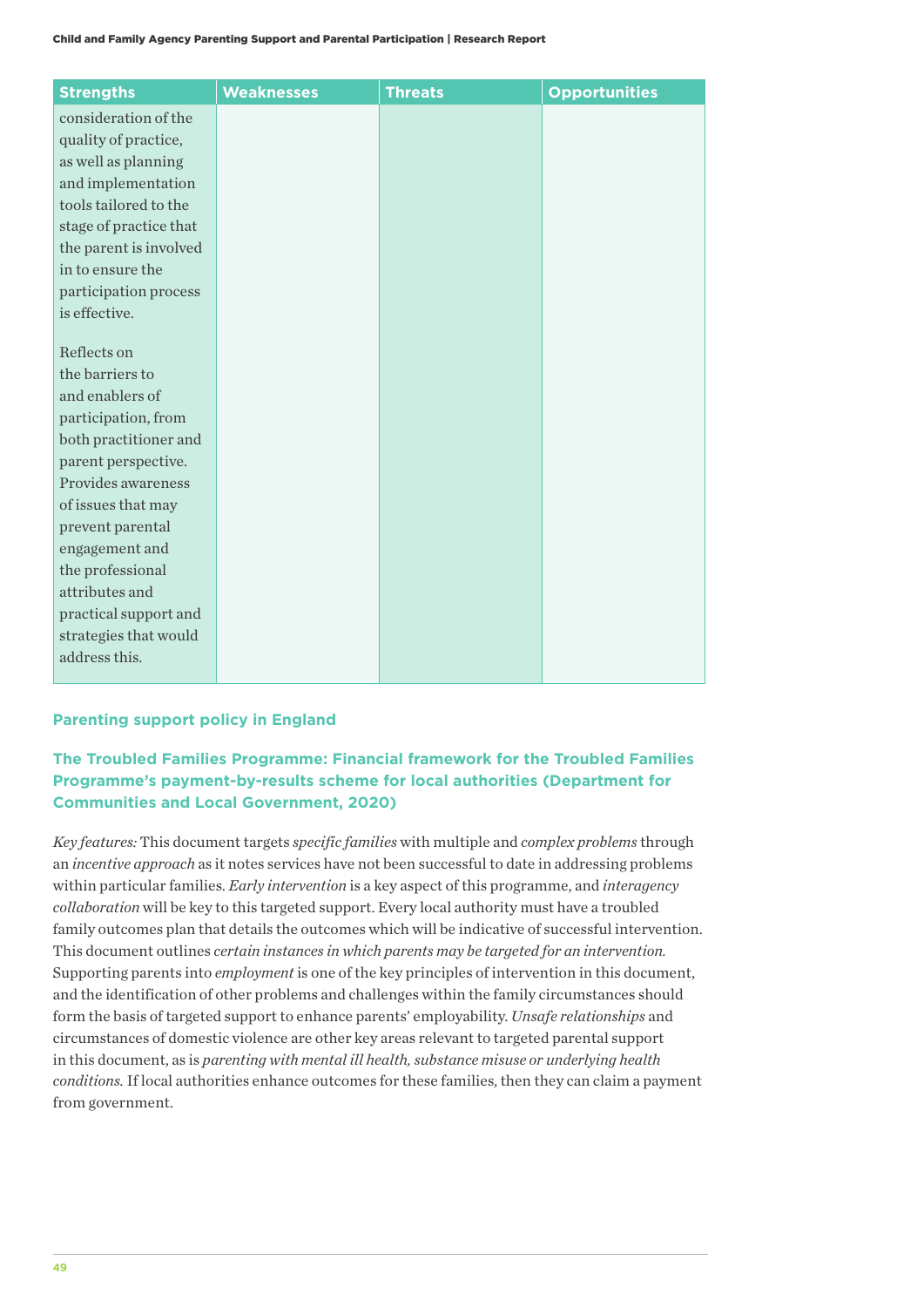| <b>Strengths</b>         | <b>Weaknesses</b>       | <b>Threats</b>           | <b>Opportunities</b>   |
|--------------------------|-------------------------|--------------------------|------------------------|
| Intends to incentivise   | Focused on troubled     | Based on the idea        | Programme              |
| the attainment of        | families, their         | that prior service       | development and        |
| outcomes for families    | circumstances           | provision has failed     | expansion for services |
| with the most complex    | and parental            | to make a difference,    | that can adapt to this |
| problems on the basis    | employability,          | this strategy attempts   | model of funding       |
| that interventions in    | this document           | to drive change by       | provision.             |
| this area have been      | problematises this      | incentivising service    |                        |
| unsatisfactory to date.  | cohort, which may       | delivery. This means     |                        |
|                          | have implications       | that organisations       |                        |
| Focus on those families  | for the way services    | which demonstrate        |                        |
| who are the most         | interact with them      | favourable outcomes      |                        |
| marginalised, and on     | in pursuit of funding.  | for families with        |                        |
| parents with a history   | A focus on parents'     | multiple and             |                        |
| of unsafe relationships, | problems as barriers    | complex problems         |                        |
| ill health and substance | to employability in     | will receive funding.    |                        |
| misuse. Employability    | order to demonstrate    | Some services may        |                        |
| is to be a key area that | outcomes, for           | struggle to provide      |                        |
| will enhance outcomes    | example, might mean     | interventions initially, |                        |
| for these families.      | that therapeutic        | which could weaken       |                        |
|                          | supports are given less | their capacity to seek   |                        |
| Focus on early           | weight in practice.     | funding.                 |                        |
| intervention,            |                         |                          |                        |
| interagency              |                         |                          |                        |
| collaboration,           |                         |                          |                        |
| outcomes and planning.   |                         |                          |                        |

# **Supporting Families in the Foundation Years (Department for Education and Department of Health, 2012)**

*Key features:* While this focuses on family support some of the supports discussed are *specifically targeted at parents, for example, practical help, information giving, informal or therapeutic support*  (57). Families are recognised as the most important influence on early years development, and warm authoritative parenting practices are recognised as essential for children to develop confidence, become autonomous and display empathy, while reducing the risks of behavioural issues. Parents are also recognised as the child's primary educators, helping children gain language and literacy skills (35). More flexible parental leave forms part of this support strategy, to enhance work–life balance and allow parents to provide this formative care for children (35).

Enhanced online and helpline services, parenting and relationship courses are intended to ensure accessibility of services, while early intervention is a key strategy to achieve the goals of positive child development. The latter will be achieved through professionals across a range of early years education and care services identifying emerging needs, providing reports of child development to parents and encouraging the take-up of supports. This includes enhanced homevisiting programmes in which visitors will engage parents in a Healthy Child Programme (4–5, 35 & 40). Parental participation in the running of children's centres to ensure they meet the needs of families is also a key parental support outlined here (35).

This document aims to promote *evidence-based parenting support* through quality programmes that include relationship, child development and co-parenting support. The *engagement of both parents* is recommended in order to enhance the effectiveness of parenting support (42).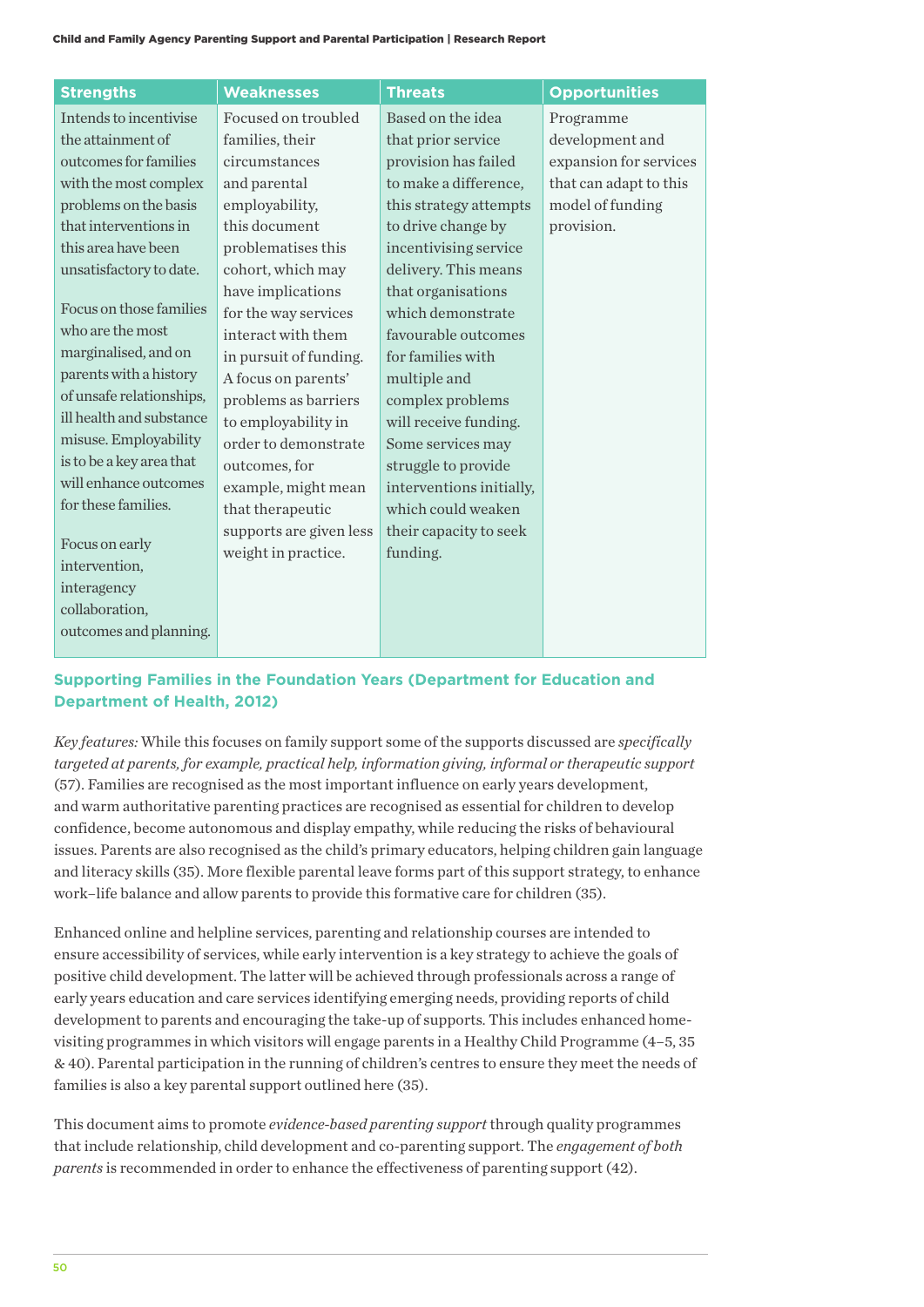This document recognises that some *parents will need extra support*, and outlines who these parents are (e.g. lone parents, substance misusers, teenage parents, homeless parents, parents experiencing domestic violence), and uses the *PREview* system as a guide for a professional response to needs for support. This can include:

- providing extra support and guidance;
- $\odot$  using evidence-based methods;
- $\odot$  referring families or individual family members to specialists, and working with the specialist service to support the family or individual;
- $\odot$  providing evidence-based intensive programmes, for example, structured home-visiting programmes which seek to engage with both parents, whether or not they live together, as well as other key carers;
- $\odot$  arranging access to support groups;
- organising practical support, for example, working with a childminder or nursery on the importance of play (20 & 44).

*Targeting parental risk factors reduces the risk of problems being transmitted to their families* (46). For example, this document recognises that disadvantaged families will need a range of targeted financial supports to support them on their transition back into work, including tax credits and affordable childcare so that families can rise out of poverty (47).

| <b>Strengths</b>                                                                                                                                                                                                                                                                                                                                                                                                                                                                                                                      | <b>Weaknesses</b>                                                                                                                                                                                                                                                                                                                                                                                                                                                                                                    | <b>Threats</b>                                                                                                                                                                                                                                                                                                                                                                                                                                                                                  | <b>Opportunities</b>                                                                                                                                                        |
|---------------------------------------------------------------------------------------------------------------------------------------------------------------------------------------------------------------------------------------------------------------------------------------------------------------------------------------------------------------------------------------------------------------------------------------------------------------------------------------------------------------------------------------|----------------------------------------------------------------------------------------------------------------------------------------------------------------------------------------------------------------------------------------------------------------------------------------------------------------------------------------------------------------------------------------------------------------------------------------------------------------------------------------------------------------------|-------------------------------------------------------------------------------------------------------------------------------------------------------------------------------------------------------------------------------------------------------------------------------------------------------------------------------------------------------------------------------------------------------------------------------------------------------------------------------------------------|-----------------------------------------------------------------------------------------------------------------------------------------------------------------------------|
| The centrality of the<br>parents' role in their<br>child's development is<br>acknowledged and this<br>affirms the importance<br>of parenting support.<br>Outlines a variety of<br>supports for parents to<br>enhance their capacity<br>and awareness, e.g.<br>ante-natal support,<br>enhanced online<br>support, help groups<br>and parenting and<br>relationship courses<br>accessible on a<br>universal basis. Notes<br>that some groups may<br>need targeted supports.<br>Attention to work-life<br>balance.<br>Addresses the role | This document lacks a<br>rights-based rationale<br>which would enhance<br>the strength of its<br>rationale.<br>This document<br>contains<br>comprehensive<br>and wide-ranging<br>consideration of the<br>variables that lead<br>to positive child<br>development and the<br>role of professionals<br>in supporting this.<br>However, as parenting<br>support (Sections 4<br>& 5) is subsumed into<br>a larger conversation<br>its accessibility as<br>a practice guide for<br>professionals to<br>support parents is | The availability of<br>support services in<br>certain areas may<br>pose a threat to the<br>attainment of this<br>policy's goals. For<br>example, long waiting<br>lists for relationship<br>counselling in<br>certain areas may<br>mean that it is not<br>possible to support<br>shared parenting at<br>the early stages of a<br>relationship ending.<br>Private sector support<br>for flexible working<br>arrangements may<br>threaten this aspect<br>of the strategy unless<br>legislated for. | This document<br>contains the<br>foundation of a<br>standalone parenting<br>support guide<br>which would be<br>more accessible to<br>professionals working<br>in the field. |
| of fathers and the<br>importance of engaging<br>both parents to<br>ensure programme<br>effectiveness.                                                                                                                                                                                                                                                                                                                                                                                                                                 | diluted.                                                                                                                                                                                                                                                                                                                                                                                                                                                                                                             |                                                                                                                                                                                                                                                                                                                                                                                                                                                                                                 |                                                                                                                                                                             |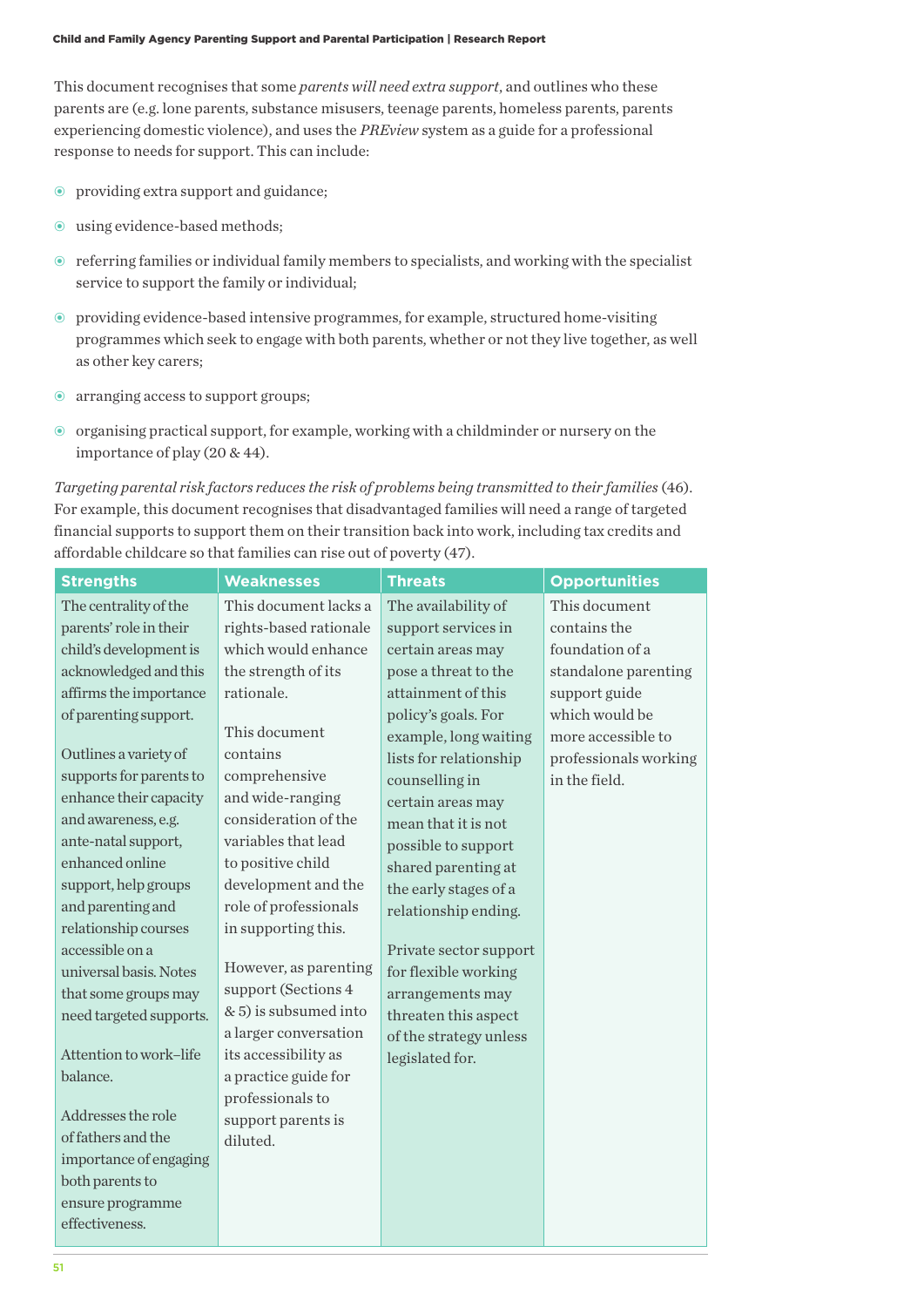| <b>Strengths</b>                             | <b>Weaknesses</b> | <b>Threats</b> | <b>Opportunities</b> |
|----------------------------------------------|-------------------|----------------|----------------------|
| Financial supports for                       |                   |                |                      |
| parents are listed, and                      |                   |                |                      |
| it is recommended                            |                   |                |                      |
| that targeted financial                      |                   |                |                      |
| supports (childcare) are                     |                   |                |                      |
| an important response                        |                   |                |                      |
| to these circumstances,                      |                   |                |                      |
| so that families can rise                    |                   |                |                      |
| out of poverty.                              |                   |                |                      |
|                                              |                   |                |                      |
| Early intervention                           |                   |                |                      |
| is seen to be key to<br>the effectiveness of |                   |                |                      |
| interventions and the                        |                   |                |                      |
| attainment of improved                       |                   |                |                      |
| outcomes for children.                       |                   |                |                      |
|                                              |                   |                |                      |
| Interagency working                          |                   |                |                      |
| between relevant                             |                   |                |                      |
| professionals is key, and                    |                   |                |                      |
| children's centres are                       |                   |                |                      |
| identified as a hub to                       |                   |                |                      |
| target parents that need                     |                   |                |                      |
| support.                                     |                   |                |                      |
|                                              |                   |                |                      |

## **Helping Parents to Parent, Social Mobility Commission (2017)**

This literature review maintains that there is *evidence that policy can influence parents' behaviours* (parenting style, creation of supportive home environment, family relationships, parental stress and mental health) and this can have an *impact on outcomes for children*. Giving parents an awareness of *child development* is particularly effective (4). This document considers the *links between low social mobility and parenting factors and notes that countries that rank highly on the social mobility index have universal parenting interventions* (6). This literature review also assesses universal parenting interventions in the early years of family life, with examples from several countries. To varying degrees, these were found to be *successful in improving children's outcomes, at least in the short-term, through influencing and altering parenting behaviours* (37).

| <b>Strengths</b>                                | <b>Weaknesses</b> | <b>Threats</b> | <b>Opportunities</b>       |
|-------------------------------------------------|-------------------|----------------|----------------------------|
| This literature review                          |                   |                | This document              |
| aims to inform policy                           |                   |                | provides a rationale       |
| development. The                                |                   |                | for parenting              |
| findings of the review                          |                   |                | support which could        |
| maintain that there is                          |                   |                | provide the basis of a     |
| evidence that policy                            |                   |                | standalone parenting       |
| can influence parents'<br>behaviour and have an |                   |                |                            |
| impact on outcomes for                          |                   |                | support strategy,          |
| children. It notes that                         |                   |                | particularly when          |
| there are links between                         |                   |                | taken in conjunction       |
| low social mobility and                         |                   |                | with the provisions in     |
| parenting factors and                           |                   |                | Sections $4 & 5$ of the    |
| that countries that rank                        |                   |                | <b>Supporting Families</b> |
| highly on the social                            |                   |                | in the Foundation          |
| mobility index have                             |                   |                | Years $(2012)$             |
| universal parenting                             |                   |                | document.                  |
| interventions.                                  |                   |                |                            |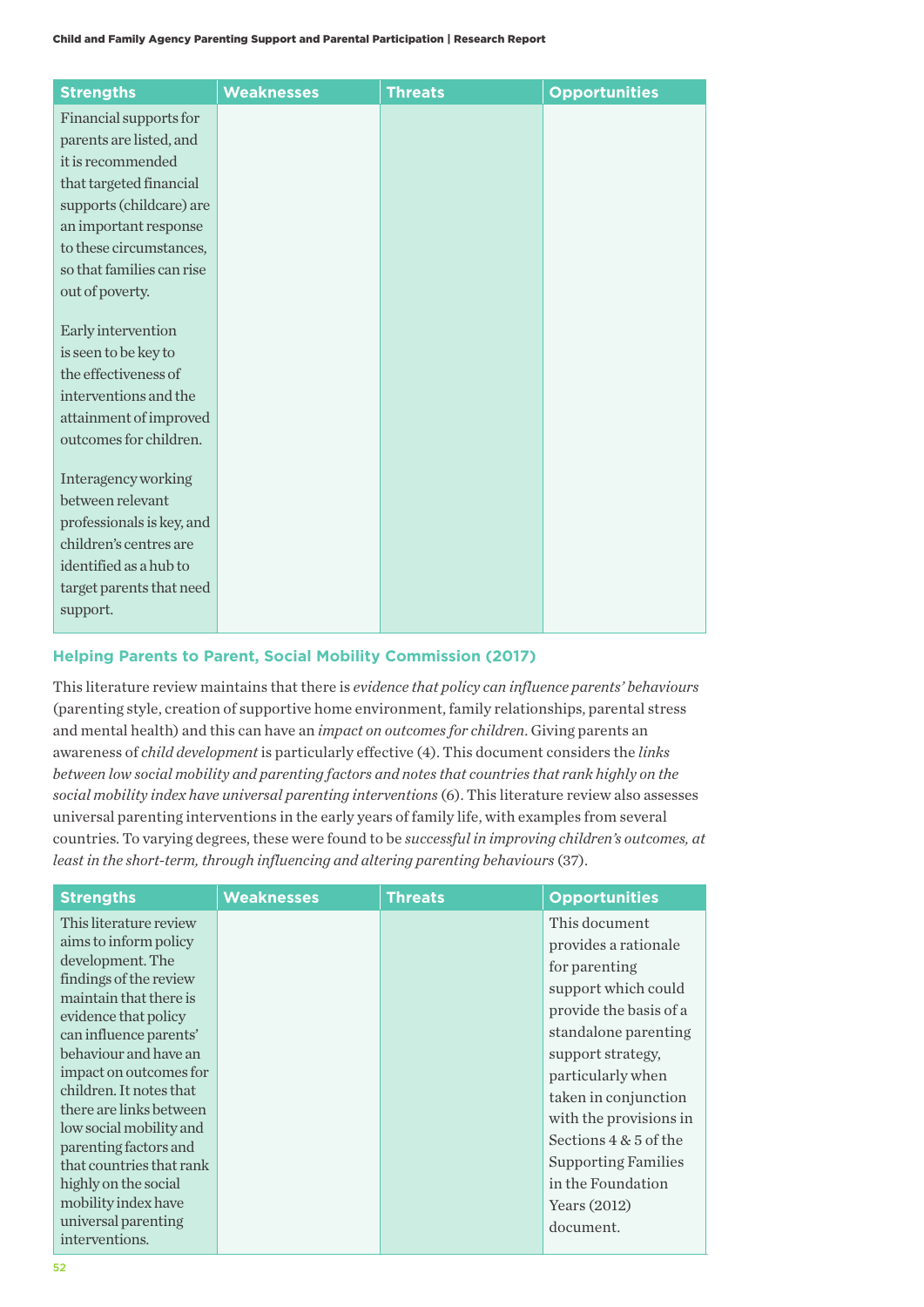## **Parenting support policy in Scotland**

# **National Parenting Strategy: Making a positive difference to children and young people through parenting (2012)**

*Key features:* This document's aim is to act as a vehicle for valuing, equipping and supporting parents to be the best they can be so that they, in turn, can give the children and young people of Scotland the best start in life (7). It begins with a consideration of why parenting matters as foundational to the positive development of children and avoidance of negative outcomes such as offending behaviour and substance misuse, through the development of self-control and resilience, thereby benefitting society. This document acknowledges that other variables may be linked to these social problems, such as poverty, environment and friendship, but affirms the central role of parents (10–11).

In the second section this strategy refers to the rights of the child to be supported by their parents, and aims to ensure that Scotland's parents have the skills and knowledge to provide that support with confidence.

The third section outlines issues in parenting today. Changes in family composition, maternal engagement in the workforce and the resulting importance of 'parenting' by alternative caregivers is now acknowledged. It is also acknowledged that Scotland is becoming more culturally diverse, and that there can be differences around parenting norms amongst new communities. Disadvantage is linked to parenting alone, and it is noted that it can have a wide impact on outcomes for children. However, this document maintains it is important to avoid making generalisations or assumptions about family make-up or material wealth and the quality of a child's upbringing. What matters most, research shows, is responsible, committed and stable parenting by people who genuinely care about the child (14–5).

Accessible information and guidance including information on nutrition, healthy behaviours and behaviour management is a key part of this strategy (19–24). Universal parenting programmes that build knowledge and capacity and give parents take-home strategies to use could empower parents to be the best they can be. But particular parenting programmes will be targeted at the parents of children who display behavioural difficulties at an early age, and parents experiencing mental health issues (25–7).

Challenges to engagement are addressed in Section 6, including the fear of stigma or of losing parental control; these prevent many parents asking for help. Parents have said that if local services were better promoted, and supports were more accessible, this could promote engagement (28). Public health visitors will be involved in screening and will help identify parents who need intervention and supports, e.g. monitoring child development, parenting capacity and family matters including domestic abuse and parent–child relationships, along with wider parental health such as smoking, alcohol or drug abuse, and mental and physical health during the early years. The visitors will also promote the role of fathers in their child's health and development (30).

This section also discusses the issue of parental employment and its impact on the circumstances of parenting and commits to addressing worklessness in parents. The strategy aims to promote more flexible working practices for parents and provide better access to information regarding benefits and funding for childcare. It also commits to developing ways to support parents back into work (32).

Relationships between parents after separation can also impact on a child's development so this strategy aims to promotes positive relationships through the development of a new website, investment in counselling and relationship support, and provision of an updated parenting agreement pack (34). The issue of fathers' involvement in children's lives is also considered. Funding has been committed to organisations that raise awareness of the importance of paternal involvement in parenting, and public engagement will be sought to understand issues affecting the engagement of men in parenting and in early years settings (35–6).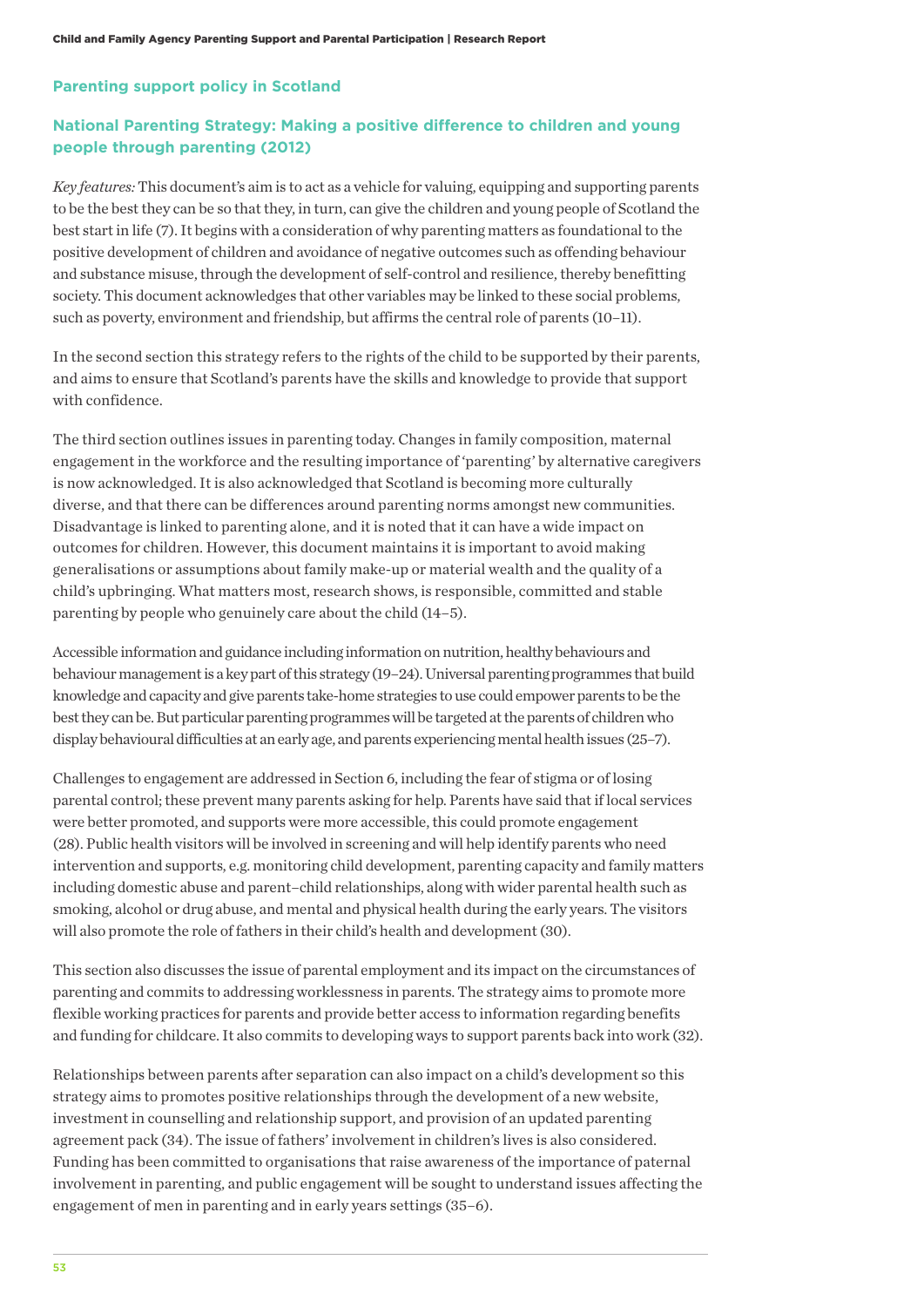Accessible specialist information, advice and support services have been tailored to meet the needs of particular groups of parents, for example, lone parents (37), parents of disabled children (38) and parents of teenagers (39). This strategy also considers teenage parents as their children are more likely to experience poor outcomes. This issue is linked to deprivation as 75% of teenage parents come from the most deprived areas of Scotland (33–4). Support such as ante-natal and post-natal groups are aimed at younger mothers, where they can establish social networks with their peers; these are a good way of providing the right support. Parents in prison need bonding time to support positive development (39).

Section 7 acknowledges that foster parents and the government are in fact parenting young people in care and training information, guidance and practical support should ensure that young people are receiving the best care possible.

| <b>Strengths</b>                             | <b>Weaknesses</b> | <b>Threats</b>         | <b>Opportunities</b> |
|----------------------------------------------|-------------------|------------------------|----------------------|
| Based on the idea that                       |                   | A very comprehensive   |                      |
| parents' role in their                       |                   | and ambitious          |                      |
| child's development is                       |                   | strategy including     |                      |
| vital, that the child's                      |                   | 82 commitments         |                      |
| positive development                         |                   | for action, which      |                      |
| is a social good.                            |                   | would require time     |                      |
|                                              |                   | and resources to       |                      |
| Focus on early                               |                   | implement, and which   |                      |
| intervention.                                |                   | may be subject to      |                      |
|                                              |                   | ongoing changes in     |                      |
| Parents were                                 |                   | the wider social and   |                      |
| consulted in its                             |                   | governance milieu.     |                      |
| development and                              |                   |                        |                      |
| their suggestions are                        |                   | Private sector support |                      |
| integrated into this                         |                   | for flexible working   |                      |
| policy.                                      |                   | arrangements may       |                      |
|                                              |                   | threaten this aspect   |                      |
| Acknowledges the                             |                   | of the strategy unless |                      |
| rights of the child to                       |                   | legislated for.        |                      |
| be supported by their                        |                   |                        |                      |
| parents and aims to                          |                   |                        |                      |
| ensure that parents                          |                   |                        |                      |
| have the skills and                          |                   |                        |                      |
| knowledge to achieve                         |                   |                        |                      |
| this.                                        |                   |                        |                      |
|                                              |                   |                        |                      |
| Clear vision of optimal                      |                   |                        |                      |
| parenting outlined in                        |                   |                        |                      |
| this report based on                         |                   |                        |                      |
| positive parenting and<br>secure attachment. |                   |                        |                      |
|                                              |                   |                        |                      |
| Universal provision of                       |                   |                        |                      |
| information, guidance                        |                   |                        |                      |
| and programmes but                           |                   |                        |                      |
| targeted supports                            |                   |                        |                      |
| for some cohorts of                          |                   |                        |                      |
| parents.                                     |                   |                        |                      |
|                                              |                   |                        |                      |
|                                              |                   |                        |                      |
|                                              |                   |                        |                      |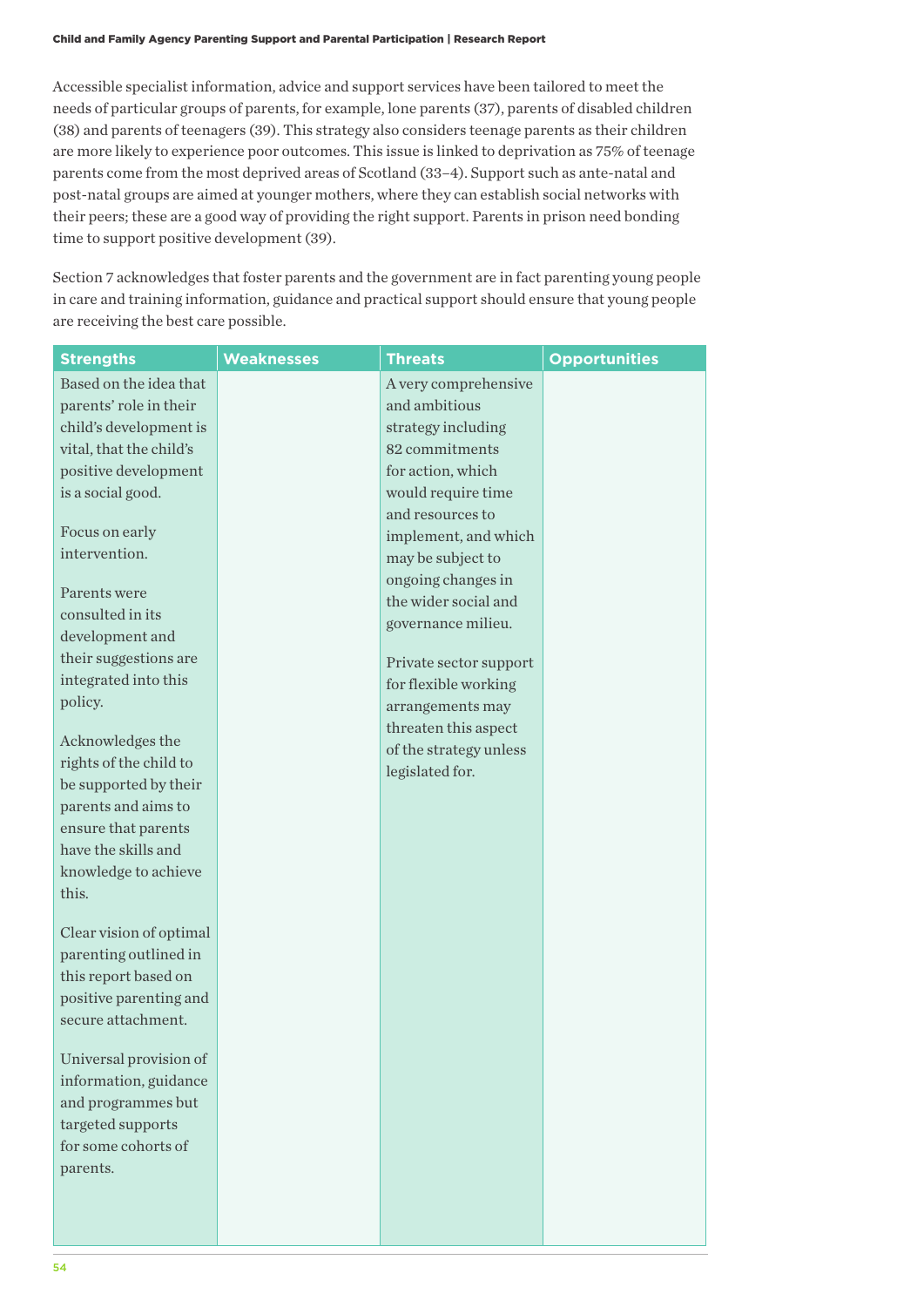| <b>Strengths</b>                                | <b>Weaknesses</b> | <b>Threats</b> | <b>Opportunities</b> |
|-------------------------------------------------|-------------------|----------------|----------------------|
| Acknowledges a range                            |                   |                |                      |
| of circumstances                                |                   |                |                      |
| that might impact                               |                   |                |                      |
| on parenting and                                |                   |                |                      |
| considers new                                   |                   |                |                      |
| communities and the                             |                   |                |                      |
| diversity of parenting                          |                   |                |                      |
| norms.                                          |                   |                |                      |
|                                                 |                   |                |                      |
| Avoids generalisations                          |                   |                |                      |
| about the quality                               |                   |                |                      |
| of parenting by                                 |                   |                |                      |
| the make-up of the                              |                   |                |                      |
| family/circumstances.                           |                   |                |                      |
| Notes that stigma                               |                   |                |                      |
| and fear of losing                              |                   |                |                      |
| control are identified                          |                   |                |                      |
| as barriers to                                  |                   |                |                      |
| engagement with                                 |                   |                |                      |
| parenting support. For<br>this reason, supports |                   |                |                      |
| should be more widely                           |                   |                |                      |
| promoted and efforts                            |                   |                |                      |
| should be made to                               |                   |                |                      |
| make them accessible                            |                   |                |                      |
| to all.                                         |                   |                |                      |
|                                                 |                   |                |                      |
| Public health                                   |                   |                |                      |
| professionals are                               |                   |                |                      |
| identified as key                               |                   |                |                      |
| to screening for                                |                   |                |                      |
| targeted support, in                            |                   |                |                      |
| terms of skills, health                         |                   |                |                      |
| behaviours and risk                             |                   |                |                      |
| factors in the home.                            |                   |                |                      |
| They are identified                             |                   |                |                      |
| as professionals who                            |                   |                |                      |
| can help promote<br>the engagement of           |                   |                |                      |
| fathers.                                        |                   |                |                      |
|                                                 |                   |                |                      |
| Relationships after                             |                   |                |                      |
| separation are                                  |                   |                |                      |
| identified as an area in                        |                   |                |                      |
| which parents might                             |                   |                |                      |
| need support, and how                           |                   |                |                      |
| this is to be attained                          |                   |                |                      |
| is outlined. The                                |                   |                |                      |
| engagement of fathers                           |                   |                |                      |
| in parenting is given                           |                   |                |                      |
| some consideration.                             |                   |                |                      |
|                                                 |                   |                |                      |
|                                                 |                   |                |                      |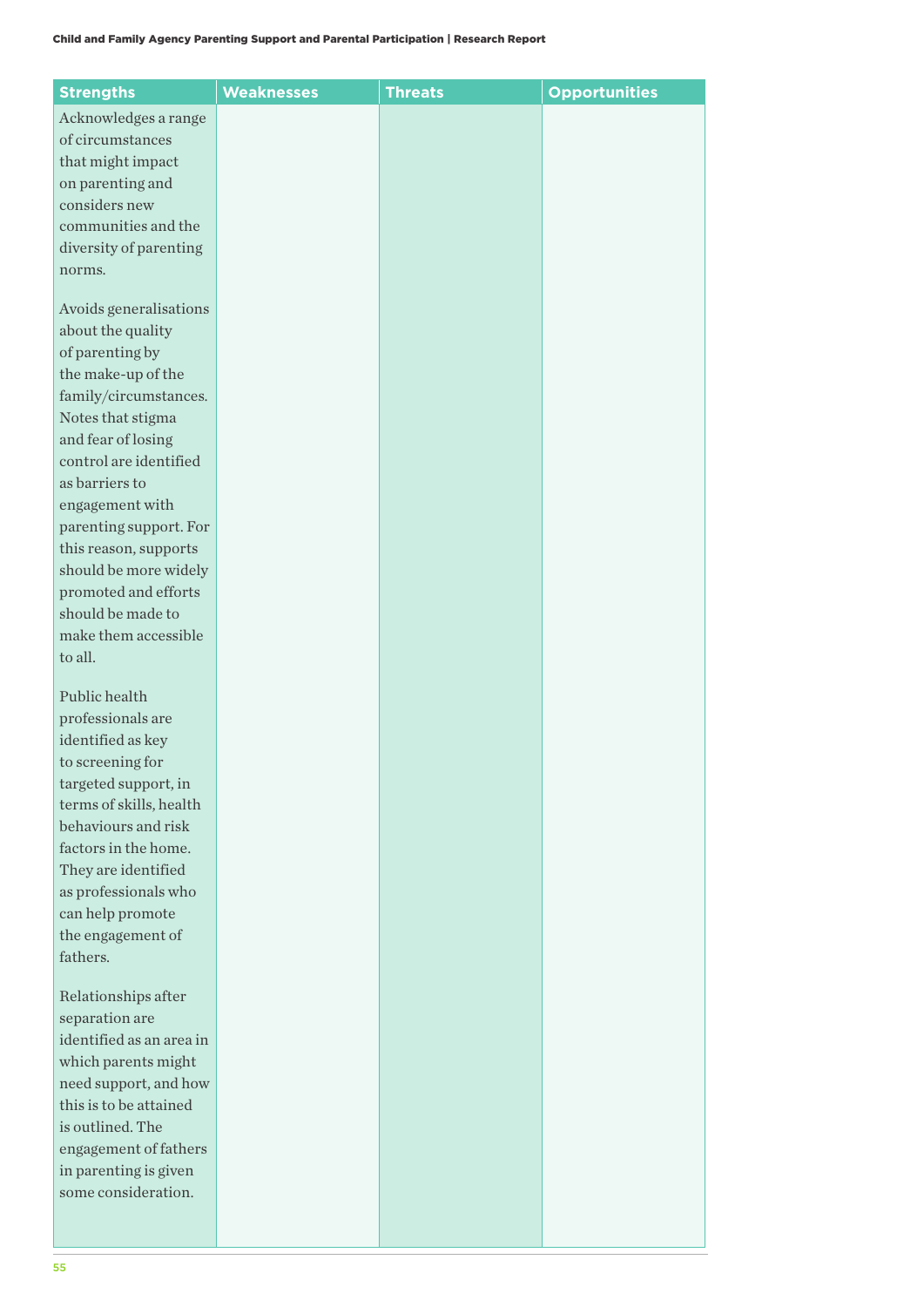| <b>Strengths</b>                               | <b>Weaknesses</b> | <b>Threats</b> | <b>Opportunities</b> |
|------------------------------------------------|-------------------|----------------|----------------------|
| Employment                                     |                   |                |                      |
| circumstances                                  |                   |                |                      |
| of parents are                                 |                   |                |                      |
| considered and                                 |                   |                |                      |
| flexible working                               |                   |                |                      |
| practices, information                         |                   |                |                      |
| about benefits and                             |                   |                |                      |
| funding for childcare,                         |                   |                |                      |
| and a commitment to                            |                   |                |                      |
| supporting parents                             |                   |                |                      |
| back into work are all                         |                   |                |                      |
| outlined.                                      |                   |                |                      |
|                                                |                   |                |                      |
| Notes that parenting                           |                   |                |                      |
| support alone cannot                           |                   |                |                      |
| address parenting                              |                   |                |                      |
| issues and that other                          |                   |                |                      |
| policy provisions                              |                   |                |                      |
| regarding early                                |                   |                |                      |
| years provisions and<br>poverty strategies are |                   |                |                      |
| also important.                                |                   |                |                      |
|                                                |                   |                |                      |
| Focus on                                       |                   |                |                      |
| measurement and                                |                   |                |                      |
| outcomes and                                   |                   |                |                      |
| provides a logic model                         |                   |                |                      |
| that outlines the aims.                        |                   |                |                      |
|                                                |                   |                |                      |

# **Pregnancy and Parenthood in Young People: Scotland's strategy to increase choices and support potential in young people (2016)**

*Key features:* This document focuses on a particular population that may need additional support for their parenting; this will be achieved through *improved service coordination, informed by data*  and *greater partnership working* that is *responsive to the needs of young people* (12).

The second strand of this strategy sets out its aims of enabling and empowering young people so that they feel they have more control over their lives, allowing them to feel a sense of self-efficacy and providing equality of opportunity for the future (14). Within this strand a range of risk factors for teenage pregnancy have been identified and areas of actions to address these risks are outlined. These include low educational attainment, which is to be addressed through the flexible provision of learning, and early intervention (14–5). This strand of the strategy also aims to promote positive relationships and sexual wellbeing. This is intended to reduce the risk of early intercourse. Positive relationships with parents are also to be encouraged as this is a protective factor for young people's behaviours, reducing the risk of teenage parenting (15). Informing young people about safety in relationships is intended to protect against exploitation (15). Promoting social and emotional wellbeing through participation in healthy activities will support the young people to develop safe, healthy and equal relationships and reduce the risk of unhealthy sexual behaviour (16). The provision of Relationships, Sexual Health and Parenthood education is acknowledged as a key intervention to support positive relationships and reduce rates of pregnancy in young people (16). This education should be combined with accessible sexual and reproductive health services in which provision of contraception can help reduce the numbers of teenage pregnancies (17 & 21).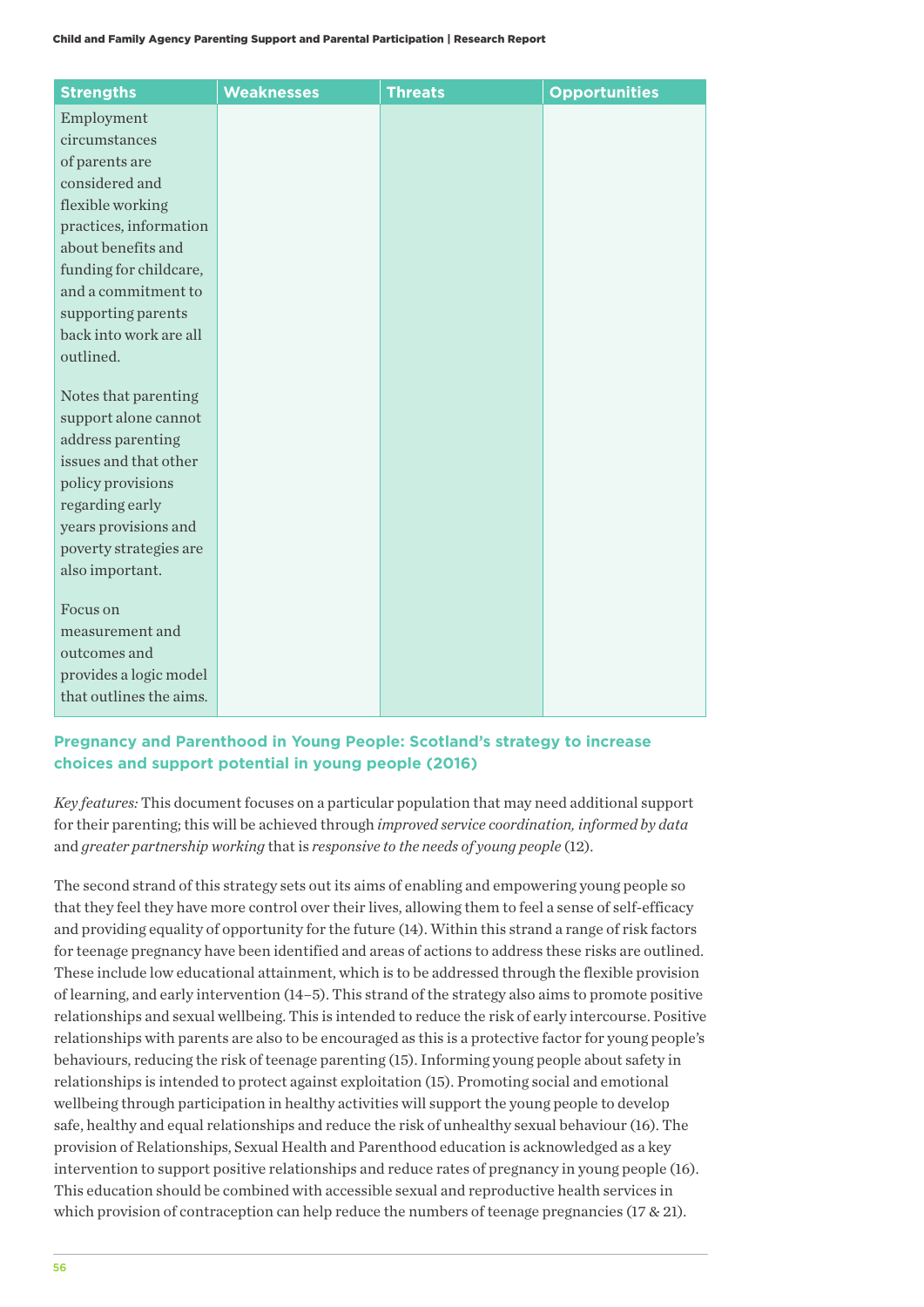Young pregnant women are more likely to have complex social needs including socio-economic deprivation, current or recent experience of being looked-after, homelessness, poor engagement with education and involvement in crime. Such factors are also associated with lower levels of access to and use of services (26). The third strand focuses on pregnancy in young people and identifies a number of important action areas to address timely access to services. The early identification of pregnancy is key to support timely access to maternal or abortion services, as data suggests that young parents present later for care than their older counterparts. This should be addressed by education and support for the disclosure of pregnancy (21). Enhanced pathways to care are also recommended for this young cohort to ensure quicker engagement with health services (22). This document outlines how chaotic lives for some young people may present barriers to accessing maternal services in a timely manner as other issues may take priority (e.g. homelessness). Low income or accessibility of services presents a barrier, and the strategy recommends local pathways to care as being important to address this issue (22). Supports targeted to this age group may overcome barriers for young parents and young fathers. This will allow young parents to access positive benefits that come from peer support or peer mentorship (27).

The fourth strand outlines the quality, integrated support for young parents and their families needed to support better engagement with services and in the longer-term greater engagement in education, training and employment. Young parents need tailored supports and interventions. They may need help with housing, childcare funding and income maximisation in order to progress in education and the labour market, or to address circumstances where there is domestic violence or substance misuse (25).

| <b>Strengths</b>               | <b>Weaknesses</b>     | <b>Threats</b>           | <b>Opportunities</b> |
|--------------------------------|-----------------------|--------------------------|----------------------|
| Focus on a particular          | This particular       | The development of       |                      |
| population that                | document lacks the    | accessible services in   |                      |
| may need additional            | acknowledgement       | local areas is a crucial |                      |
| support responsive to          | of strengths that     | part of this strategy,   |                      |
| their needs, targeted          | is included in the    | which relies on more     |                      |
| through improved               | broader strategy      | accessible localised     |                      |
| service coordination           | and this may have     | pathways to care         |                      |
| and informed by                | an implication for    | to support earlier       |                      |
| data and greater               | how staff and various | intervention.            |                      |
| partnership working.           | service providers     |                          |                      |
|                                | respond to the young  |                          |                      |
| Aims to empower                | people. This may      |                          |                      |
| young people so that           | counteract the aim of |                          |                      |
| they feel they have            | empowerment.          |                          |                      |
| more control over              |                       |                          |                      |
| their lives, allowing          |                       |                          |                      |
| them to feel a sense           |                       |                          |                      |
| of self-efficacy and           |                       |                          |                      |
| providing equality of          |                       |                          |                      |
| opportunity for the<br>future. |                       |                          |                      |
|                                |                       |                          |                      |
| Identifies a range             |                       |                          |                      |
| of preventative                |                       |                          |                      |
| strategies that can            |                       |                          |                      |
| reduce teenage                 |                       |                          |                      |
| pregnancy, including           |                       |                          |                      |
| education and social           |                       |                          |                      |
| engagement.                    |                       |                          |                      |
|                                |                       |                          |                      |
|                                |                       |                          |                      |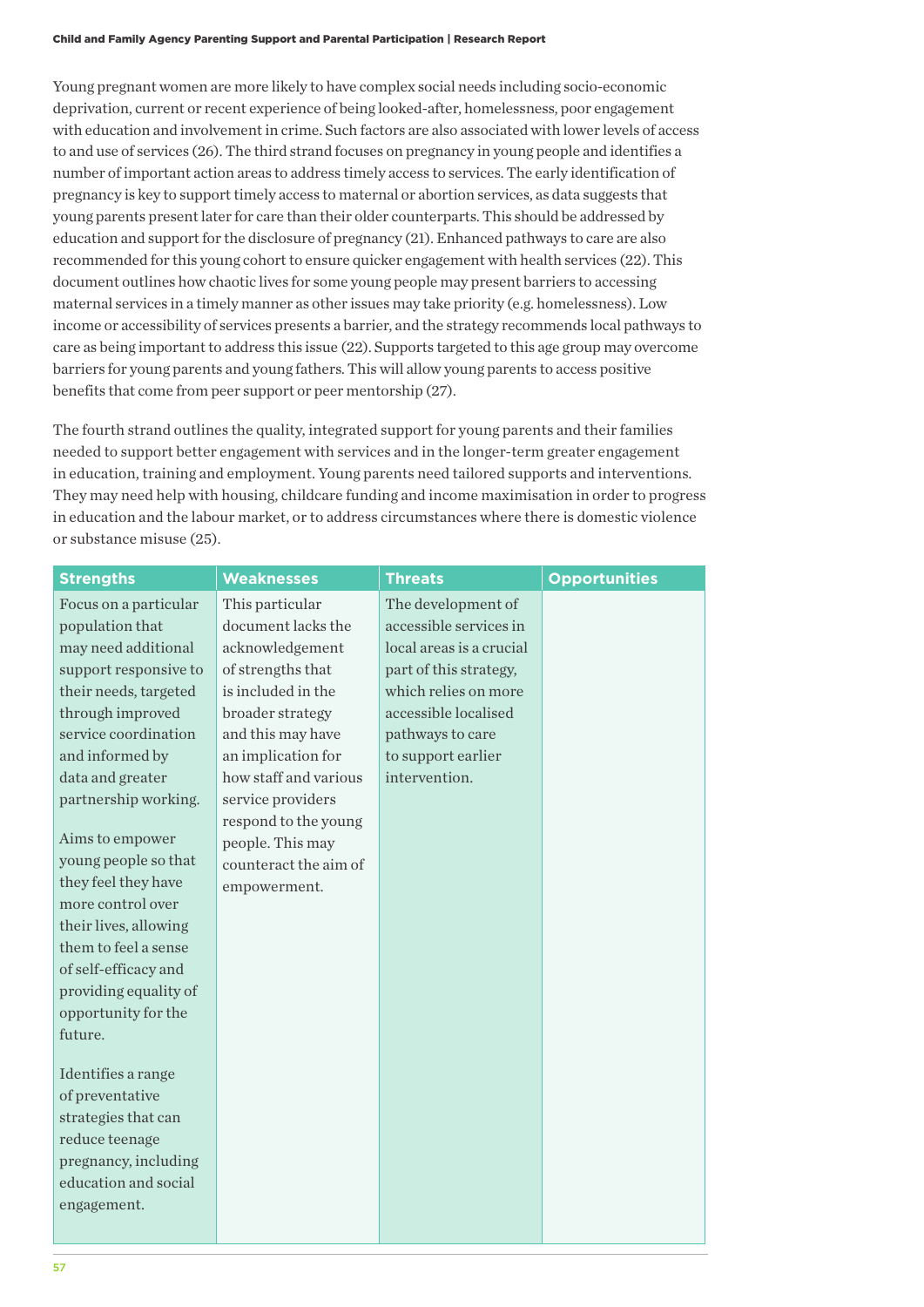| <b>Strengths</b>        | <b>Weaknesses</b> | <b>Threats</b> | <b>Opportunities</b> |
|-------------------------|-------------------|----------------|----------------------|
| Outlines the            |                   |                |                      |
| challenges faced by     |                   |                |                      |
| teenage parents to      |                   |                |                      |
| illustrate the range of |                   |                |                      |
| supports that might be  |                   |                |                      |
| needed and the effect   |                   |                |                      |
| of these challenges on  |                   |                |                      |
| service engagement.     |                   |                |                      |
| Advocates for           |                   |                |                      |
| enhanced accessible     |                   |                |                      |
| localised pathways      |                   |                |                      |
| to care that support    |                   |                |                      |
| earlier engagement.     |                   |                |                      |
| Outlines the reason     |                   |                |                      |
| for targeted ante-natal |                   |                |                      |
| services including      |                   |                |                      |
| elements of peer        |                   |                |                      |
| support to enhance      |                   |                |                      |
| the engagement of       |                   |                |                      |
| young parents, and      |                   |                |                      |
| fathers in particular.  |                   |                |                      |
|                         |                   |                |                      |

## **Parenting support policy in Northern Ireland**

# **Families Matter: Supporting Families in Northern Ireland Regional Family and Parenting Strategy (2009)**

*Key features:* This strategy aims to ensure that all children get the best start in life and are helped to reach their full potential irrespective of race, gender, religious belief, age, sexual orientation, disability, background or circumstances, by empowering and assisting parents to be confident and responsible. This will be achieved by ensuring all parents can access information and services in their local areas to support them in carrying out their responsibilities. Some families experiencing personal or social problems such as relationship breakdown, unemployment, ill health or homelessness may need access to services to help them through a difficult time. Early intervention can help avoid situations deteriorating (6).

This strategy affirms that parents are the people best placed to raise their children except for extreme circumstances where the welfare of the child is at risk. It respects the independence of parents, who, even when they do need help, still want to be in control. It refers to Article 8 of the European Convention on Human Rights, which upholds the right to family life. For this reason, a balance between intervention and assistance is maintained and rights and responsibilities that fall to families and those that fall to government are differentiated (6). This document also refers to the UNCRC, which recognises the family as the fundamental group of society and the natural environment for the growth and wellbeing of all its members and particularly children, so that the family should be afforded the necessary protection and assistance to allow it to fully assume its responsibilities (9).

This strategy promotes a multi-agency approach to support; however, in line with the aim of empowering parents, it states that it is important that these agencies work in partnership with them (6). DHSSPS wants to involve children, young people and their families and communities in the development of preventative services in order to develop capacities and raise awareness about service provision (16).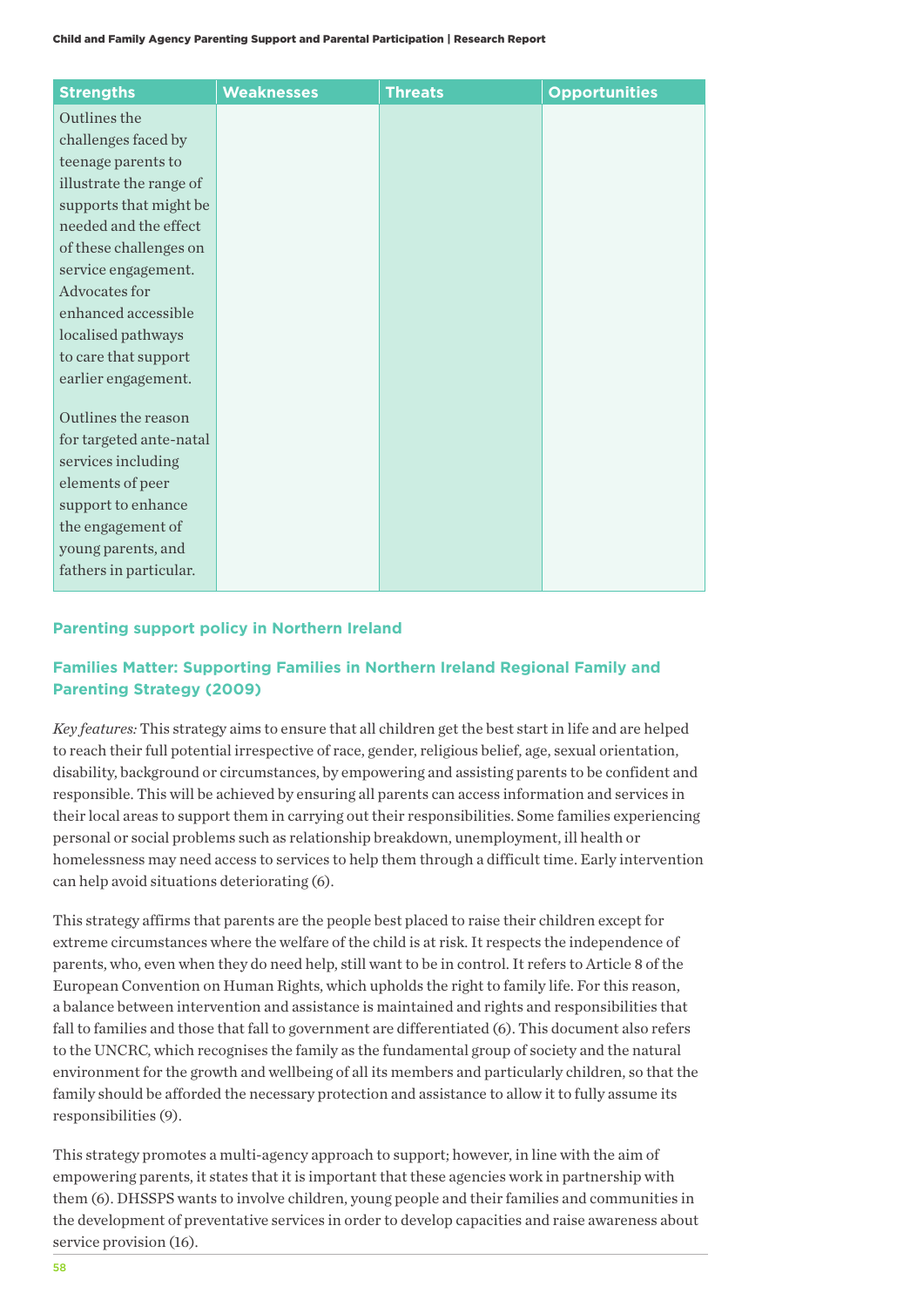This document recognises a variety of family forms including circumstances in which children and young people are not able, for whatever reason, to live with their birth families, or where caregivers other than parents are caring for them and responsible for their welfare (7).

This strategy notes the links between poverty and parenting challenges and presents this as an additional rationale for intervention and the prevention of crisis through support (9).

Integrated planning is an aim of this strategy, to ensure that support is seamless, and includes stakeholders at government and regional level (10–2). A common assessment initiative called Understanding the Needs of Children in Northern Ireland (UNOCINI) is being developed to ensure a consistent approach to assessment of a child's and their family's needs and an appropriate response (36–7). The development of a regional information service will ensure that parents can readily access information on services available, assist with timely referrals, and be a resource for service planners, helping to identify areas of unmet need and avoid service duplication (29).

This strategy also draws upon the Family Support Model developed by Pauline Hardiker, which enables a 'whole-system' approach to service planning to be conceptualised and emphasises the important links between the different levels of provision. Further, it is important that adequate service provision exists at all levels of the family support continuum (18).

This strategy focuses on universal support and preventative and early intervention services to support parents, children and young people, not only at particular times of need or stages in the development of the child, but continuously throughout children's lives (24). This strategy is also focused on providing services that are responsive to the perspectives of families regarding their needs, are based on evidence and promote the best outcomes for children and their families (28).

Information should be accessible through a variety of formats, such as written information packs/leaflets, face-to-face consultation, media and appropriate methods of signposting (29). It is important that this resource be accessible to a diverse group of people, irrespective of rurality, poverty and language (29–30). The stigma perceived to be associated with using social services or specialist services will be overcome by the use of other venues for consultations with families, such as schools, community centres, GPs' surgeries, etc., where it is normal to see a parent present (29).

Service provision should be available for families that want or need additional services and support. These include those services selected by families, for example, universally accessible parenting education appropriate for different life stages; relationship support; anger management, debt management and positive parenting programmes including awareness on legal changes regarding physical punishment. This document provides a list of services and programmes where such support can be accessed (31–4).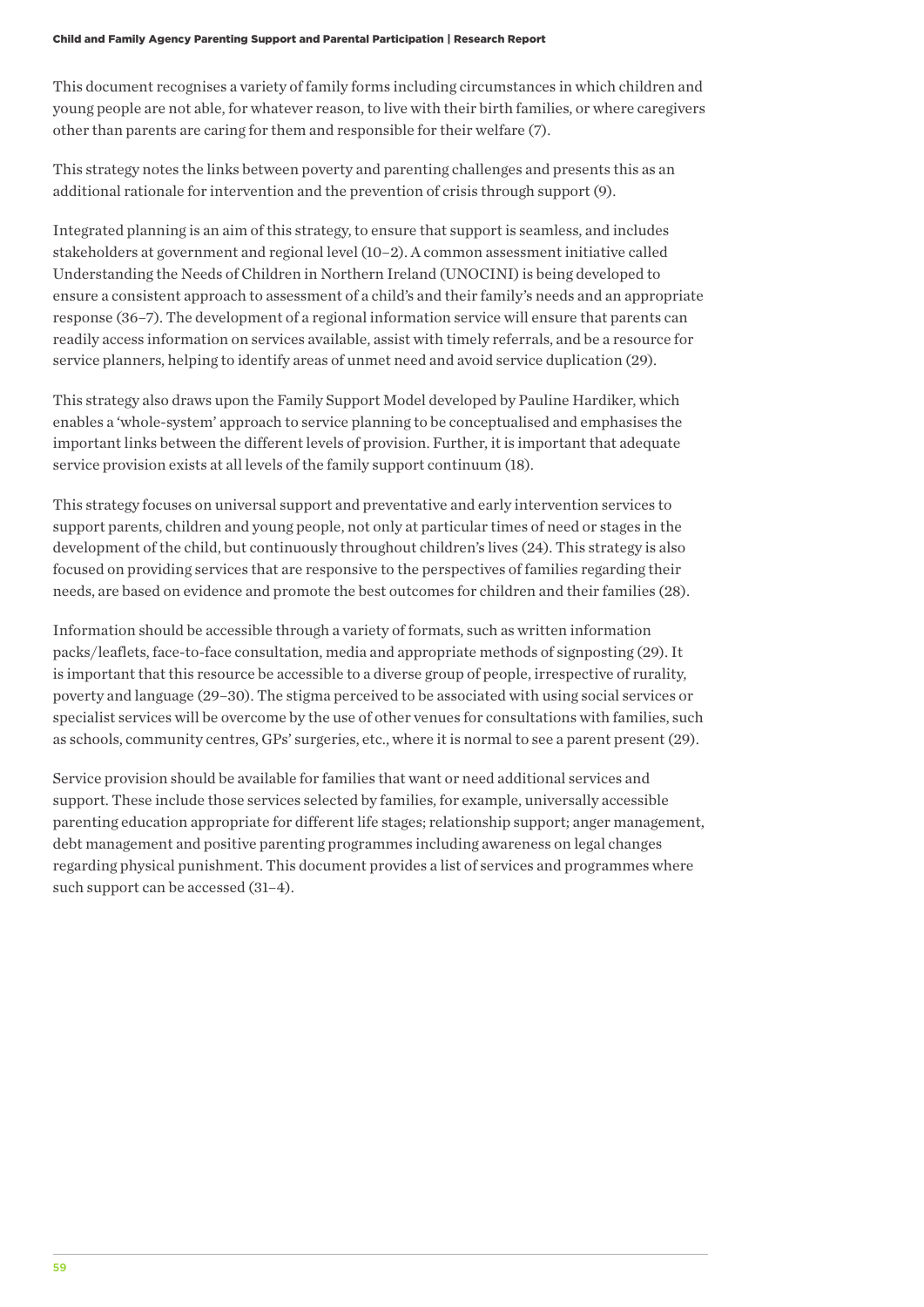| <b>Strengths</b>        | <b>Weaknesses</b> | <b>Threats</b>          | <b>Opportunities</b> |
|-------------------------|-------------------|-------------------------|----------------------|
| Well-developed          |                   | The integration of      |                      |
| rights-based rationale  |                   | services and the        |                      |
| for supporting parents  |                   | development of a        |                      |
| to discharge their      |                   | central information     |                      |
| duties to the best of   |                   | system requires time    |                      |
| their ability.          |                   | and resources.          |                      |
|                         |                   |                         |                      |
| Promotes partnership    |                   | Promoting the           |                      |
| working.                |                   | participation of        |                      |
|                         |                   | service users requires  |                      |
| Promotes targeted       |                   | time and resources.     |                      |
| service provision for   |                   |                         |                      |
| life stages and various |                   | These considerations    |                      |
| issues that parents     |                   | could interact with     |                      |
| may face and provides   |                   | conditions in the       |                      |
| a list of services      |                   | wider governance and    |                      |
| working in these        |                   | social system.          |                      |
| areas.                  |                   |                         |                      |
|                         |                   | Attention is paid to    |                      |
| Promotes service        |                   | access to services in   |                      |
| user participation in   |                   | different geographical  |                      |
| the development of      |                   | areas, e.g. rural. This |                      |
| services to promote     |                   | may be challenging to   |                      |
| awareness and           |                   | achieve.                |                      |
| develop capacities.     |                   |                         |                      |
| Draws upon the          |                   |                         |                      |
| Hardiker Model          |                   |                         |                      |
| to illustrate the       |                   |                         |                      |
| continuum of need.      |                   |                         |                      |
|                         |                   |                         |                      |
| Inclusivity statement   |                   |                         |                      |
| also recognises         |                   |                         |                      |
| diverse family forms.   |                   |                         |                      |
| Strong focus on         |                   |                         |                      |
| the accessibility of    |                   |                         |                      |
| information, guidance   |                   |                         |                      |
| and service.            |                   |                         |                      |
| Promotes non-           |                   |                         |                      |
| stigmatising universal  |                   |                         |                      |
| routes to support in    |                   |                         |                      |
| the community.          |                   |                         |                      |
|                         |                   |                         |                      |
| Strives for integrated  |                   |                         |                      |
| service provision and   |                   |                         |                      |
| a common holistic       |                   |                         |                      |
| assessment of family    |                   |                         |                      |
| needs to ensure         |                   |                         |                      |
| appropriate response    |                   |                         |                      |
| across service          |                   |                         |                      |
| networks.               |                   |                         |                      |
|                         |                   |                         |                      |
|                         |                   |                         |                      |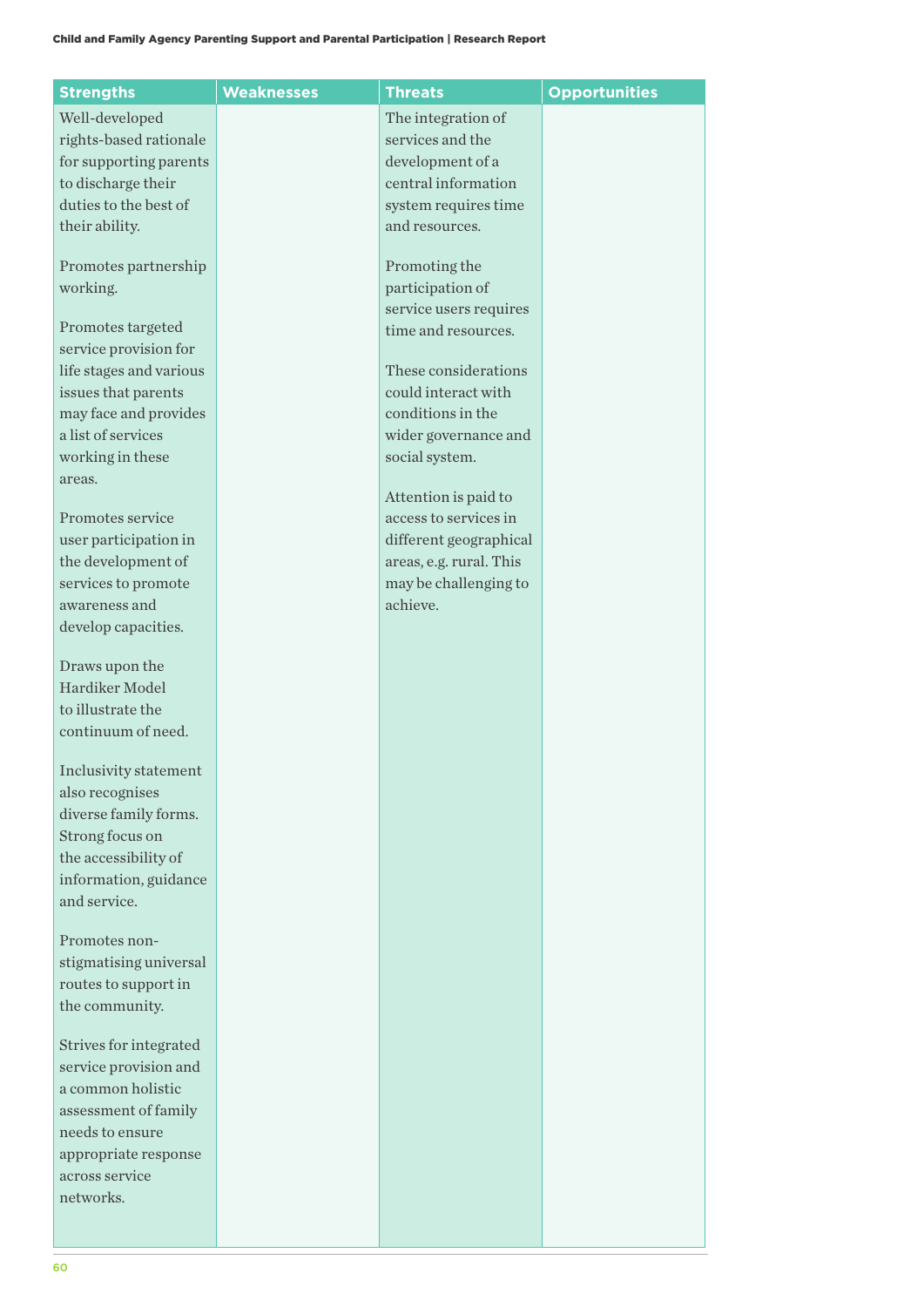### **Parenting support policy in Malta**

#### **Positive Parenting: National Strategic Policy (2016–2024)**

*Key features:* This strategy begins with an acknowledgement of the crucial role that families play in vindicating the rights of children (4). The strategy is also based upon the premise that supporting a positive approach to parenting is a cost-effective investment in the future of Maltese society and a major support for parents as they face the challenges of parenting today (6). Positive parenting prioritises children's best interests to help them grow in an environment conducive to healthy development (6).

Throughout this Strategic Policy, a number of universal interventions that build on current services are proposed in order to facilitate early intervention at different stages of the family life cycle. With respect to parents who are deemed hard to reach or most at risk, specialised and targeted interventions will also be provided (6).

Strategy will include a bottom-up approach. This strategy affirms children as rights holders who can contribute to decision-making and consulting with them can support parents to better address their needs. Therefore, children will be consulted in the development of services (8). By empowering mothers, fathers and other significant caregivers to have a voice and share their views on parenting, this Strategic Policy enables them to mobilise their resources and use their own skills to buffer and protect themselves against potential risks (8).

This strategy reflects on the changing context of parenting including the impact of divorce. An increase in intercultural marriage and the number of multicultural families living in Malta call for a more culturally sensitive approach to positive parenting, the stigma faced by same sex couples, and insufficient foster parent placements (11–12).

This document notes that services in Malta are fragmented and states that greater synergy is needed to operate effectively and avoid duplication of effort through central information management and multilevel planning. It is also noted that some areas are under-served and that professionals need training to support the promotion of positive parenting, so systemic training will be provided (15–6).

The Strategic Policy proposes outreach services for parents living on the margins of society, and who may not come forward to make use of available community services (15–6). The strategy identifies the health sector as a key agent in the promotion of positive parenting and identifies a number of areas in which it takes action, including ante-natal systematic screening of the mental health of the expectant mothers and of any adverse situations in the home. Parent-craft services are also available as part of ante-natal care, where information and guidance is given to expectant parents. Efforts should be made to engage parents who do not participate. Training for professionals will enhance their support for parents raising a child with a disability. Reviews over time will provide opportunities to support these parents in any difficulties they might have in this lifelong task (16–7). The strategy notes that there is no support intervention available for parents of children with challenging behaviour or children from difficult families and this requires development via therapeutic programmes (18).

The strategy identifies educational settings as places where support can be offered. ELC settings are identified for promoting early interventions, and positive parenting can be promoted through shared activities. Disadvantaged parents are given priority and provided with free places to allow them to access this service (18). Schools have been identified as places where parenting support can be delivered. Where appropriate, parents or grandparents are to be actively recruited to attend positive parenting courses at schools or FRCs. Self-help groups for parents or grandparents are to be set up when the need arises (20–1).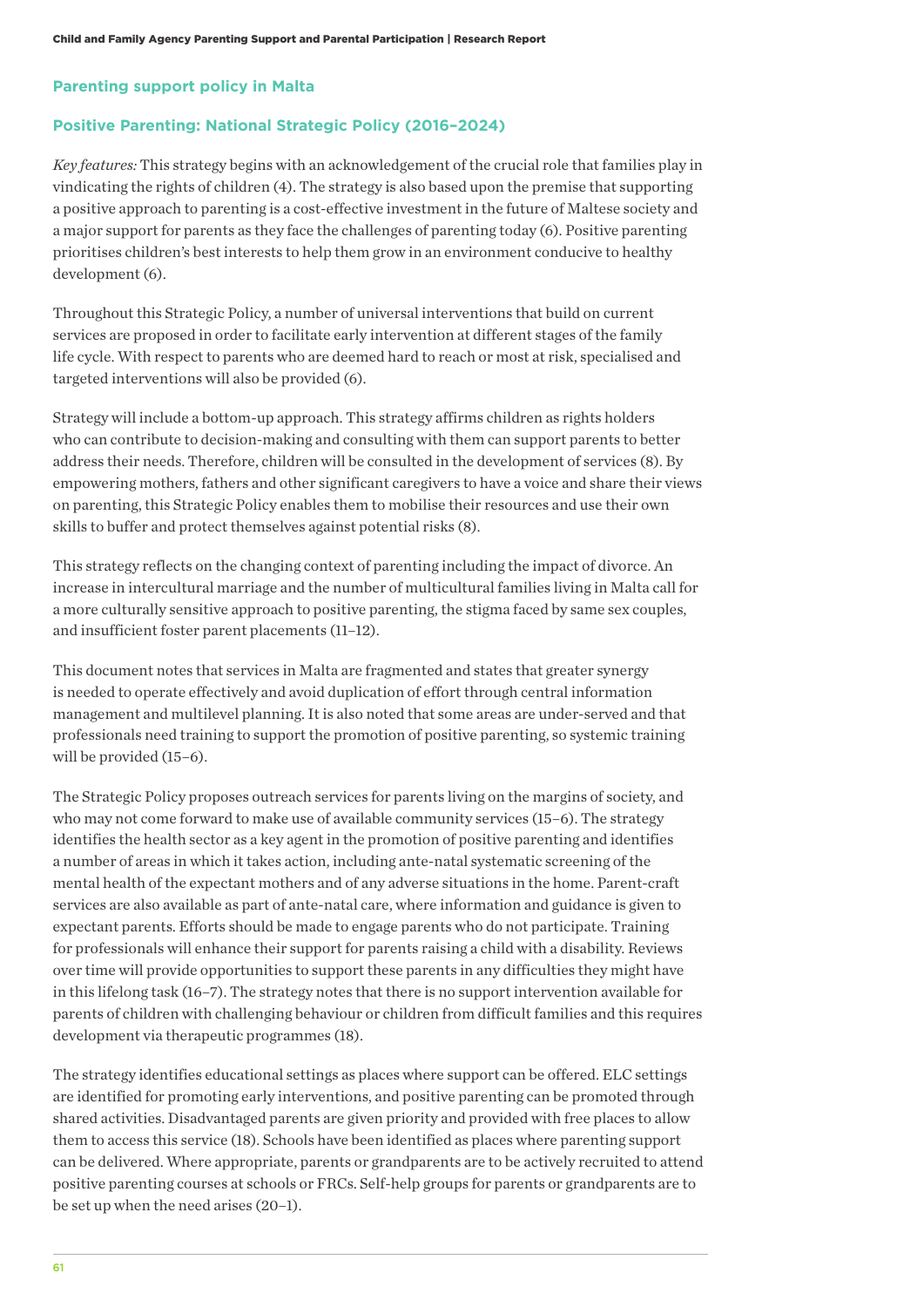The document outlines a number of parenting circumstances in which support will be provided. Separating parents will be expected to attend a relationship education programme so that they are sensitised to the importance of prioritising the needs of their children and positive coparenting. This programme will be evaluated by professionals working at the Family Court (21). Screening and ongoing support for prospective adoptive parents and foster carers will be carried out including training of foster carers, therapeutic support, and active engagement with biological parents (22–3). Fathers and mothers will be targeted in contexts of domestic violence services (25). A media-based parenting programme will introduce awareness of positive parenting to the general public (27–8). The strategy will ensure the introduction of FRCs in the community, particularly in under-served areas. Their introduction will fill an important gap in services for families at community level, by offering information, support and advice in the early stages of a difficulty while also providing parenting programmes and cultural and social activities (27).

| <b>Strengths</b>                                                                                                                                                                                                                                                                                                                                                                                                                                                                                                                                                                                                                              | <b>Weaknesses</b>                                                                                                                                                                                                                                                                                                                                                                                                                                                                         | <b>Threats</b>                                                                                                                                                                                                                                                                   | <b>Opportunities</b>                                                                                                                                                                                                                                                                                                                  |
|-----------------------------------------------------------------------------------------------------------------------------------------------------------------------------------------------------------------------------------------------------------------------------------------------------------------------------------------------------------------------------------------------------------------------------------------------------------------------------------------------------------------------------------------------------------------------------------------------------------------------------------------------|-------------------------------------------------------------------------------------------------------------------------------------------------------------------------------------------------------------------------------------------------------------------------------------------------------------------------------------------------------------------------------------------------------------------------------------------------------------------------------------------|----------------------------------------------------------------------------------------------------------------------------------------------------------------------------------------------------------------------------------------------------------------------------------|---------------------------------------------------------------------------------------------------------------------------------------------------------------------------------------------------------------------------------------------------------------------------------------------------------------------------------------|
| Rights-based rationale<br>for provision of<br>support clear. Benefits<br>for children, parents<br>and society outlined.<br>Developed view of<br>positive parenting.<br>Intends to consult<br>with both children<br>and their parents<br>in the development<br>of services and<br>programmes.<br>Recognises diversity<br>of family forms.<br>Universal provision<br>of a variety of<br>information, guidance<br>and support activities,<br>including making use<br>of national media to<br>promote widespread<br>awareness and<br>conversations around<br>good parenting.<br>Targeted support for<br>families in challenging<br>circumstances. | Does not strategise<br>explicitly for the<br>engagement of<br>parents reluctant<br>to access services,<br>although it does<br>recommend outreach<br>using existing<br>community services.<br>Potentially<br>compulsory<br>element to parent<br>participation in co-<br>parenting courses<br>after separation<br>assumes a deficit<br>of co-parenting<br>capacity and risks<br>undermining parents'<br>sense of control and<br>responsibility. It<br>may be inadvertently<br>stigmatising. | Underdeveloped,<br>regionally variable<br>services. As yet reliant<br>on mainstream<br>universal services to<br>implement targeted<br>supports. This could<br>interact with issues at<br>the wider governance<br>level, which could<br>affect the roll-out of<br>these services. | This document<br>provides a rationale<br>for parenting<br>support, which could<br>provide the basis of a<br>standalone parenting<br>support strategy,<br>particularly when<br>taken in conjunction<br>with the provisions in<br>Sections 4 & 5 of the<br><b>Supporting Families</b><br>in the Foundation<br>Years (2012)<br>document. |
|                                                                                                                                                                                                                                                                                                                                                                                                                                                                                                                                                                                                                                               |                                                                                                                                                                                                                                                                                                                                                                                                                                                                                           |                                                                                                                                                                                                                                                                                  |                                                                                                                                                                                                                                                                                                                                       |
| Promotes the<br>development<br>and expansion of<br>infrastructure to avoid<br>duplication of practice<br>and ensure that<br>under-served areas<br>can access services.                                                                                                                                                                                                                                                                                                                                                                                                                                                                        |                                                                                                                                                                                                                                                                                                                                                                                                                                                                                           |                                                                                                                                                                                                                                                                                  |                                                                                                                                                                                                                                                                                                                                       |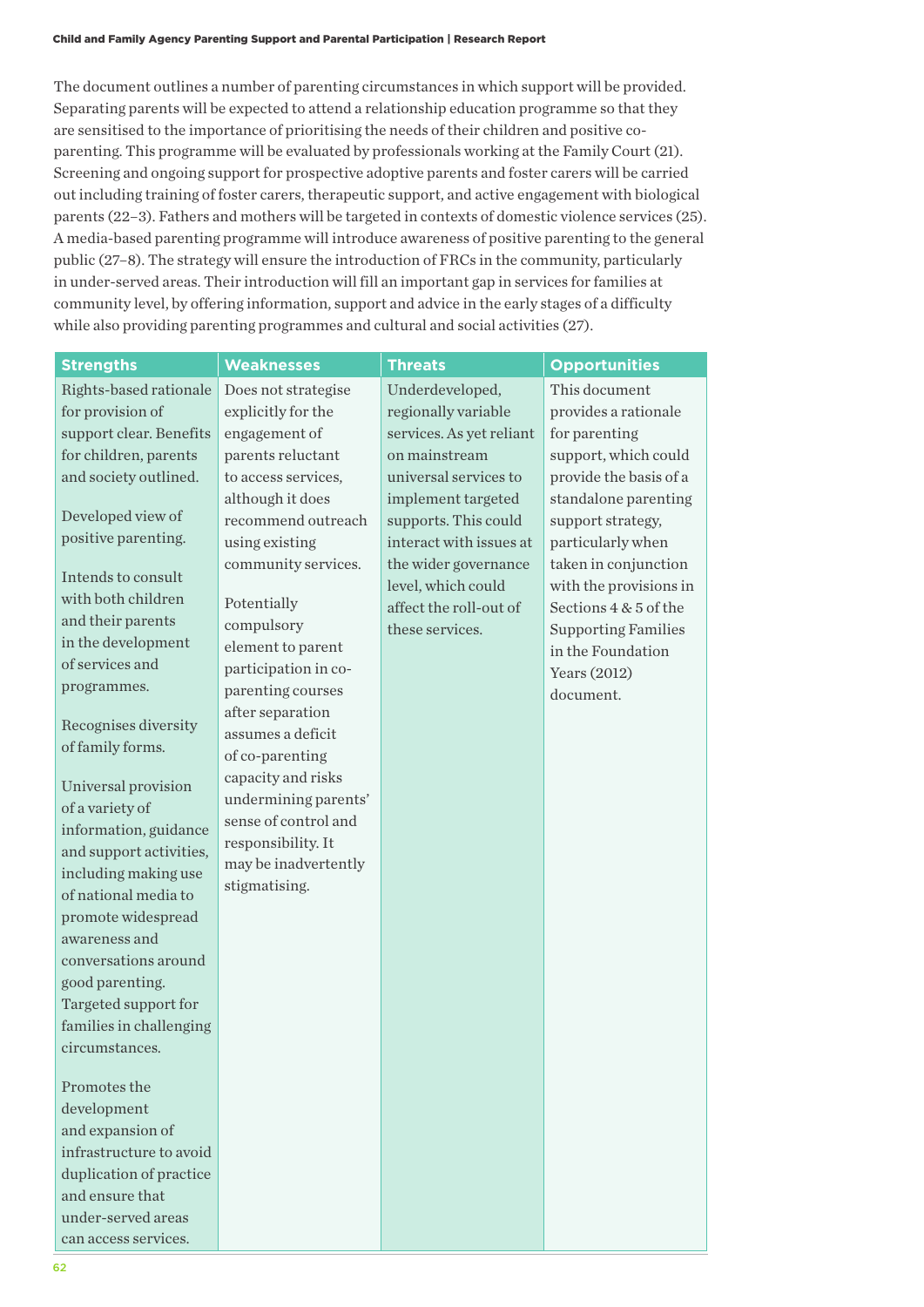| <b>Strengths</b>        | <b>Weaknesses</b> | <b>Threats</b> | <b>Opportunities</b> |
|-------------------------|-------------------|----------------|----------------------|
| This includes           |                   |                |                      |
| supports for parents    |                   |                |                      |
| of children with        |                   |                |                      |
| challenging behaviour   |                   |                |                      |
| and the roll-out of     |                   |                |                      |
| FRCs as a holistic      |                   |                |                      |
| accessible access point |                   |                |                      |
| to support.             |                   |                |                      |
|                         |                   |                |                      |
| Makes good use of       |                   |                |                      |
| existing universal      |                   |                |                      |
| services to provide     |                   |                |                      |
| targeted supports and   |                   |                |                      |
| engage in outreach      |                   |                |                      |
| with marginalised       |                   |                |                      |
| parents.                |                   |                |                      |
|                         |                   |                |                      |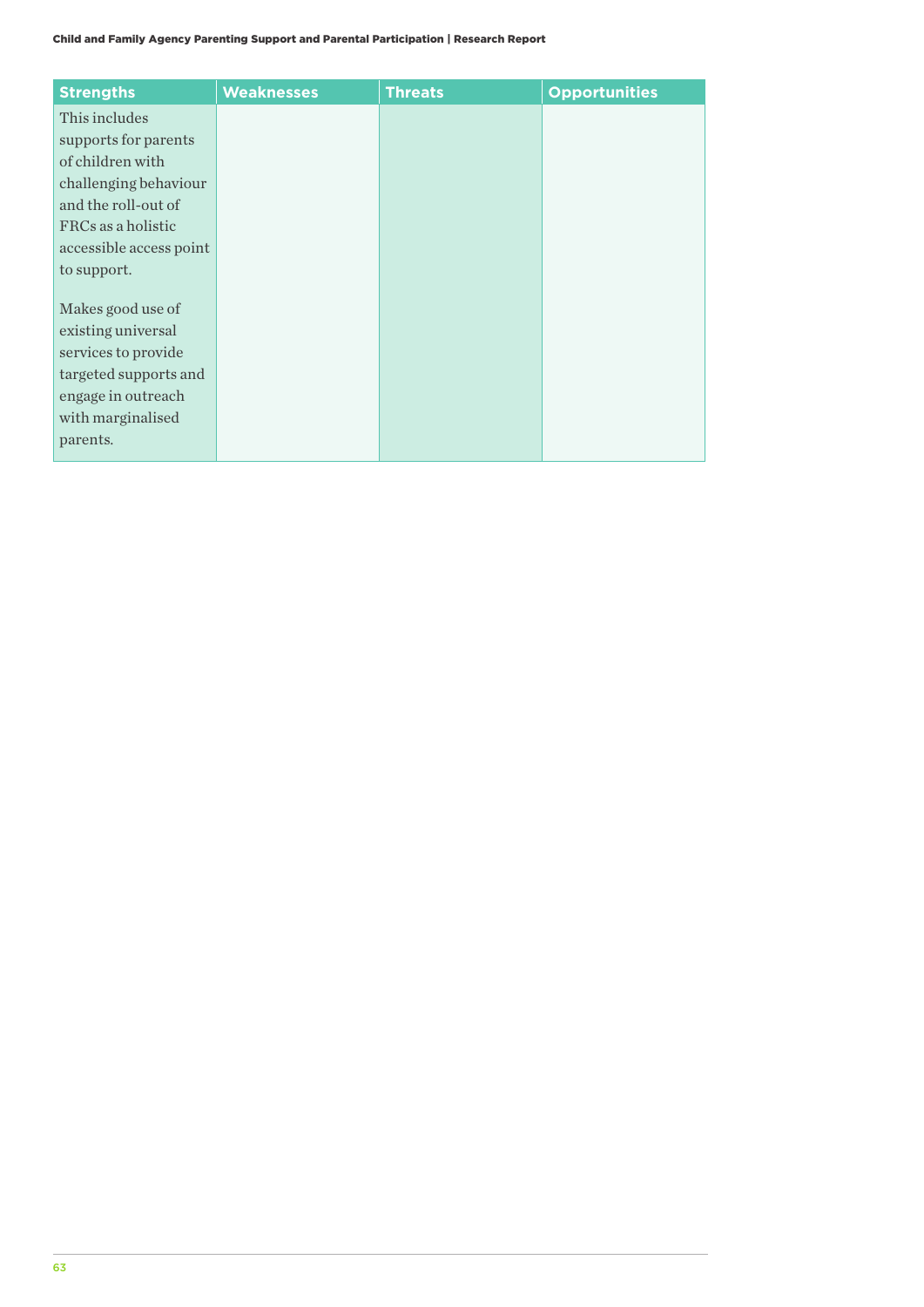# Appendix 4: Three international parenting support policies

#### **Parenting support guidelines in Australia**

There are well-developed parenting support programmes in Australia and early intervention is a key practice area (Families First Programme). There is no unified family support or parenting support policy that sets out a vision and a plan to achieve it. However, parenting support provisions are scattered through various guideline documents relating to specific categories of caregiver, as described below.

# **1.** *Parker and MacDonald (2010) Assessing and responding to parenting support needs in disadvantaged families: Lessons from parent education programmes:*

This document is a worksheet published by the Australian Government that makes a case for **parenting support as contributing to the positive development of the child, mapping the forms** that it can take and providing **practitioners with information** they need to provide this support **especially in contexts of disadvantage**. This document maintains that early intervention in the form of education programmes that address interactions and relationships improve long-term outcomes (1).

This document then provides **practice considerations** of professions beginning with *assessment of needs* (it is acknowledged that these may be complex and the parent might not fully understand them), *exploring the parent understanding of child development* (to reassure them and work on their understanding of life-stage issues), *identifying the most appropriate format for education and support* (parents' capacities vary) and addressing logical issues (making sure supports are accessible (2–5)).

### **2.** *Caruana and McDonald (2011) Social inclusion in the family support sector:*

This document is unique in that it encourages the family support sector to consider the context of parenting and social exclusion as factors that affect parenting, locating some of the sources of challenges in social systems, in addition to providing support to parents. This **reframing of service delivery** lends weight to broader, societal-level goals to reduce disadvantage and achieve equality for all citizens. The discussion asks practitioners to reflect on how **meeting the material needs of parents** may be an important **precursor to their engagement in other services such as parenting education** programmes. **Advocacy** on behalf of marginalised families in contexts of disadvantage is suggested as a way to draw attention to the importance of material needs.

This document also advocates for greater community voice in identifying need for services and how they work, and **asks staff to consider how they relate to their clients** and reflect on stereotypes or negative beliefs. The approach recommended is to:

- build on individual and community **strengths**
- build **partnerships** with key stakeholders
- develop **tailored services**
- place a high **priority on early intervention and prevention**
- **integrate services and solutions**
- use **evidence-informed approaches** appropriate to the local area
- **target areas of greatest need.**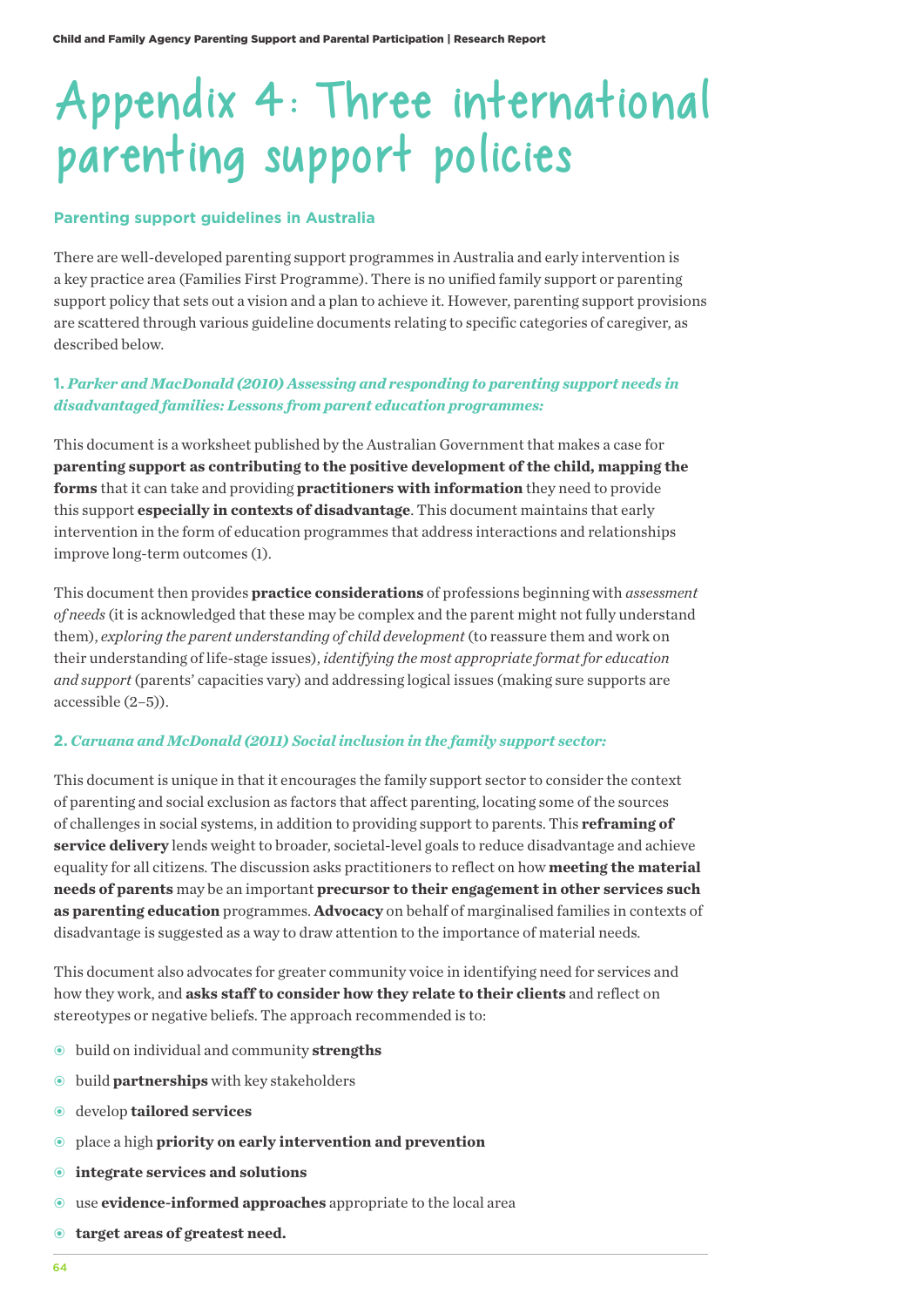Strategies to better engage and sustain effective work with marginalised families potentially require a greater investment in staff time, training and resources.

# **3.** *Price-Robertson and McDonald (2011) Working with Indigenous children, families and communities: Lessons from practice:*

This document is a worksheet published by the Australian Government as a guide to **planning and delivering services to Aboriginal and Torres Strait Islander children, families and communities.** It is acknowledged that social problems are often deeply entrenched, and need to be approached with **consideration of historical, social, community, family and individual factors** that can vary by location and circumstance.

It recommends that practitioners adopt a **partnership** approach; ensure services delivered are **culturally competent**; develop and retain appropriate **staff**; cultivate **networks and relationships**; and adopt an **action research approach**.

# **4.** *Committee Report (2013) Grandparents who take Primary Responsibility for Raising their Grandchildren:*

This document recommends that the Australian Government: **undertake research to understand the extent of grandparent child rearing and the feasibility of developing supports** including counselling or demographic-specific supports (Aboriginal), convene a forum to raise awareness and recognise the contribution of grandparents in this role, and extend financial and social support provided by community organisations (e.g. Aboriginal).

# **5.** *Berlyn, Wise and Soriano (2004) Engaging fathers in child and family services: Participation, perceptions and good practice:*

This document outlines the concept of **'involved' fathering,** where men participate more directly and equitably in child rearing, rather than from 'arm's-length' or through financial contributions. Research has indicated that involved fathering **has positive benefits for child wellbeing**. Child and **family services** have been identified as having a **role in supporting and promoting father involvement**, by understanding the obstacles that fathers face accessing services, as well as good practice in engagement and service provision.

A number of **sociocultural, service and other factors act as barriers to fathers' access to services** and services that were most successful at engaging with fathers were specifically tailored to men and exclusive to fathers.

Fathers and professionals shared the view that positive father engagement is most likely in situations where the facilitator is male and a father himself, is liked and trusted, and creates dialogue by sharing personal experiences. Conversely, fathers were alienated by experts and a highly structured programme format, and preferred informal, peer discussions and 'hands-on' programme activities.

This document reviewed service **strategies to improve father participation**. These included: introducing **flexible hours** of operation in recognition of employment times, employing **male facilitators**, developing **father-specific services, marketing services to men in male spaces**, using **male-friendly language and advertisements**, creating service **venues where men felt comfortable**.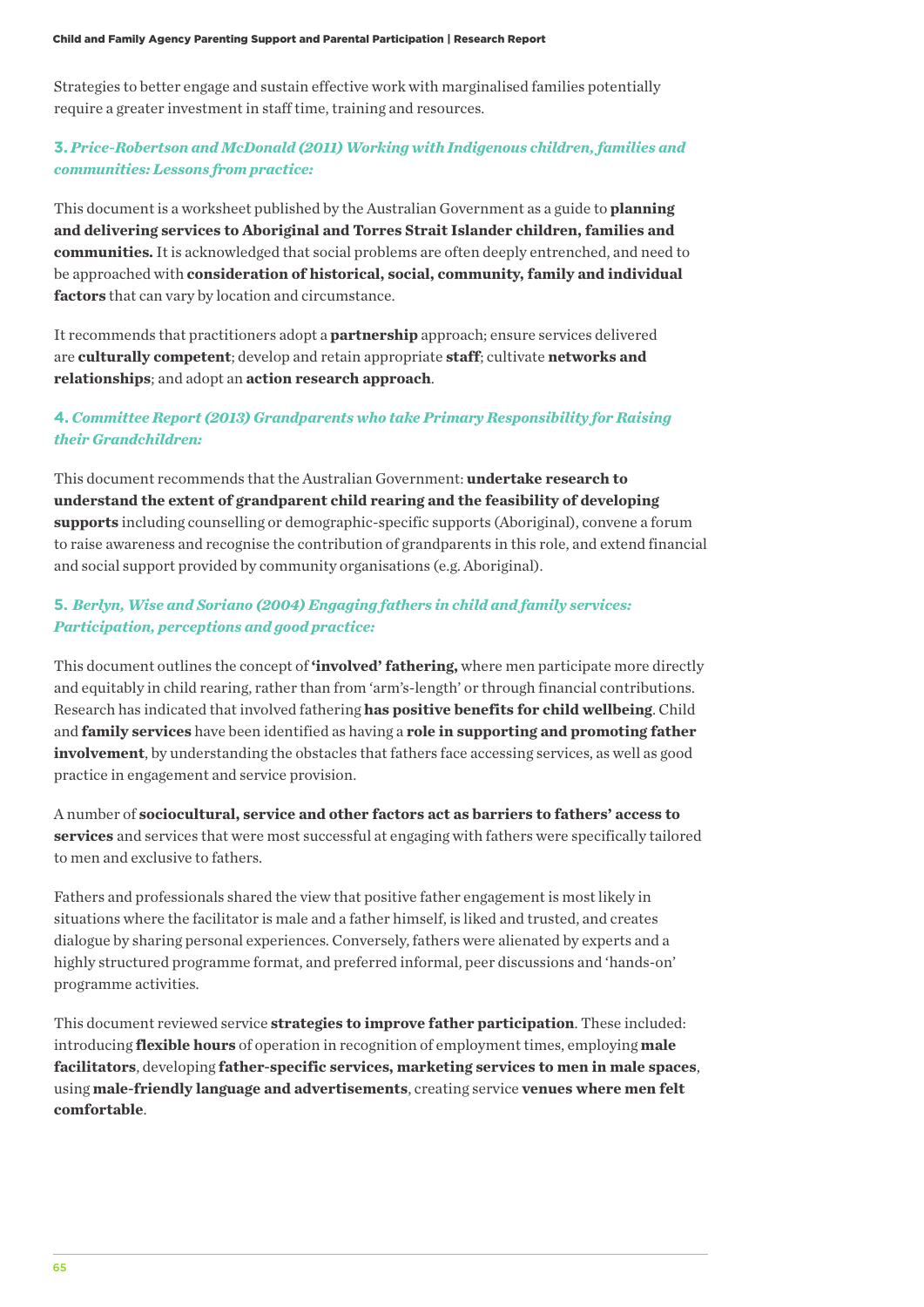## **6.** *Parental Support and Responsibility Act 2008 (2008–2016):*

Australia has a **law that can compel parents to engage with parenting supports and education programmes in order to execute their parental responsibilities**. In Part 2 Section 5 of the Act the government acknowledges and supports the primary role of parents in safeguarding and promoting the wellbeing of children and sets out its aim to support and reinforce the role and responsibility of parents to exercise appropriate control over the behaviour of their children. The Act (Part 3) also facilitates information-sharing among and between government and service agencies appointed to work with families under a responsible parenting agreement, while Part 4 states that parents can voluntarily enter into an agreement, or a responsible parenting order (Part 5) can be imposed by the Children's Court of Western Australia.

| <b>Strengths</b>                  | <b>Weaknesses</b>                        | <b>Threats</b>        | <b>Opportunities</b> |
|-----------------------------------|------------------------------------------|-----------------------|----------------------|
| Aspiration to support             | While there is a                         | Legislation that      | Development of       |
| parents using social              | clear articulation                       | compels parental      | an overarching       |
| inclusion as an overall           | of practice values                       | responsibility may    | national strategy    |
| goal.                             | within these guideline                   | not engage with       | that integrates the  |
|                                   | documents, there                         | the strengths of      | strengths of these   |
| Focus on strengths-               | is no overarching                        | parents and risks     | guideline documents  |
| based and partnership             | strategy setting out                     | professional blaming  | while delineating    |
| working.                          | a coherent vision for                    | or dependency on      | national goals.      |
| Cultural and                      | parenting support                        | external supervision. |                      |
| contextual sensitivity            | across different                         |                       |                      |
| (particularly when it             | areas of practice                        |                       |                      |
| comes to indigenous               | that might support                       |                       |                      |
| and marginalised                  | accountability and<br>meaningful change. |                       |                      |
| populations and areas             |                                          |                       |                      |
| of disadvantage).                 |                                          |                       |                      |
|                                   |                                          |                       |                      |
| Focus on fathers and              |                                          |                       |                      |
| gender-based needs                |                                          |                       |                      |
| for engagement.                   |                                          |                       |                      |
| Focus on                          |                                          |                       |                      |
| grandparents and                  |                                          |                       |                      |
| need for more                     |                                          |                       |                      |
| information to                    |                                          |                       |                      |
| support this group of             |                                          |                       |                      |
| caregivers.                       |                                          |                       |                      |
|                                   |                                          |                       |                      |
| Outline of practice               |                                          |                       |                      |
| considerations for                |                                          |                       |                      |
| professionals in                  |                                          |                       |                      |
| various contexts<br>with focus on |                                          |                       |                      |
| particular area in each           |                                          |                       |                      |
| publication.                      |                                          |                       |                      |
|                                   |                                          |                       |                      |
|                                   |                                          |                       |                      |
|                                   |                                          |                       |                      |
|                                   |                                          |                       |                      |
|                                   |                                          |                       |                      |
|                                   |                                          |                       |                      |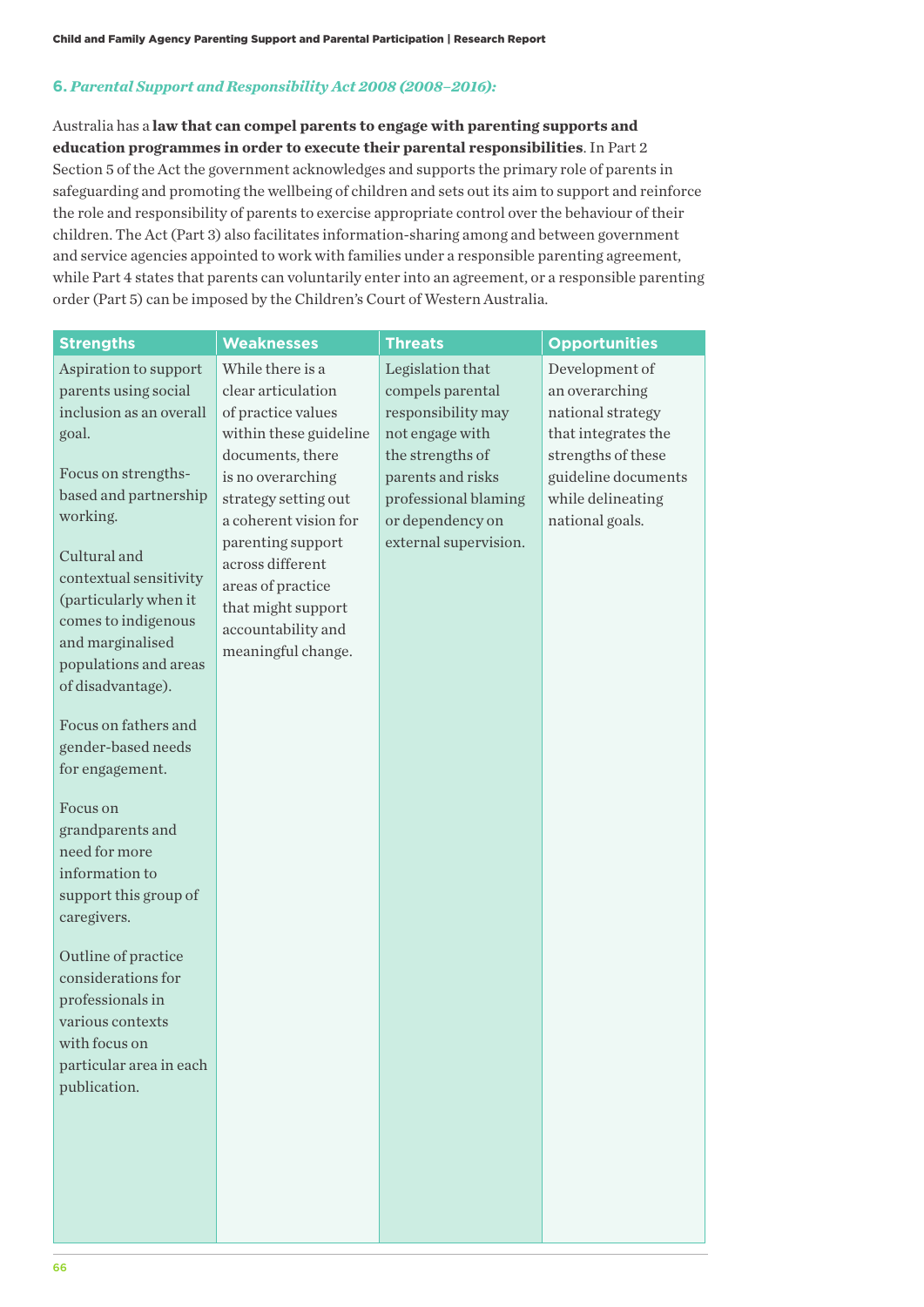## **Parenting support guidelines in New Zealand**

While New Zealand has provided a comprehensive map of parental supports, educational programmes and research relating to parenting topics and best practice online, it does not appear to have a consolidated policy on either parenting or family support that articulates a reason for practice and a vision for what this practice can achieve.

Family and parenting support is given some consideration in the Well Child/Tamariki Ora National Schedule (2013). This document is an early years document that promotes positive interactions, health education, developmental awareness, and intervention and support in circumstances of violence or child maltreatment. The document is supported by a directory of relevant literature and several practitioner handbooks covering peri-natal mental health, parenting skills and support, strengthening family relationships, and building social connectedness and social capital.

Parenting support is also alluded to in Supporting Parents, Healthy Children: Supporting parents with mental illness and addiction and their children: A guideline for mental health and addiction services (2015). This document is of interest because of its **strengths- and needs-based focus, which avoids deficit accounts of families and highlights ways in which services that work with these families can promote the best outcomes for children by including families in their intervention and care planning**. The rationale for this document is that children with parents who have mental health and/or addiction issues can do well, because **risks to their future outcomes are malleable**, meaning that measures can be taken to reduce them  $(1-4)$ .

Mental health and addiction services have a responsibility to identify and address care and protection issues (14). They need to have systems for **identifying service users who are parents and work with them to identify any parenting support they require while facilitating access to parent education and support programmes**. Services should also consider the family of parents in plans for acute mental health episodes that consider children's care and safety, including access and visits during hospitalisation. They should take action to **ensure families and whānau (extended families) participate in all aspects of service delivery** and develop specialist mental health services for high-needs families and whānau with infants while improving **responsiveness to the needs of new mothers** with high-prevalence mental health and/or addiction issues (15). It is important to deliver services in a way that is **culturally safe** and appropriate for all service users and their families and whānau (19). In developing this guideline, the views of parents and young people were gathered on how services can work best for families and whānau (21).

To support this practice three layers of elements were identified: **organisational-level elements** (planning, data collection, and leadership and policy), **service-level elements** (champions, service audits, family-friendly environments, resource mapping, coordination and interagency information-sharing, and care and protection support for children) and **practice-level elements** (pathways for support, family-friendly practice).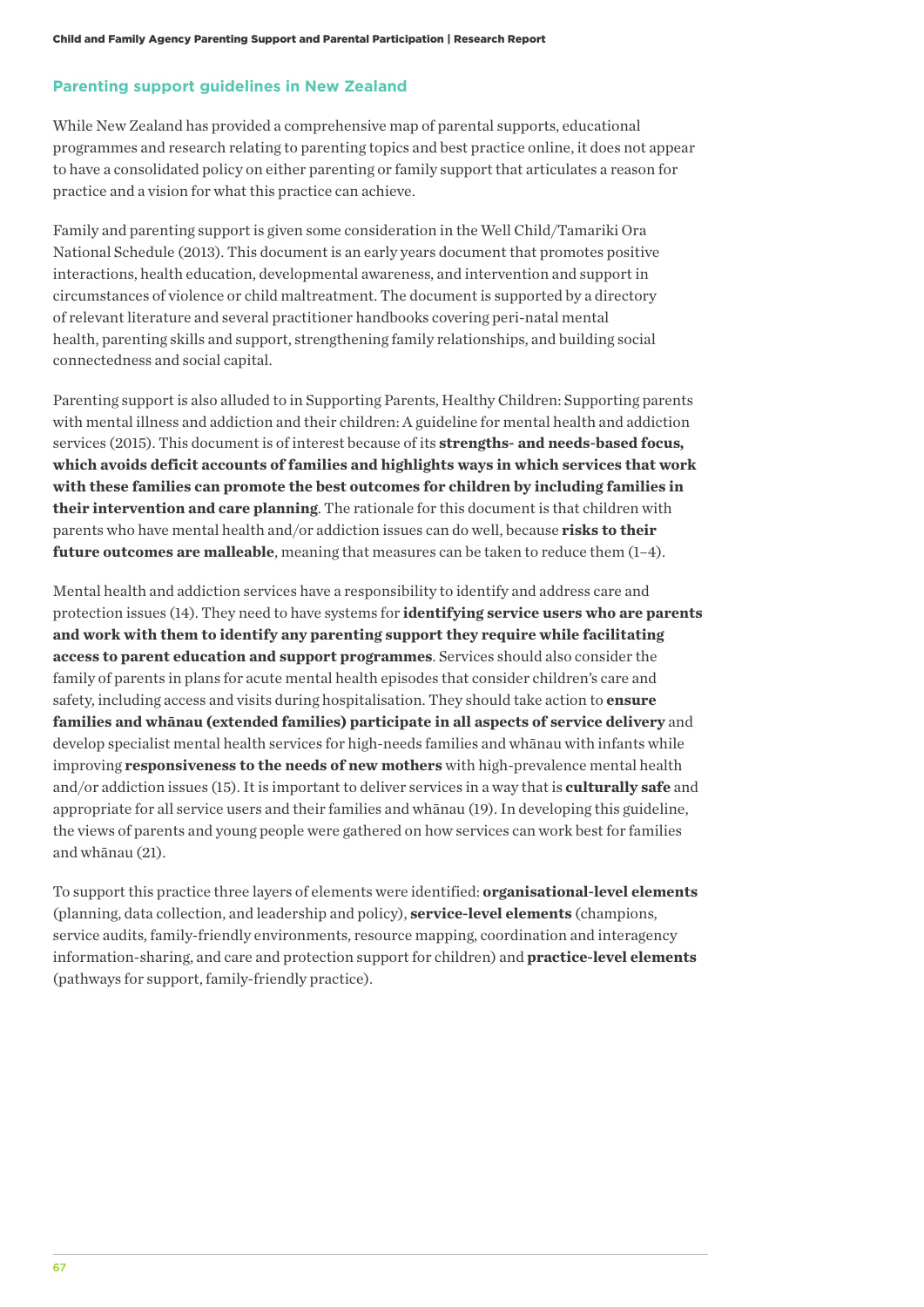| <b>Strengths</b>                            | <b>Weaknesses</b>    | <b>Threats</b>      | <b>Opportunities</b>    |
|---------------------------------------------|----------------------|---------------------|-------------------------|
| Recognises that the                         | Relatively           | Organisations'      | An overarching          |
| providers of mental                         | underdeveloped       | capacity to support | strategy for parenting  |
| health and addiction                        | policy despite       | family engagement.  | support may enhance     |
| services can make                           | being supported by   |                     | practice by setting out |
| a difference to                             | practitioner guides  |                     | universal principles    |
| children's lives if they                    | and a well-developed |                     | for practice and a      |
| ascertain whether                           | suite of parenting   |                     | vision for outcomes.    |
| their service users are                     | support services and |                     |                         |
| parents or not, and if                      | programmes.          |                     |                         |
| so integrate the family                     |                      |                     |                         |
| into the support                            |                      |                     |                         |
| processes.                                  |                      |                     |                         |
|                                             |                      |                     |                         |
| Recognises that<br>families with            |                      |                     |                         |
| challenges may                              |                      |                     |                         |
| present on a                                |                      |                     |                         |
| continuum of                                |                      |                     |                         |
| strengths and needs,                        |                      |                     |                         |
| and the strengths of                        |                      |                     |                         |
| families should always                      |                      |                     |                         |
| be recognised.                              |                      |                     |                         |
|                                             |                      |                     |                         |
| Culturally sensitive.                       |                      |                     |                         |
|                                             |                      |                     |                         |
| Provides a list of                          |                      |                     |                         |
| organisational and<br>practice factors that |                      |                     |                         |
| will assist services to                     |                      |                     |                         |
| support service users                       |                      |                     |                         |
| who are parents and                         |                      |                     |                         |
| their families.                             |                      |                     |                         |
|                                             |                      |                     |                         |

## **Parenting support guidelines in Canada**

Canada does not appear to have an overarching family support or parenting support policy although it does have a number of programmes that provide support to families. These include:

- the Aboriginal Head Start Initiative, offering individualised social support for families through home visits
- the Canada Prenatal Nutrition Programme (CPNP, 2004) with a focus on mothers of young children and their capacity to provide a healthy environment for their children
- the Community Action Programme for Children (CAPC), which provides long-term funding for the health and development of 'at risk' children through community coalitions (CPNP, 2004; Shulruf, O'Loughlin & Tolley, 2009).

While these targeted services are valuable, it may be beneficial for the national government to develop a parenting support strategy that articulates a vision of a good childhood, and the role of these programmes in addressing this issue.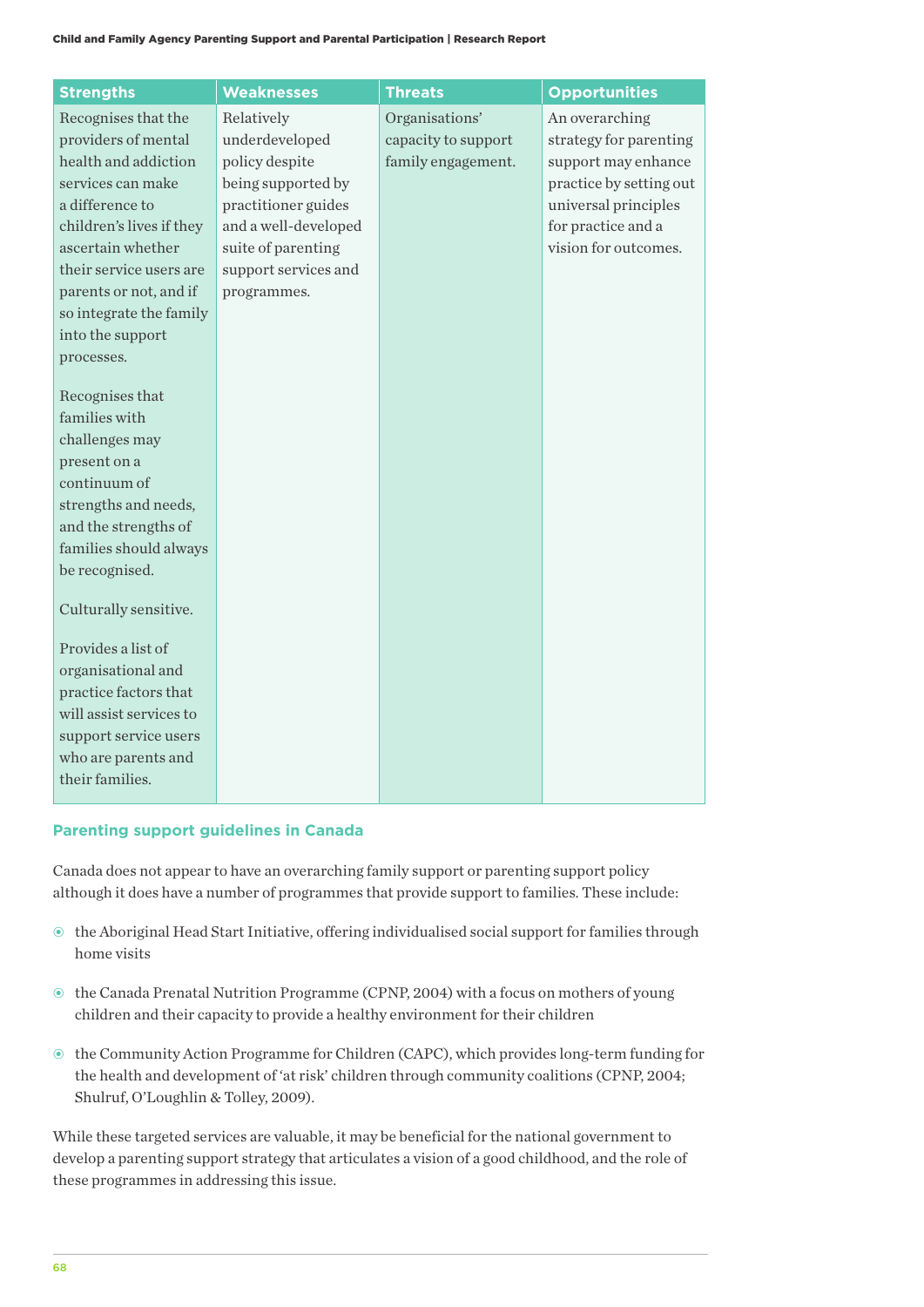## **Notes**

| . |
|---|
|   |
|   |
|   |
|   |
|   |
|   |
|   |
|   |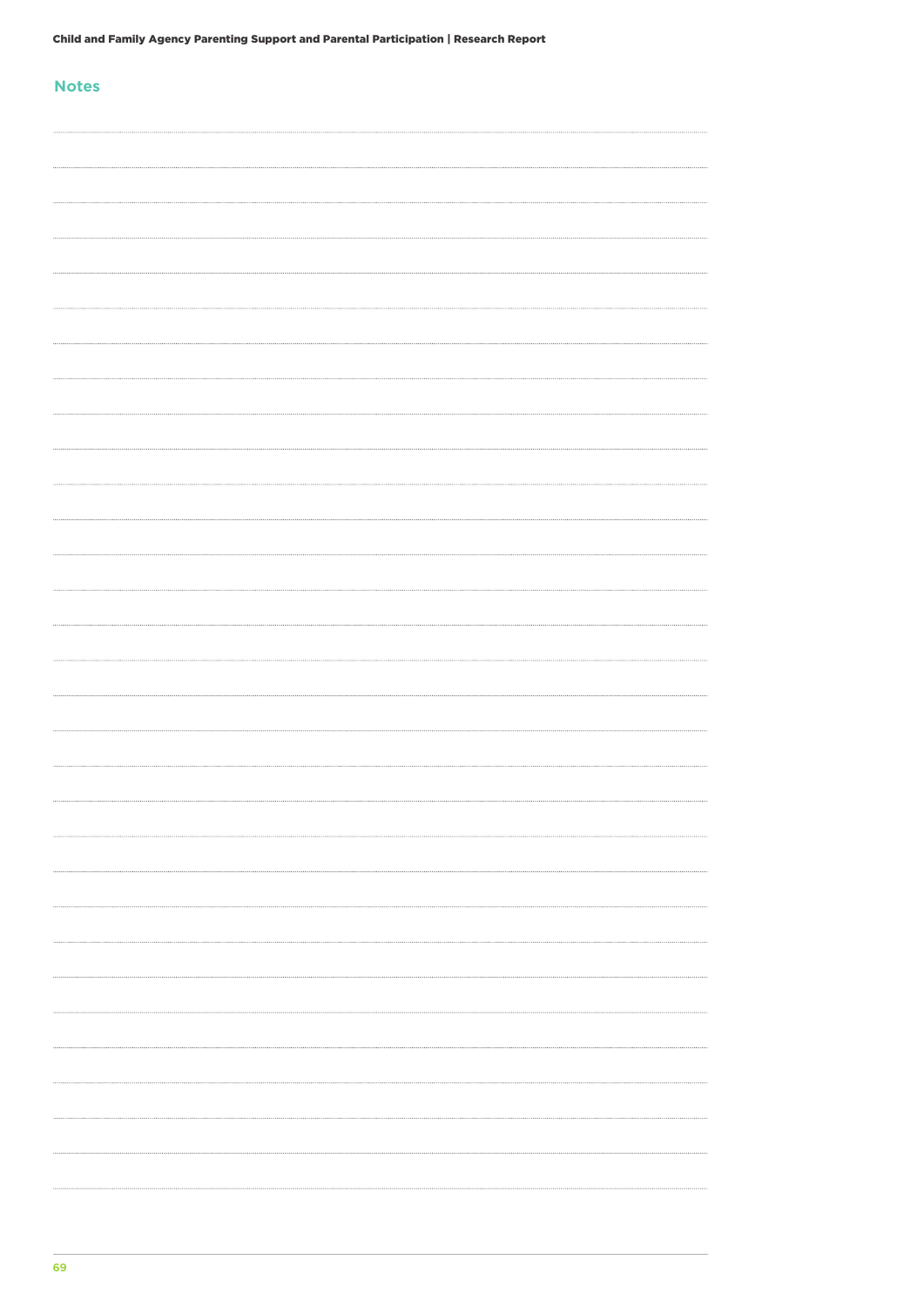| _____ | v<br>_<br>۰. | -- |  |
|-------|--------------|----|--|